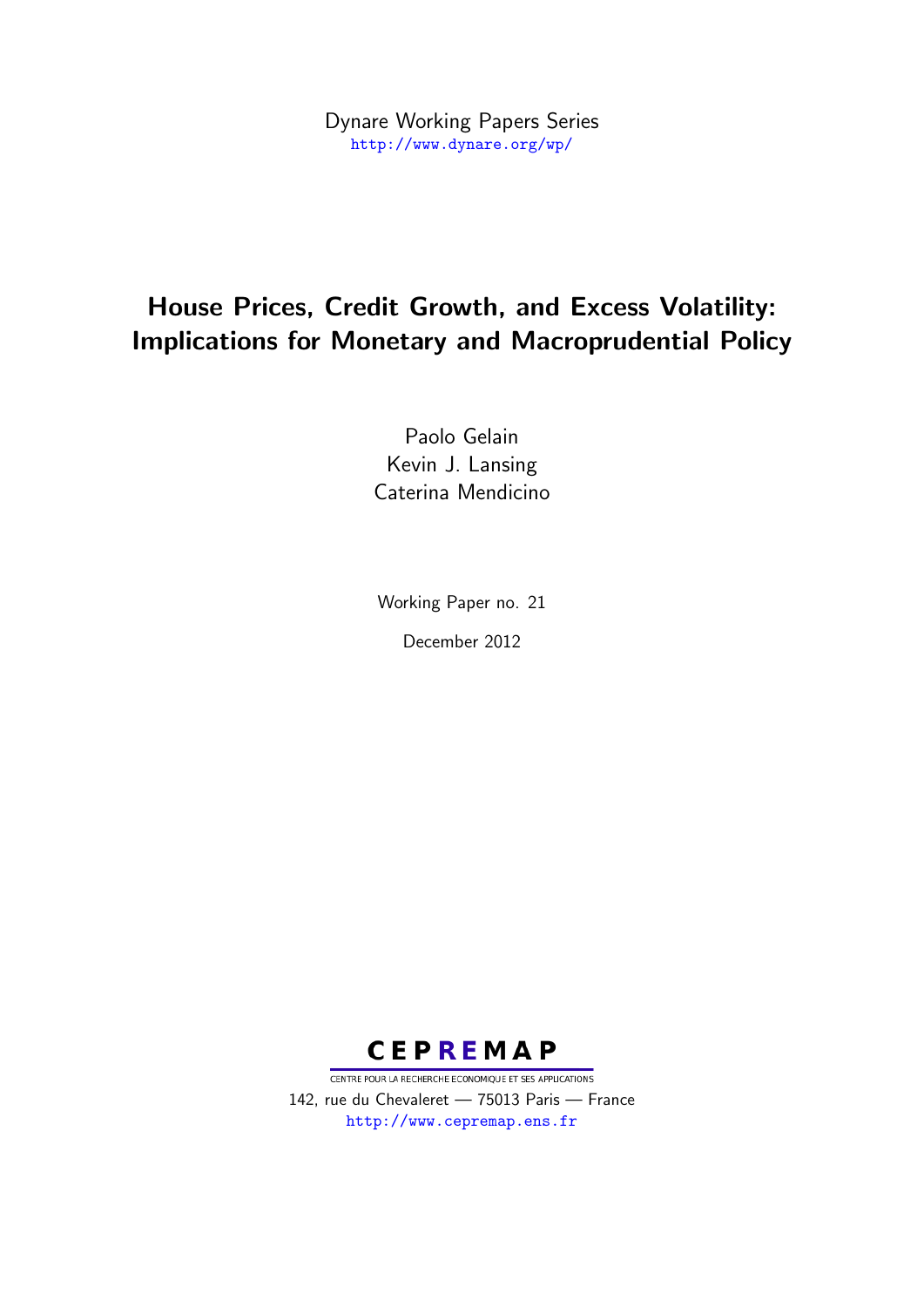## House Prices, Credit Growth, and Excess Volatility: Implications for Monetary and Macroprudential Policy<sup>∗</sup>

Paolo Gelain† Norges Bank

Kevin J. Lansing‡ FRB San Francisco and Norges Bank Caterina Mendicino§ Bank of Portugal

August 16, 2012

#### Abstract

Progress on the question of whether policymakers should respond directly to financial variables requires a realistic economic model that captures the links between asset prices, credit expansion, and real economic activity. Standard DSGE models with fully-rational expectations have difficulty producing large swings in house prices and household debt that resemble the patterns observed in many developed countries over the past decade. We introduce excess volatility into an otherwise standard DSGE model by allowing a fraction of households to depart from fully-rational expectations. Specifically, we show that the introduction of simple moving-average forecast rules for a subset of households can significantly magnify the volatility and persistence of house prices and household debt relative to otherwise similar model with fully-rational expectations. We evaluate various policy actions that might be used to dampen the resulting excess volatility, including a direct response to house price growth or credit growth in the central bank's interest rate rule, the imposition of more restrictive loan-to-value ratios, and the use of a modified collateral constraint that takes into account the borrower's loan-to-income ratio. Of these, we find that a loan-to-income constraint is the most effective tool for dampening overall excess volatility in the model economy. We find that while an interest-rate response to house price growth or credit growth can stabilize some economic variables, it can significantly magnify the volatility of others, particularly inflation.

Keywords: Asset Pricing, Excess Volatility, Credit Cycles, Housing Bubbles, Monetary policy, Macroprudential policy.

JEL Classification: E32, E44, G12, O40.

<sup>∗</sup>This paper has been prepared for presentation at the Fourth Annual Fall Conference of the International Journal of Central Banking, "New Frameworks for Monetary Policy in an Era of Crises," hosted by the Central Bank of Chile, September 27-28, 2012. For helpful comments and suggestions, we would like to thank Kjetil Olsen, Øistein Røisland, Anders Vredin, seminar participants at the Norges Bank Macro-Finance Forum, the 2012 Meeting of the International Finance and Banking Society, and the 2012 Meeting of the Society for Computational Economics.

<sup>†</sup>Norges Bank, P.O. Box 1179, Sentrum, 0107 Oslo, email: paolo.gelain@norges-bank.no

<sup>‡</sup>Corresponding author. Federal Reserve Bank of San Francisco, P.O. Box 7702, San Francisco, CA 94120- 7702, email: kevin.j.lansing@sf.frb.org or kevin.lansing@norges-bank.no

<sup>§</sup>Bank of Portugal, Department of Economic Studies, email: cmendicino@bportugal.pt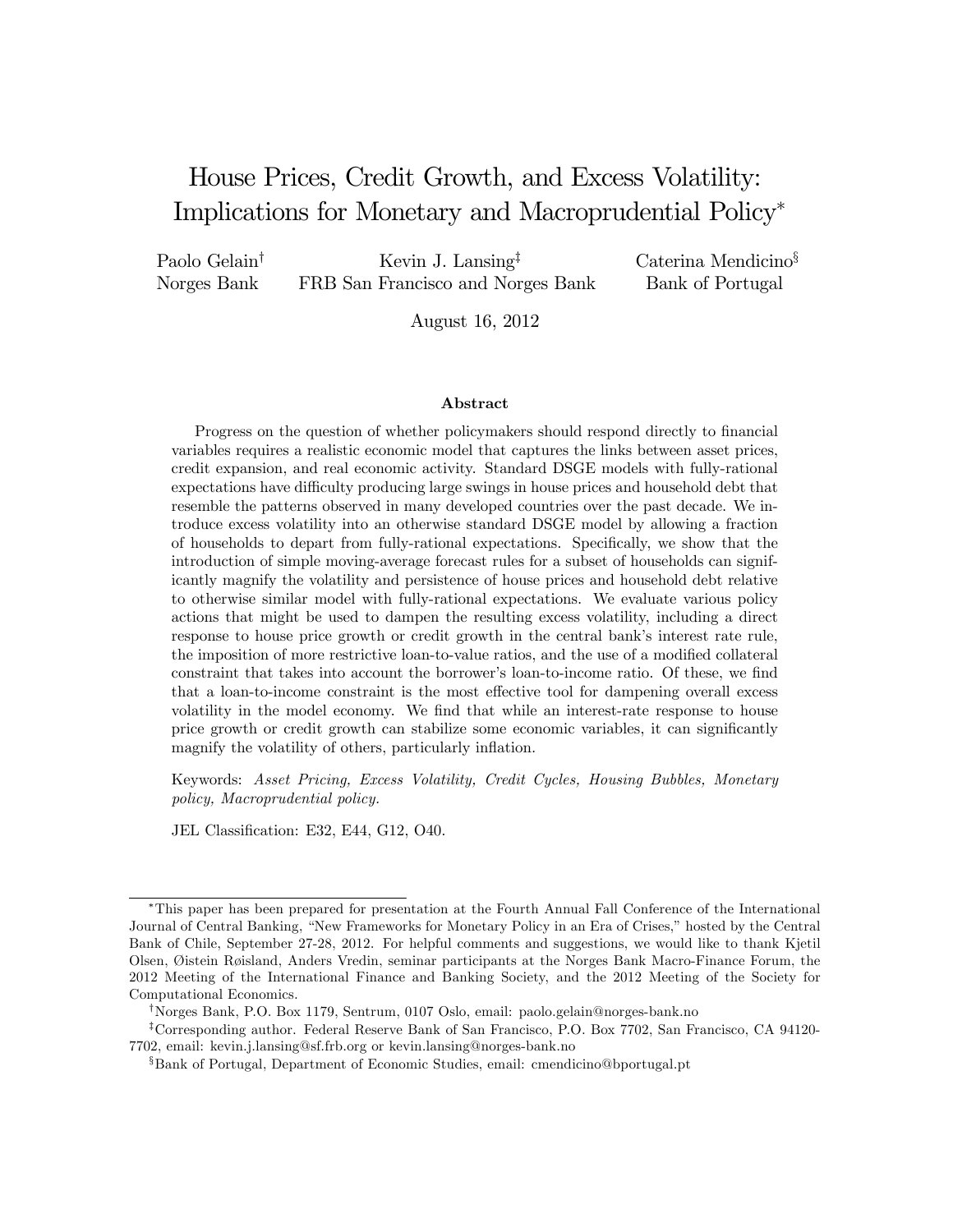## 1 Introduction

Household leverage in many industrial countries increased dramatically in the years prior to 2007. Countries with the largest increases in household debt relative to income tended to experience the fastest run-ups in house prices over the same period. The same countries tended to experience the most severe declines in consumption once house prices started falling (Glick and Lansing 2010, International Monetary Fund 2012).1 Within the United States, house prices during the boom years of the mid-2000s rose faster in areas where subprime and exotic mortgages were more prevalent (Mian and Sufi 2009, Pavlov and Wachter 2011). In a given area, past house price appreciation had a significant positive influence on subsequent loan approval rates (Goetzmann et al. 2012). Areas which experienced the largest run-ups in household leverage tended to experience the most severe recessions as measured by the subsequent fall in durables consumption or the subsequent rise in the unemployment rate (Mian and Sufi 2010). Overall, the data suggests the presence of a self-reinforcing feedback loop in which an influx of new homebuyers with access to easy mortgage credit helped fuel an excessive run-up in house prices. The run-up, in turn, encouraged lenders to ease credit further on the assumption that house prices would continue to rise. Recession severity in a given area appears to reflect the degree to which prior growth in that area was driven by an unsustainable borrowing trend–one which came to an abrupt halt once house prices stopped rising (Mian and Sufi 2012).

Figure 1 illustrates the simultaneous boom in U.S. real house prices and per capita real household debt that occurred during the mid-2000s. During the boom years, per capita real GDP remained consistently above trend. At the time, many economists and policymakers argued that the strength of the U.S. economy was a fundamental factor supporting house prices. However, it is now clear that much of the strength of the economy during this time was linked to the housing boom itself. Consumers extracted equity from appreciating home values to pay for all kinds of goods and services while hundreds of thousands of jobs were created in residential construction, mortgage banking, and real estate. After peaking in 2006, real house prices have retraced to the downside while the level of real household debt has started to decline. Real GDP experienced a sharp drop during the Great Recession and remains about 5% below trend. Other macroeconomic variables also suffered severe declines, including per capita real consumption and the employment-to-population ratio.2

The unwinding of excess household leverage via higher saving or increased defaults is

 ${}^{1}$ King (1994) identified a similar correlation between prior increases in household leverage and the severity of the early 1990s recession using data for ten major industrial countries from 1984 to 1992. He also notes that U.S. consumer debt more than doubled during the 1920s–a factor that likely contributed to the severity of the Great Depression in the early 1930s.

 $2^2$ For details, see Lansing (2011).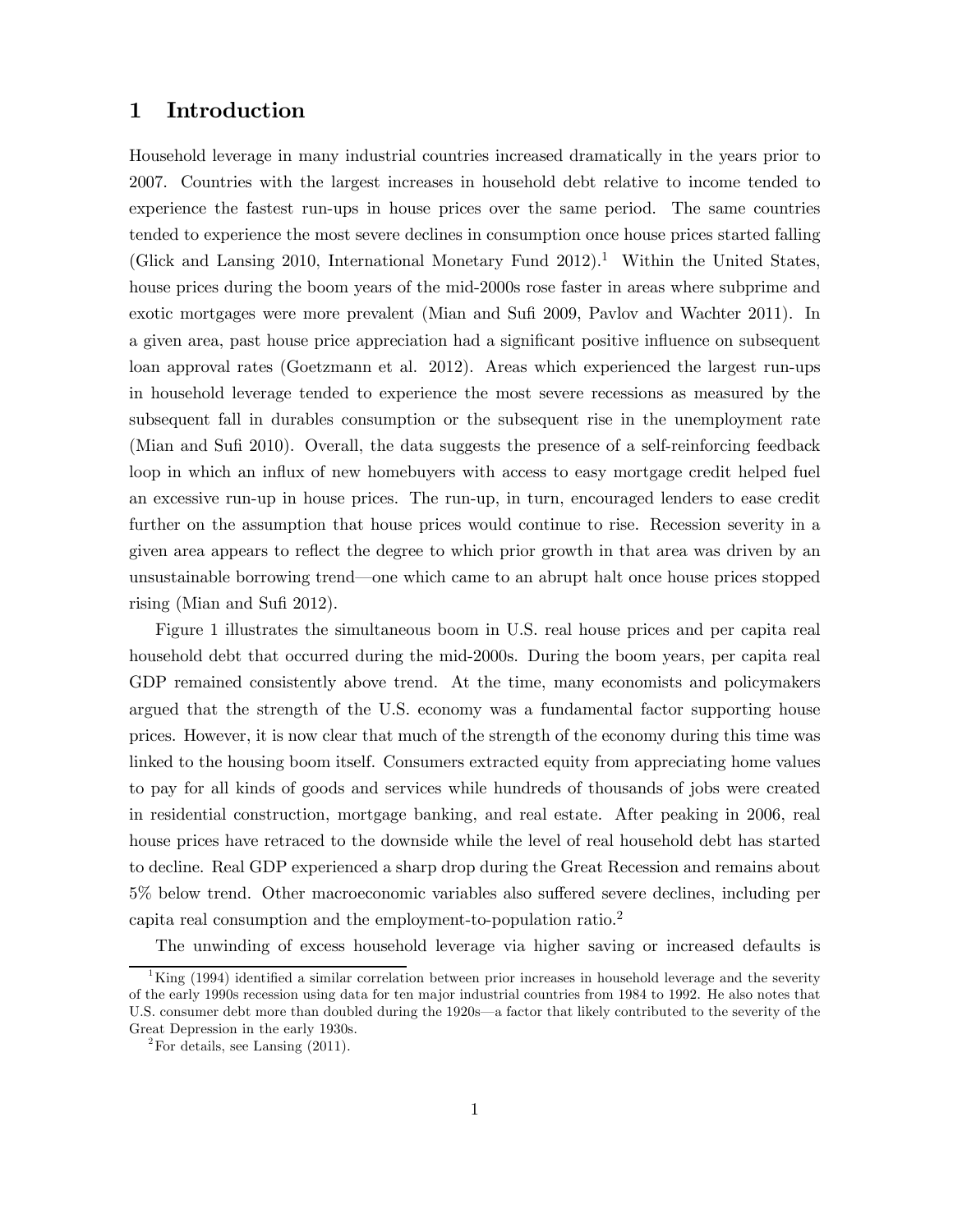imposing a significant drag on consumer spending and bank lending in many countries, thus hindering the vigor of the global economic recovery.<sup>3</sup> In the aftermath of the global financial crisis and the Great Recession, it is important to consider what lessons might be learned for the conduct of policy. Historical episodes of sustained rapid credit expansion together with booming stock or house prices have often signaled threats to financial and economic stability (Borio and Lowe 2002). Times of prosperity which are fueled by easy credit and rising debt are typically followed by lengthy periods of deleveraging and subdued growth in GDP and employment (Reinhart and Reinhart 2010). According to Borio and Lowe (2002) "If the economy is indeed robust and the boom is sustainable, actions by the authorities to restrain the boom are unlikely to derail it altogether. By contrast, failure to act could have much more damaging consequences, as the imbalances unravel." This point raises the question of what "actions by authorities" could be used to restrain the boom? Our goal in this paper is to explore the effects of various policy measures that might be used to lean against credit-fueled financial imbalances.

Standard DSGE models with fully-rational expectations have difficulty producing large swings in house prices and household debt that resemble the patterns observed in many developed countries over the past decade. Indeed, it is common for such models to include highly persistent exogenous shocks to rational agents' preferences for housing in an effort to bridge the gap between the model and the data.<sup>4</sup> If housing booms and busts were truly driven by preference shocks, then central banks would seem to have little reason to be concerned about them. Declines in the collateral value of an asset are often modeled as being driven by exogenous fundamental shocks to the "quality" of the asset, rather than the result of a burst asset price bubble.5 Kocherlakota (2009) remarks: "The sources of disturbances in macroeconomic models are (to my taste) patently unrealistic...I believe that [macroeconomists] are handicapping themselves by only looking at shocks to fundamentals like preferences and technology. Phenomena like credit market crunches or asset market bubbles rely on self-fulfilling beliefs about what others will do." These ideas motivate consideration of a model where agents' subjective forecasts serve as an endogenous source of volatility.

We use the term "excess volatility" to describe a situation where macroeconomic variables move too much to be explained by a rational response to fundamentals. Numerous empirical studies starting with Shiller (1981) and LeRoy and Porter (1981) have shown that stock prices

 $3$ See, for example, Roxburgh, et al.  $(2012)$ .

<sup>4</sup>Examples include Iacoviello (2005), Iacoviello and Neri (2010), and Walentin and Sellin (2010).

 $5$ See, for example, Gertler et al. (2012) in which a financial crisis is triggered by an exogenous "disaster shock" that wipes out a fraction of the productive capital stock. Similarly, a model-based study by the International Monetary Fund (2009) states that (p. 110) "Although asset booms can arise from expectations...without any change in fundamentals, we do not model bubbles or irrational exuberence." Gilchrist and Leahy (2002) examine the response of monetary policy to asset prices in a rational expectations model with exogenous "net worth shocks."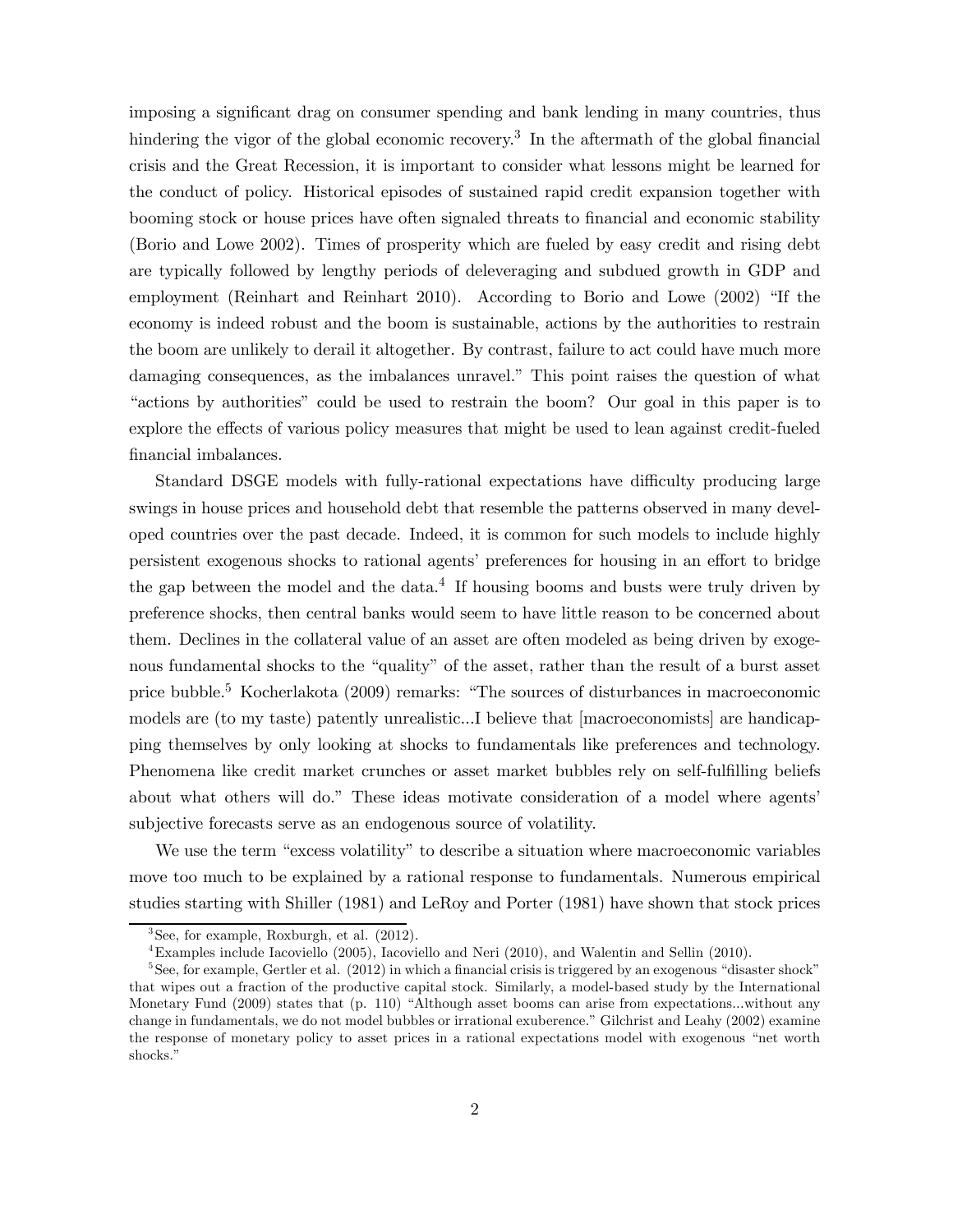appear to exhibit excess volatility when compared to the discounted stream of ex post realized dividends.<sup>6</sup> Similarly, Campbell et al. (2009) find that movements in U.S. house price-rent ratios cannot be fully explained by movements in future rent growth.

We introduce excess volatility into an otherwise standard DSGE model by allowing a fraction of households to depart from fully-rational expectations. Specifically, we show that the introduction of simple moving-average forecast rules, i.e., adaptive expectations, for a subset of households can significantly magnify the volatility and persistence of house prices and household debt relative to otherwise similar model with fully-rational expectations. As shown originally by Muth (1960), a moving-average forecast rule with exponentially-declining weights on past data will coincide with rational expectations when the forecast variable evolves as a random walk with permanent and temporary shocks. Such a forecast rule can be viewed as boundedly-rational because it economizes on the costs of collecting and processing information. As noted by Nerlove (1983, p. 1255): "Purposeful economic agents have incentives to eliminate errors up to a point justified by the costs of obtaining the information necessary to do so...The most readily available and least costly information about the future value of a variable is its past value."7

The basic structure of the model is similar to Iacoviello (2005) with two types of households. Patient-lender households own the entire capital stock and operate monopolisticallycompetitive firms. Impatient-borrower households derive income only from labor and face a borrowing constraint linked to the market value of their housing stock. Expectations are modeled as a weighted-average of a fully-rational forecast rule and a moving-average forecast rule. We calibrate the parameters of the hybrid expectations model to generate an empirically plausible degree of volatility in the simulated house price and household debt series. Our setup implies that 30% of households employ a moving-average forecast rule while the remaining 70% are fully-rational.<sup>8</sup> Due to the self-referential nature of the model's equilibrium conditions, the unit root assumption embedded in the moving-average forecast rule serves to magnify the volatility of endogenous variables in the model. Our setup captures the idea that much of the run-up in U.S. house prices and credit during the boom years was linked to the influx of an unsophisticated population of new homebuyers.<sup>9</sup> Given their inexperience, these buyers would be more likely to employ simple forecast rules about future house prices, income, etc.

 ${}^{6}$ Lansing and LeRoy (2012) provide a recent update on this literature.

 $^7$ An empirical study by Chow (1989) finds that an asset pricing model with adaptive expectations outperforms one with rational expectations in accounting for observed movements in U.S. stock prices and interest rates.

 $8\,\mathrm{Using}$  U.S. data over the period 1981 to 2006, Levin et al. (2012) estimate that around 65 to 80 percent of agents employ moving-average forecast rules in the context of DSGE model which omits house prices and household debt.

<sup>&</sup>lt;sup>9</sup>See Mian and Sufi (2009) and Chapter 6 of the report of the U.S. Financial Crisis Inquiry Commission (2011), titled "Credit Expansion."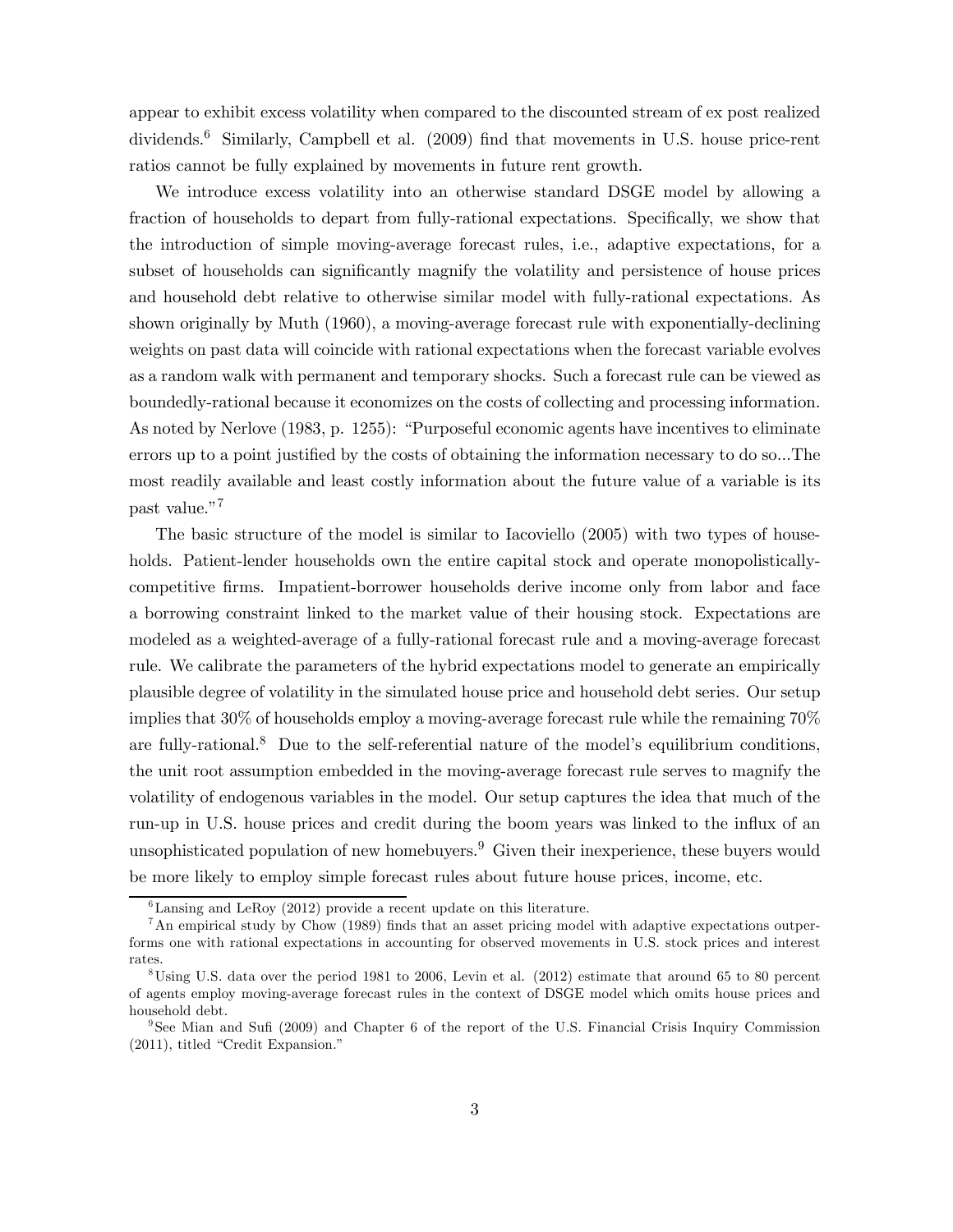Figure 2 shows that house price forecasts derived from the futures market for the Case-Shiller house price index (which are only available from 2006 onwards) often exhibit a series of one-sided forecast errors. The futures market tends to overpredict future house prices when prices are falling–a pattern that is consistent with a moving-average forecast rule. Similarly, Figure 3 shows that U.S. inflation expectations derived from the Survey of Professional Forecasters tend to systematically underpredict subsequent actual inflation in the sample period prior to 1979 when inflation was rising and systematically overpredict it thereafter when inflation was falling. Rational expectations would not give rise to such a sustained sequence of one-sided forecast errors.<sup>10</sup>

The volatilities of house prices and household debt in the hybrid expectations model are about two times larger than those in the rational expectations model. Both variables exhibit higher persistence under hybrid expectations. Stock price volatility is magnified by a factor of about 1.3, whereas the volatilities of output, labor hours, inflation, and consumption are magnified by factors ranging from 1.1 to 1.9. These results are striking given that only  $30\%$ of households in the model employ moving-average forecast rules. The use of moving-average forecast rules by even a small subset of agents can have a large influence on model dynamics because the presence of these agents also influences the nature of the fully-rational forecast rules employed by the remaining agents.

Given the presence of excess volatility, we evaluate various policy actions that might be used to dampen the observed fluctuations. With regard to monetary policy, we consider a direct response to either house price growth or credit growth in the central bank's interest rate rule. With regard to macroprudential policy, we consider the imposition of a more restrictive loan-to-value ratio (i.e., a tightening of lending standards) and the use of a modified collateral constraint that takes into account the borrower's loan-to-income ratio. Of these, we find that a loan-to-income constraint is the most effective tool for dampening overall excess volatility in the model economy. We find that while an interest-rate response to house price growth or credit growth can stabilize some economic variables, it can significantly magnify the volatility of others, particularly inflation.

Our results for an interest rate response to house price growth show some benefits under rational expectations (lower volatilities for household debt and consumption) but the benefits under hybrid expectations are less pronounced. Under both expectation regimes, inflation volatility is magnified with the effect being particularly severe under hybrid expectations. Such results are unsatisfactory from the standpoint of an inflation-targeting central bank that seeks to minimize a weighted-sum of squared deviations of inflation and output from target

 $10$ Numerous studies document evidence of bias and inefficiency in survey forecasts of U.S. inflation. See, for example, Roberts (1997), Mehra (2002), Carroll (2003), and Mankiw, Reis, and Wolfers (2004). More recently, Coibion and Gorodnichencko (2012) find robust evidence against full-information rational expectations in survey forecasts for U.S. inflation and unemployment.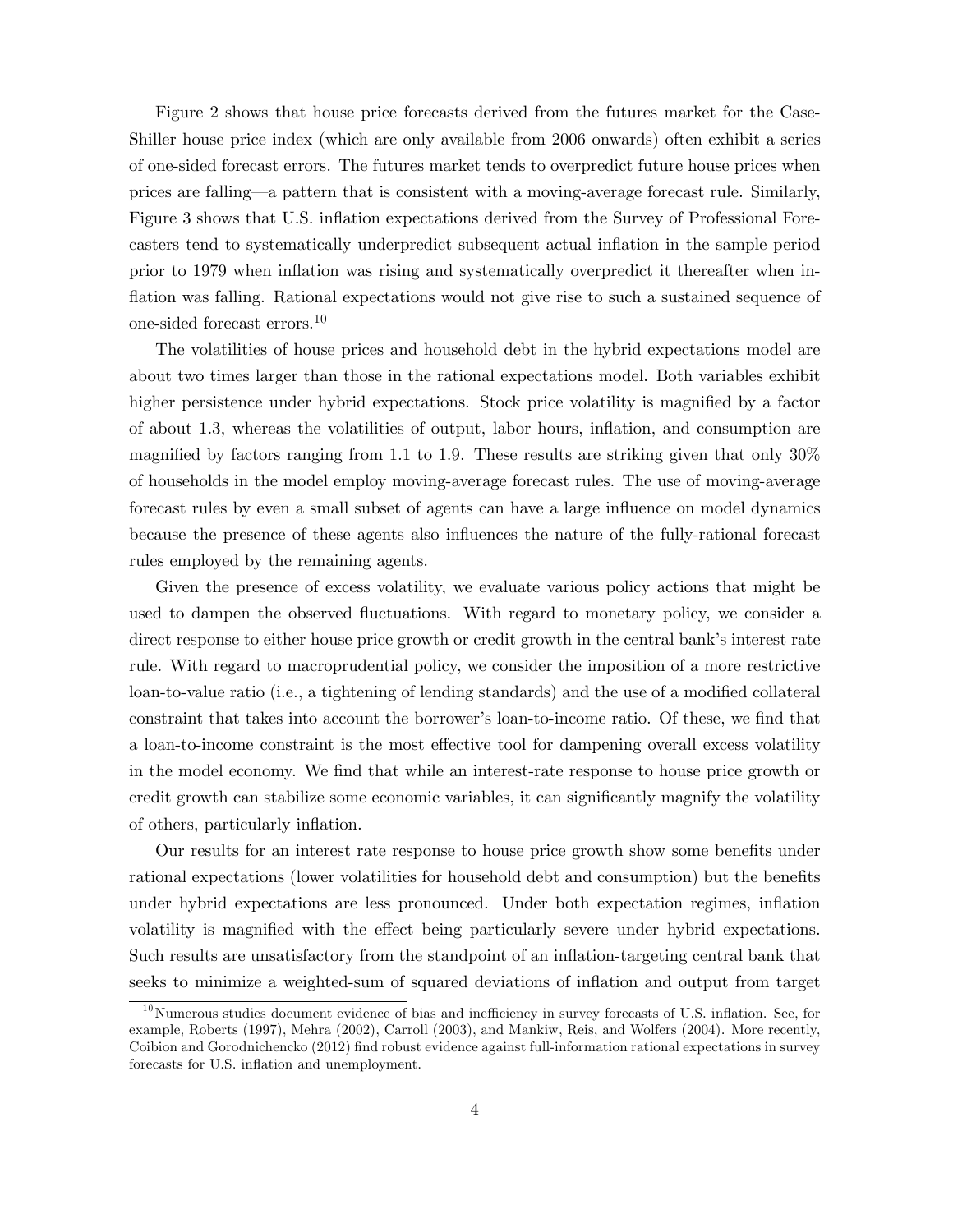values. Indeed we show that the value of a typical central bank loss function rises monotonically as more weight in placed on house price growth in the interest rate rule.

The results for an interest rate response to credit growth also show some benefits under rational expectations. However, these benefits mostly disappear under hybrid expectations. Moreover, the undesirable magnification of inflation volatility becomes much worse. The results for this experiment demonstrate that the effects of a particular monetary policy can be influenced by the nature of agents' expectations.<sup>11</sup> We note that Christiano, et al.  $(2010)$  find that a strong interest-rate response to credit growth can improve the welfare of a representative household in a rational expectations model with news shocks. Such results could be sensitive to their assumption of fully-rational expectations.

Turning to macroprudential policy, we find that a reduction in the loan-to-value ratio from 0.7 to 0.5 substantially reduces the volatility of household debt under both expectations regimes, but the volatility of most other variables are slightly magnified by factors ranging from 1.01 to 1.08. The volatility of aggregate consumption and aggregate labor hours are little changed. For policymakers, these mixed stabilization results must be weighed against the drawbacks of permanently restricting household access to borrowed money which helps impatient households smooth their consumption. In the sensitivity analysis, we find that an increase in the loan-to-value ratio (implying looser lending standards) reduces the volatility of aggregate consumption and aggregate labor hours but it significantly magnifies the volatility of household debt. A natural alternative to a permanent change in the loan-to-value ratio is to shift the ratio in a countercyclical manner without changing its steady-state value. A number of papers have identified stabilization benefits from the use of countercyclical loan-to-value rules in rational expectations models.<sup>12</sup>

Our final policy experiment achieves a countercyclical loan-to-value ratio in a novel way by requiring lenders to place a substantial weight on the borrower's wage income in the borrowing constraint. As the weight on the borrower's wage income increases, the generalized borrowing constraint takes on more of the characteristics of a loan-to-income constraint. Intuitively, a loan-to-income constraint represents a more prudent lending criterion than a loan-to-value constraint because income, unlike asset value, is less subject to distortions from bubble-like movements in asset prices. Figure 4 shows that during the U.S. housing boom of the mid-2000s, loan-to-value measures did not signal any significant increase in household leverage because the value of housing assets rose together with liabilities. Only after the collapse of house prices did the loan-to-value measures provide an indication of excessive household leverage. But by

 $11$ Orphanides and Williams (2009) make a related point. They find that an optimal control policy derived under the assumption of perfect knowledge about the structure of the economy can perform poorly when knowledge is imperfect.

 $12$ See, for example, Kannan, Rabanal and Scott (2009), Angelini, Neri, and Panetta (2010), Christensen and Meh (2011), and Lambertini, Mendicino and Punzi (2011).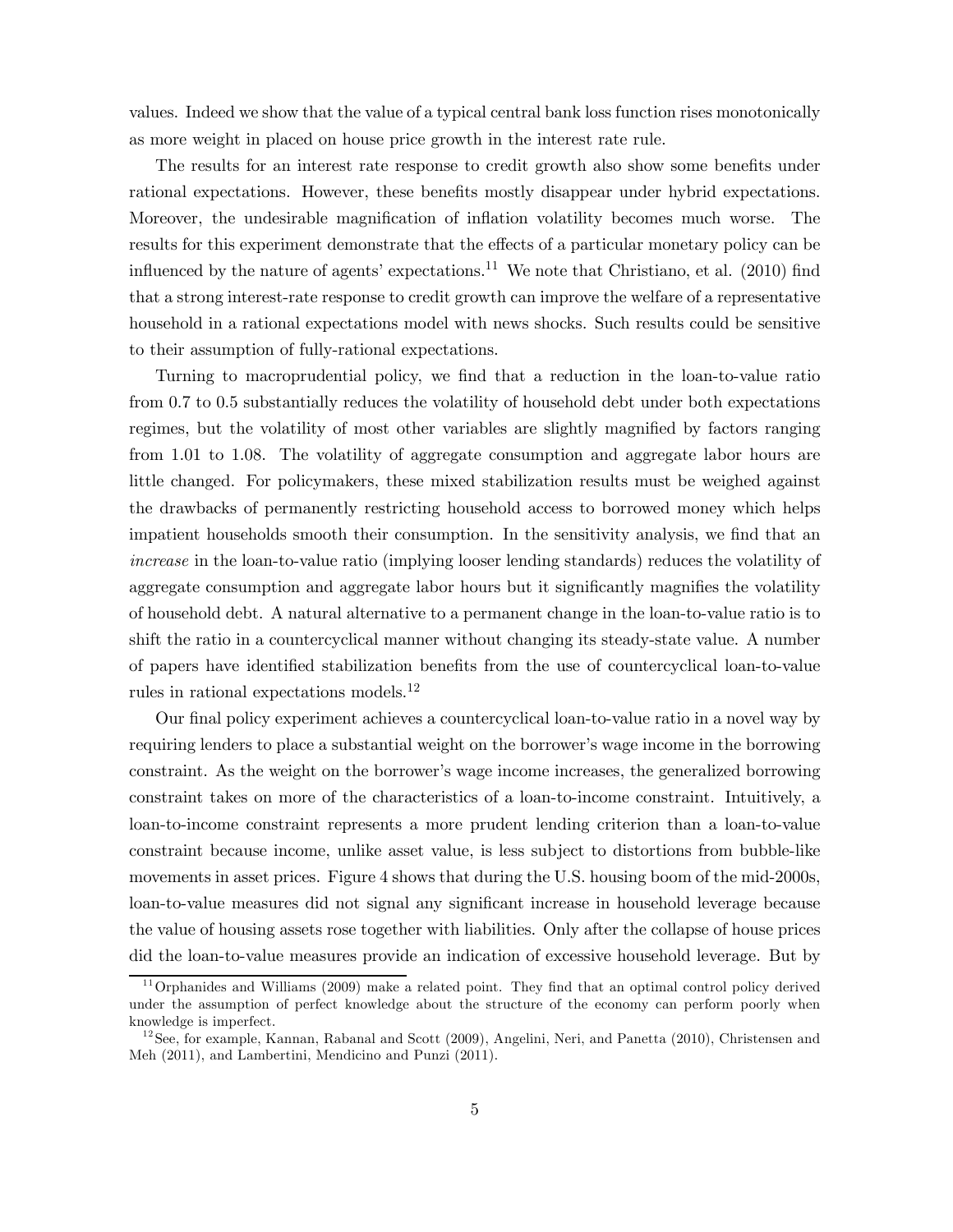then, the over-accumulation of household debt had already occurred.<sup>13</sup> By contrast, the ratio of U.S. household debt to disposable personal income started to rise rapidly about five years earlier, providing regulators with a more timely warning of a potentially dangerous buildup of household leverage.

We show that the generalized borrowing constraint serves as an "automatic stabilizer" by inducing an endogenously countercyclical loan-to-value ratio. In our view, it is much easier and more realistic for regulators to simply mandate a substantial emphasis on the borrowers' wage income in the lending decision than to expect regulators to frequently adjust the maximum loan-to-value ratio in a systematic way over the business cycle or the financial/credit cycle.<sup>14</sup> For the generalized borrowing constraint, we impose a weight of 50% on the borrower's wage income with the remaining 50% on the expected value of housing collateral. The multiplicative parameter in the borrowing constraint is adjusted to maintain the same steady-state loan-to value ratio as in the baseline model. Under hybrid expectations, the generalized borrowing constraint substantially reduces the volatility of household debt, while mildly reducing the volatility of other key variables, including output, labor hours, inflation, and consumption. Notably, the policy avoids the large undesirable magnification of inflation volatility that is observed in the two interest rate policy experiments.

Comparing across the various policy experiments, the generalized borrowing constraint appears to be the most effective tool for dampening overall excess volatility in the model economy. The value of a typical central bank loss function declines monotonically (albeit slightly) as more weight is placed on the borrower's wage income in the borrowing constraint. The beneficial stabilization results of this policy become more dramatic if the loss function is expanded to take into account the variance of household debt. The expanded loss function can be interpreted as reflecting a concern for financial stability. Specifically, the variance of household debt captures the idea that historical episodes of sustained rapid credit expansion have often led to crises and severe recessions.<sup>15</sup> Recently, the Committee on International Economic and Policy Reform (2011) has called for central banks to go beyond their traditional emphasis on flexible inflation targeting and adopt an explicit goal of financial stability. Similarly, Woodford (2011) argues for an expanded central bank loss function that reflects a concern for financial stability. In his model, this concern is linked to a variable that measures financial sector leverage.

<sup>&</sup>lt;sup>13</sup>In a speech in February 2004, Fed Chairman Alan Greenspan remarked "Overall, the household sector" seems to be in good shape, and much of the apparent increase in the household sector's debt ratios over the past decade reflects factors that do not suggest increasing household financial stress."

 $14$ Drehmann et al. (2012) employ various methods for distinguishing the business cycle from the financial or credit cycle. They argue that the financial cycle is much longer than the traditional business cycle.

<sup>&</sup>lt;sup>15</sup>Akram and Eitrheim (2008) investigate different ways of representing a concern for financial stability in a reduced-form econometric model. Among other metrics, they consider the standard deviation of the debt-toincome ratio and the standard deviation of the debt service-to-income ratio.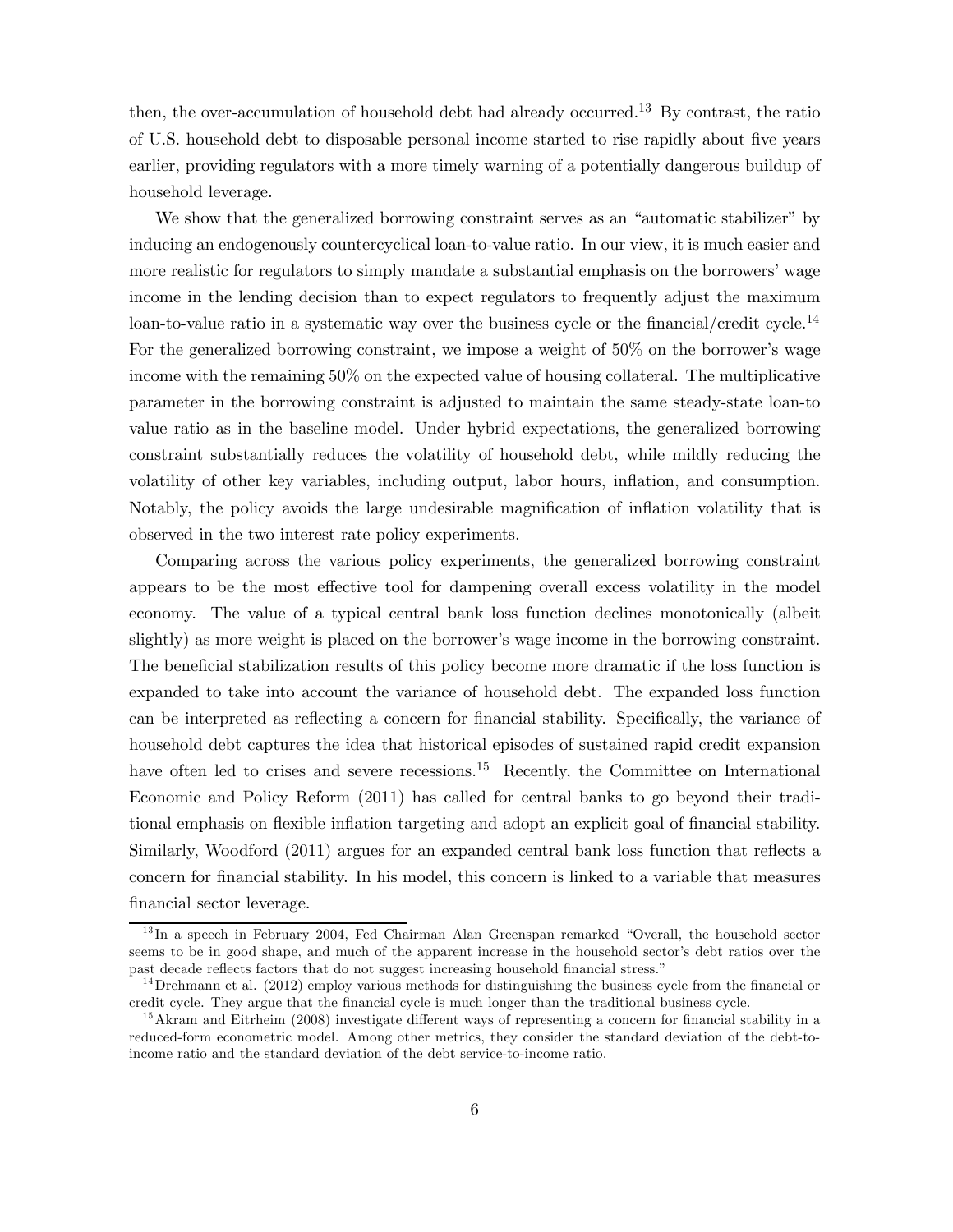#### 1.1 Related Literature

An important unsettled question in economics is whether policymakers should take deliberate steps to prevent or deflate asset price bubbles.<sup>16</sup> History suggests that bubbles can be extraordinarily costly when accompanied by significant increases in borrowing. On this point, Irving Fisher (1930, p. 341) famously remarked, "[O]ver-investment and over-speculation are often important, but they would have far less serious results were they not conducted with borrowed money." Unlike stocks, the typical residential housing transaction is financed almost entirely with borrowed money. The use of leverage magnifies the contractionary impact of a decline in asset prices. In a study of 21 advanced economies from 1970 to 2008, the International Monetary Fund (2009) found that housing-bust recessions tend to be longer and more severe than stock-bust recessions.

Early contributions to the literature on monetary policy and asset prices (Bernanke and Gertler 2001, Cecchetti, al. 2002) employed models in which bubbles were wholly exogenous, i.e., bubbles randomly inflate and contract regardless of any central bank action. Consequently, these models cannot not address the important questions of whether a central bank should take deliberate steps to prevent bubbles from forming or whether a central bank should try to deflate a bubble once it has formed. In an effort to address these shortcomings, Filardo (2008) develops a model where the central bank's interest rate policy can influence the transition probability of a stochastic bubble. He finds that the optimal interest rate policy includes a response to asset price growth.

Dupor (2005) considers the policy implications of non-fundamental asset price movements which are driven by exogenous "expectation shocks." He finds that optimal monetary policy should lean against non-fundamental asset price movements. Gilchrist and Saito (2008) find that an interest-rate response to asset price growth is helpful in stabilizing an economy with rational learning about unobserved shifts in the economy's stochastic growth trend. Airaudo et al. (2012) find that an interest-rate response to stock prices can stabilize an economy against sunspot shocks in a rational expectations model with multiple equilibria. Our analysis differs from these papers in that we allow a subset agents to depart from fully-rational expectations. We find that the nature of agents' expectations can influence the benefits of an interest rate rule that responds to house price growth or credit growth.

Some recent research that incorporates moving-average forecast rules or adaptive expectations into otherwise standard models include Sargent (1999, Chapter 6), Lettau and Van Zandt (2003), Evans and Ramey (2006), Lansing (2009), and Huang et. al (2009), among others. Lansing (2009) shows that survey-based measures of U.S. inflation expectations are well-captured by a moving average of past realized inflation rates. Huang et al. (2009) con-

 $16$  For an overview of the various arguments, see Lansing (2008).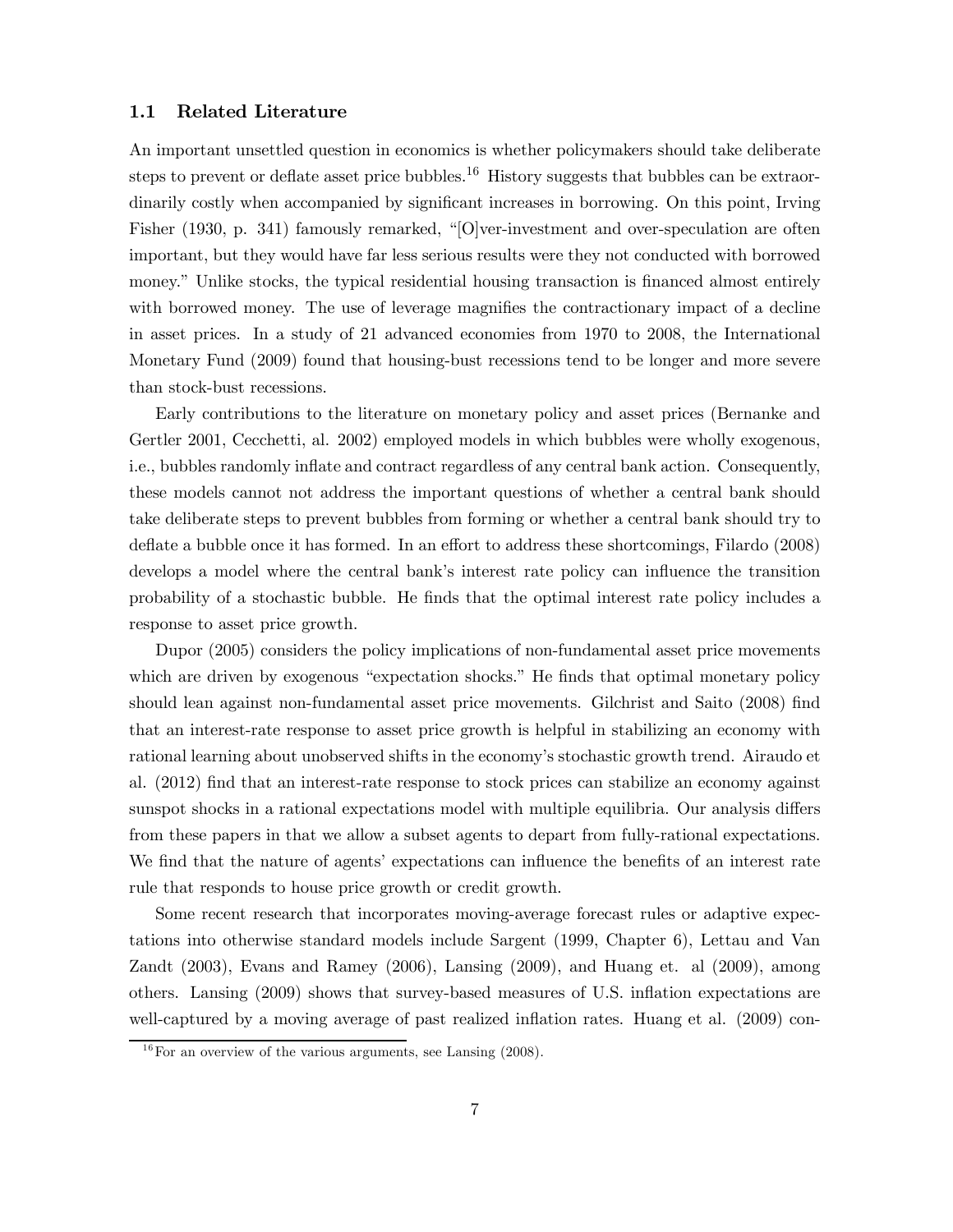clude that "adaptive expectations can be an important source of frictions that amplify and propagate technology shocks and seem promising for generating plausible labor market dynamics."

Constant-gain learning algorithms of the type described by Evans and Honkapoja (2001) are similar in many respects to adaptive expectations; both formulations assume that agents apply exponentially-declining weights to past data when constructing forecasts of future variables.17 Orphanides and Williams (2005), Milani (2007), and Eusepi and Preston (2011) all find that adaptive learning models are more successful than rational expectations models in capturing several quantitative properties of U.S. macroeconomic data.

Adam, Kuang and Marcet (2012) show that the introduction of constant-gain learning in a small open economy can help account for recent cross-country patterns in house prices and current account dynamics. Granziera and Kozicki (2012) show that a simple Lucas-type asset pricing model with extrapolative expectations can match the run-up in U.S. house prices from 2000 to 2006 as well as the subsequent sharp downturn.<sup>18</sup> Finally, De Grauwe (2012) shows that the introduction of endogenous switching between two types of simple forecasting rules in a New Keynesian model can generate excess kurtosis in the simulated output gap, consistent with U.S. data.

## 2 The Model

The basic structure of the model is similar to Iacoviello (2005). The economy is populated by two types of households: patient (indexed by  $j = 1$ ) and *impatient* (indexed by  $j = 2$ ), of mass  $1 - n$  and n, respectively. Impatient households have a lower subjective discount factor  $(\beta_2 < \beta_1)$  which generates an incentive for them to borrow. Nominal price stickiness is assumed in the consumption goods sector. Monetary policy follows a standard Taylor-type interest rate rule.

## 2.1 Households

Households derive utility from a flow of consumption  $c_{j,t}$  and services from housing  $h_{j,t}$ . They derive disutility from labor  $L_{j,t}$ . Each household maximizes

$$
\widehat{E}_{j,t} \sum_{t=0}^{\infty} \beta_j^t \left\{ \log \left( c_{j,t} - b c_{j,t-1} \right) + \nu_{j,h} \log \left( h_{j,t} \right) - \nu_{j,L} \frac{L_{j,t}^{1+\varphi_L}}{1+\varphi_L} \right\},\tag{1}
$$

<sup>&</sup>lt;sup>17</sup> Along these lines, Sargent (1996, p.543) remarks "[A]daptive expectations has made a comeback in other areas of theory, in the guise of non-Bayesian theories of learning."

<sup>&</sup>lt;sup>18</sup>Survey data from both stock and real estate markets suggest the presence of extrapolative expectations among investors. For a summary of the evidence, see Jurgilas and Lansing (2012).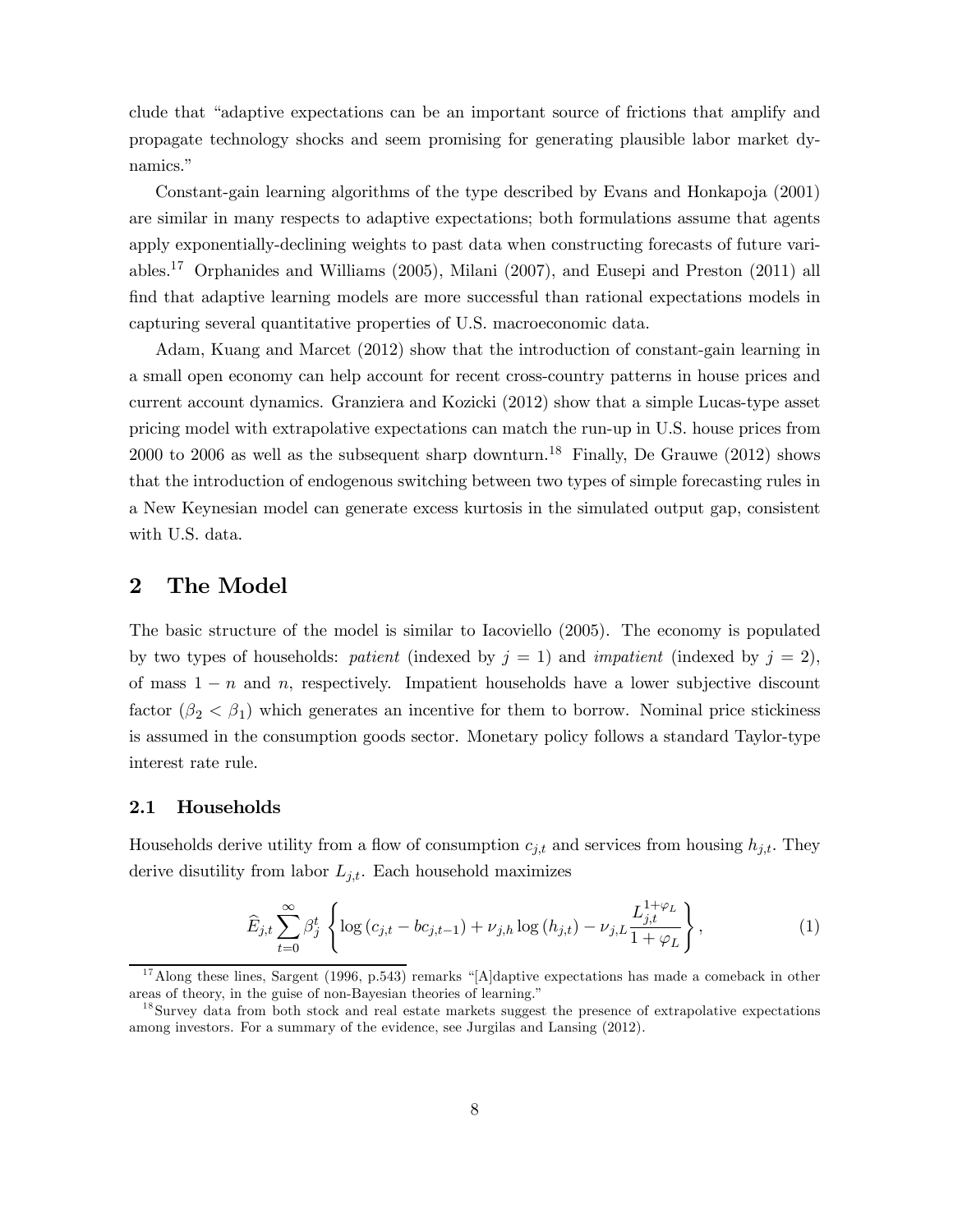where the symbol  $\widehat{E}_{j,t}$  represents the subjective expectation of household type j, conditional on information available time  $t$ , as explained more fully below. Under rational expectations,  $E_{j,t}$  corresponds to the mathematical expectation operator  $E_t$  evaluated using the objective distributions of the stochastic shocks, which are assumed known by the rational household. The parameter *b* governs the importance of habit formation in utility, where  $c_{i,t-1}$  is a reference level of consumption which the household takes into account when formulating its optimal consumption plan. The parameter  $\nu_{j,h}$  governs the utility from housing services,  $\nu_{j,L}$  governs the disutility of labor supply, and  $\varphi_L$  governs the elasticity of labor supply. The total housing stock is fixed such that  $(1 - n) h_{1,t} + nh_{2,t} = 1$  for all t.

Impatient Borrowers. Impatient-borrower households maximize utility subject to the budget constraint:

$$
c_{2t} + q_t(h_{2,t} - h_{2,t-1}) + \frac{b_{2,t-1}R_{t-1}}{\pi_t} = b_{2,t} + w_t L_{2,t},
$$
\n<sup>(2)</sup>

where  $R_{t-1}$  is the gross nominal interest rate at the end of period  $t-1$ ,  $\pi_t \equiv P_t/P_{t-1}$  is the gross inflation rate during period  $t, w_t$  is the real wage,  $q_t$  is the real price of housing, and  $b_{2,t-1}$  is the borrower's real debt at the end of period  $t-1$ .

New borrowing during period  $t$  is constrained in that impatient households may only borrow (principle and interest) up to a fraction of the expected value of their housing stock in period  $t + 1$ :

$$
b_{2,t} \leq \frac{\gamma}{R_t} \left[ \widehat{E}_{1,t} q_{t+1} \pi_{t+1} \right] h_{2,t}, \tag{3}
$$

where  $0 \leq \gamma \leq 1$  represents the loan-to-value ratio and  $\widehat{E}_{1,t} q_{t+1} \pi_{t+1}$  represents the lender's subjective forecast of future variables that govern the collateral value and the real interest rate burden of the loan.

The impatient household's optimal choices are characterized by the following first-order conditions:

$$
-U_{L_{2,t}} = U_{c_{2,t}} w_t,
$$
\n<sup>(4)</sup>

$$
U_{c_{2,t}} - \mu_t = \beta_2 R_t \widehat{E}_{2,t} \left[ \frac{U_{c_{2,t+1}}}{\pi_{t+1}} \right],
$$
\n(5)

$$
U_{h_{2,t}} + \beta_2 \widehat{E}_{2,t} \left[ U_{c_{2,t+1}} q_{t+1} \right] + \mu_t \frac{\gamma}{R_t} \widehat{E}_{1,t} \left[ q_{t+1} \pi_{t+1} \right] = U_{c_{2,t}} q_t,
$$
\n(6)

where  $\mu_t$  is the Lagrange multiplier associated with the borrowing constraint.<sup>19</sup>

Patient Lenders. Patient-lender households choose how much to consume, work, invest in housing, and invest in physical capital  $k_t$  which is rented to firms at the rate  $r_t^k$ . They also

<sup>&</sup>lt;sup>19</sup>Given that  $\beta_2 < \beta_1$ , it is straightforward to show that equation (3) holds with equality at the deterministic steady state. As is common in the literature, we solve the model assuming that the constraint is binding in a neighbourhood around the steady state. See, for example, Iacoviello (2005) and Iacoviello and Neri (2010).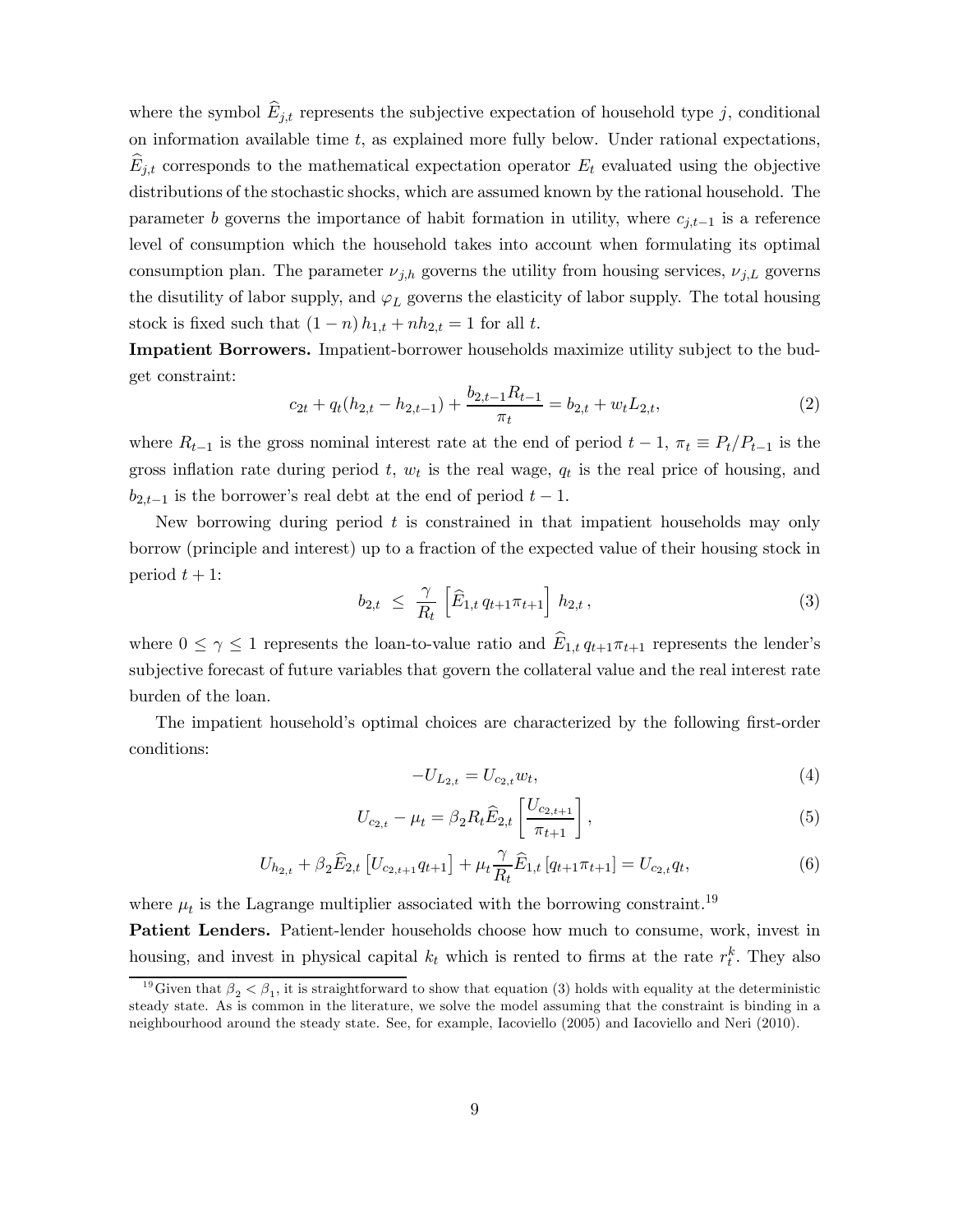receive the firm's profits  $\phi_t$  and make one-period loans to borrowers. The budget constraint of the patient household is given by:

$$
c_{1,t} + I_t + q_t(h_{1,t} - h_{1,t-1}) + \frac{b_{1,t-1}R_{t-1}}{\pi_t} = b_{1,t} + w_t L_{1,t} + r_t^k k_{t-1} + \phi_t,
$$
\n<sup>(7)</sup>

where  $(1 - n) b_{1,t-1} = -n b_{2,t-1}$  in equilibrium. In other words, the aggregate bonds of patient households correspond to the aggregate loans of impatient households.

The law of motion for physical capital is given by:

$$
k_t = (1 - \delta)k_{t-1} + \left[1 - \frac{\frac{\psi}{2}\left(I_t/I_{t-1} - 1\right)^2}{S(I_t/I_{t-1})}\right]I_t,
$$
\n
$$
(8)
$$

where  $\delta$  is the depreciation rate and the function  $S(I_t/I_{t-1})$  reflects investment adjustment costs. In steady state  $S(\cdot) = S'(\cdot) = 0$  and  $S''(\cdot) > 0$ .

The patient household's optimal choices are characterized by the following first-order conditions:

$$
-U_{L_{1,t}} = U_{c_{1,t}} w_t,
$$
\n(9)

$$
U_{c_{1,t}} = \beta_1 R_t \widehat{E}_{1,t} \left[ \frac{U_{c_{1,t+1}}}{\pi_{t+1}} \right],
$$
\n(10)

$$
U_{c_{1,t}} q_t = U_{h_{1,t}} + \beta_1 \widehat{E}_{1,t} \left[ U_{c_{1,t+1}} q_{t+1} \right], \tag{11}
$$

$$
U_{c_{1,t}} q_t^k = \beta_1 \widehat{E}_{1,t} \left\{ U_{c_{1,t+1}} \left[ q_{t+1}^k (1-\delta) + r_{t+1}^k \right] \right\},\tag{12}
$$

$$
U_{c_{1,t}} = U_{c_{1,t}} q_t^k \left[ 1 - S\left(\frac{I_t}{I_{t-1}}\right) - \frac{I_t}{I_{t-1}} S'\left(\frac{I_t}{I_{t-1}}\right) \right] + \left(\frac{I_t}{I_{t-1}}\right)^2 \beta_1 \widehat{E}_{1,t} \left[ U_{c_{1,t+1}} q_{t+1}^k S'\left(\frac{I_{t+1}}{I_t}\right) \right],
$$
\n(13)

where the last two equations represent the optimal choices of  $k_t$  and  $I_t$ , respectively. The symbol  $q_t^k \equiv v_t/U_{c_{1t}}$  is the relative marginal value of installed capital with respect to consumption, where  $v_t$  is the Lagrange multiplier associated with the capital law of motion  $(8)$ . We interpret  $q_t^k$  as the market value of claims to physical capital, i.e., the stock price.

## 2.2 Firms and Price Setting

Firms are owned by the patient households. Hence, we assume that the subjective expectations of firms are formulated in the same way as their owners.

**Final Good Production.** There is a unique final good  $y_t$  that is produced using the following constant returns-to-scale technology:

$$
y_t = \left[ \int_0^1 y_t(i)^{\frac{\theta - 1}{\theta}} di \right]^{\frac{\theta}{\theta - 1}}, \quad i \in [0, 1], \tag{14}
$$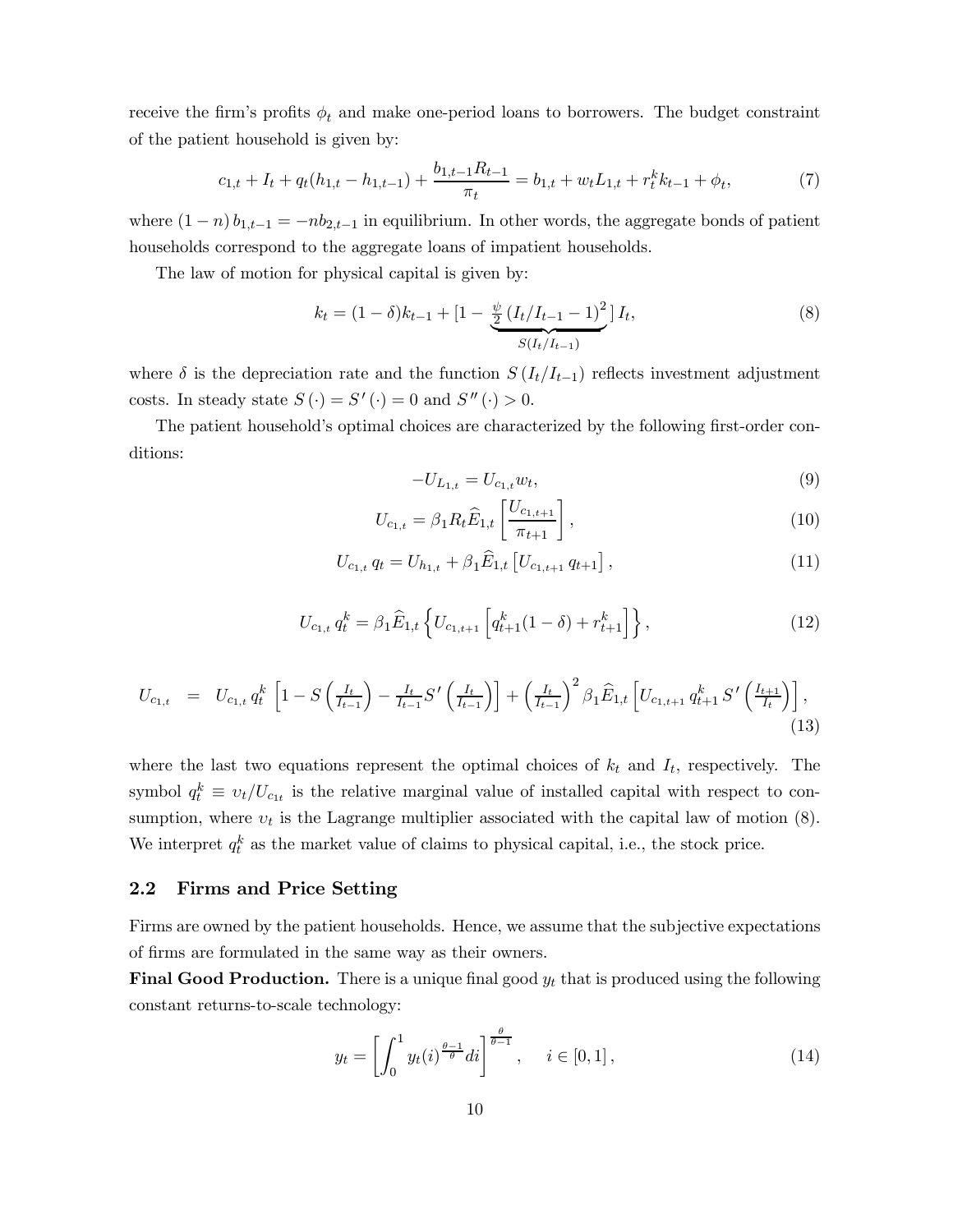where the inputs are a continuum of intermediate goods  $y_t(i)$  and  $\theta > 1$  is the constant elasticity-of-substitution across goods. The price of each intermediate good  $P_t(i)$  is taken as given by the firms. Cost minimization implies the following demand function for each good  $y_t(i)=[P_t(i)/P_t]^{-\theta}y_t$ , where the price index for the intermediate good is given by  $P_t = \left[ \int_0^1 P_t(i)^{1-\theta} di \right]^{1/(1-\theta)}$ .

In the wholesale sector, there is a continuum of firms indexed by  $i \in [0,1]$  and owned by patient households. Intermediate goods-producing firms act in a monopolistic market and produce  $y_t(i)$  units of each intermediate good *i* using  $L_t(i) = (1 - n)L_{1,t}(i) + nL_{2,t}(i)$  units of labor, according to the following constant returns-to-scale technology:

$$
y_t(i) = \exp(z_t) k_t(i)^{\alpha} L_t(i)^{1-\alpha},
$$
\n(15)

where  $z_t$  is an AR(1) productivity shock.

Intermediate Good Production. We assume that intermediate firms adjust the price of their differentiated goods following the Calvo (1983) model of staggered price setting. Prices are adjusted with probability  $1 - \theta_{\pi}$  every period, leading to the following New Keynesian Phillips curve:

$$
\log\left(\frac{P_t}{P_{t-1}}\right) - \iota_\pi \log\left(\frac{P_{t-1}}{P_{t-2}}\right) = \beta \left[\widehat{E}_{1,t} \log\left(\frac{P_{t+1}}{P_t}\right) - \iota_\pi \log\left(\frac{P_t}{P_{t-1}}\right)\right] - \kappa_\pi \log\left(\frac{s_t}{s}\right) + u_t \tag{16}
$$

where  $\kappa_{\pi} \equiv (1-\theta_{\pi})(1-\beta\theta_{\pi})/\theta_{\pi}$  and  $\iota_{\pi}$  is the indexation parameter that governs the automatic price adjustment of non-optimizing firms. Variables without time subscripts represent steadystate values. The variable  $s_t$  represents the marginal cost of production and  $u_t$  is an AR(1) cost-push shock.

### 2.3 Monetary and Macroprudential Policy

In the baseline model, we assume that the central bank follows a simple Taylor-type rule of the form:

$$
R_t = (1+r) \left(\frac{\pi_t}{1}\right)^{\alpha_\pi} \left(\frac{y_t}{y}\right)^{\alpha_y} \varsigma_t,
$$
\n(17)

where  $R_t$  is the gross nominal interest rate,  $r = 1/\beta_1 - 1$  is the steady-state real interest rate,  $\pi_t \equiv P_t/P_{t-1}$  is the gross inflation rate,  $y_t/y$  is the proportional output gap, and  $\varsigma_t$  is an AR(1) policy shock.

In the policy experiments, we consider the following generalized policy rule that allows for a direct response to either credit growth or house price growth:

$$
R_t = (1+r) \left(\frac{\pi_t}{1}\right)^{\alpha_{\pi}} \left(\frac{y_t}{y}\right)^{\alpha_y} \left(\frac{q_t}{q_{t-4}}\right)^{\alpha_q} \left(\frac{b_{2,t}}{b_{2,t-4}}\right)^{\alpha_b} \varsigma_t,
$$
\n(18)

where  $q_t/q_{t-4}$  is the 4-quarter growth rate in house prices (which equals the growth rate in the market value of the fixed housing stock) and  $b_{2,t}/b_{2,t-4}$  is the 4-quarter growth rate of household debt, i.e., credit growth.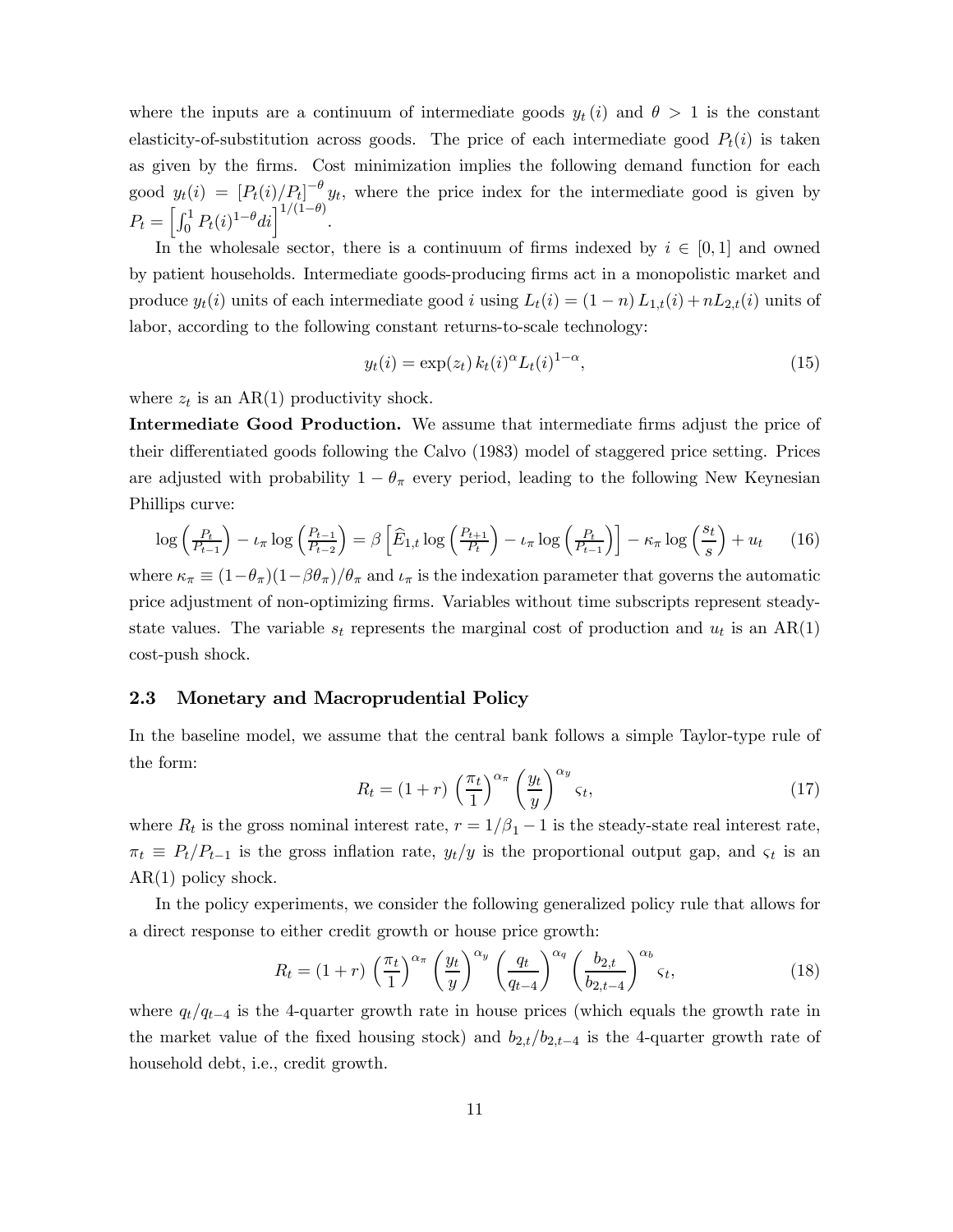In the aftermath of the global financial crisis, a wide variety of macroprudential policy tools have been proposed to help ensure financial stability.<sup>20</sup> For our purposes, we focus on policy variables that appear in the collateral constraint. For our first macroprudential policy experiment, we allow the regulator to adjust the value of the parameter  $\gamma$  in equation (3). Lower values of  $\gamma$  imply tighter lending standards. In the second macroprudential policy experiment, we consider a generalized version of the borrowing constraint which takes the form

$$
b_{2,t} \leq \frac{\widehat{\gamma}}{R_t} \left\{ m \, w_t L_{2,t} + (1-m) \left[ \widehat{E}_{1,t} \, q_{t+1} \pi_{t+1} \right] \, h_{2,t} \right\},\tag{19}
$$

where  $m$  is the weight assigned by the lender to the borrower's wage income. Under this specification,  $m = 0$  corresponds to the baseline model where the lender only considers the expected value of the borrower's housing collateral.<sup>21</sup> We interpret changes in the value of m as being directed by the regulator. As  $m$  increases, the regulator directs the lender to place more emphasis on the borrower's wage income when making a lending decision. Whenever  $m > 0$ , we calibrate the value of the parameter  $\hat{\gamma}$  to maintain the same steady state loan-tovalue ratio as in the baseline version of the constraint (3). In steady state, we therefore have  $\hat{\gamma} = \gamma / [m w L_2 / (q \pi h_2) + 1 - m]$ , where  $\hat{\gamma} = \gamma$  when  $m = 0$ . When  $m > 0$ , the equilibrium loan-to-value ratio is no longer constant but instead moves in the same direction as the ratio of the borrower's wage income to housing collateral value Consequently, the equilibrium loan-tovalue ratio will endogenously decline whenever the market value of housing collateral increases faster than the borrower's wage income. In this way, the generalized borrowing constraint acts like an automatic stabilizer to dampen fluctuations in household debt that are linked to excessive movements in house prices.

### 2.4 Expectations

Rational expectations are built on strong assumptions about households' information. In actual forecasting applications, real-time difficulties in observing stochastic shocks, together with empirical instabilities in the underlying shock distributions could lead to large and persistent forecast errors. These ideas motivate consideration of a boundedly-rational forecasting algorithm, one that requires substantially less computational and informational resources. A long

 $^{20}$ Galati and Moessner (2011) and the Bank of England (2011) provide comprehensive reviews of this literature.

 $2<sup>1</sup>$ The generalization of the borrowing constraint has an impact on the first-order conditions of the impatient households. In particular, the labor supply equation (4) is replaced by  $-U_{L_{2t}} = w_t [U_{c_{2t}} + \hat{\gamma} m \mu_t]$ , where  $\mu_t$ is the Lagrange multiplier associated with the generalized borrowing constraint.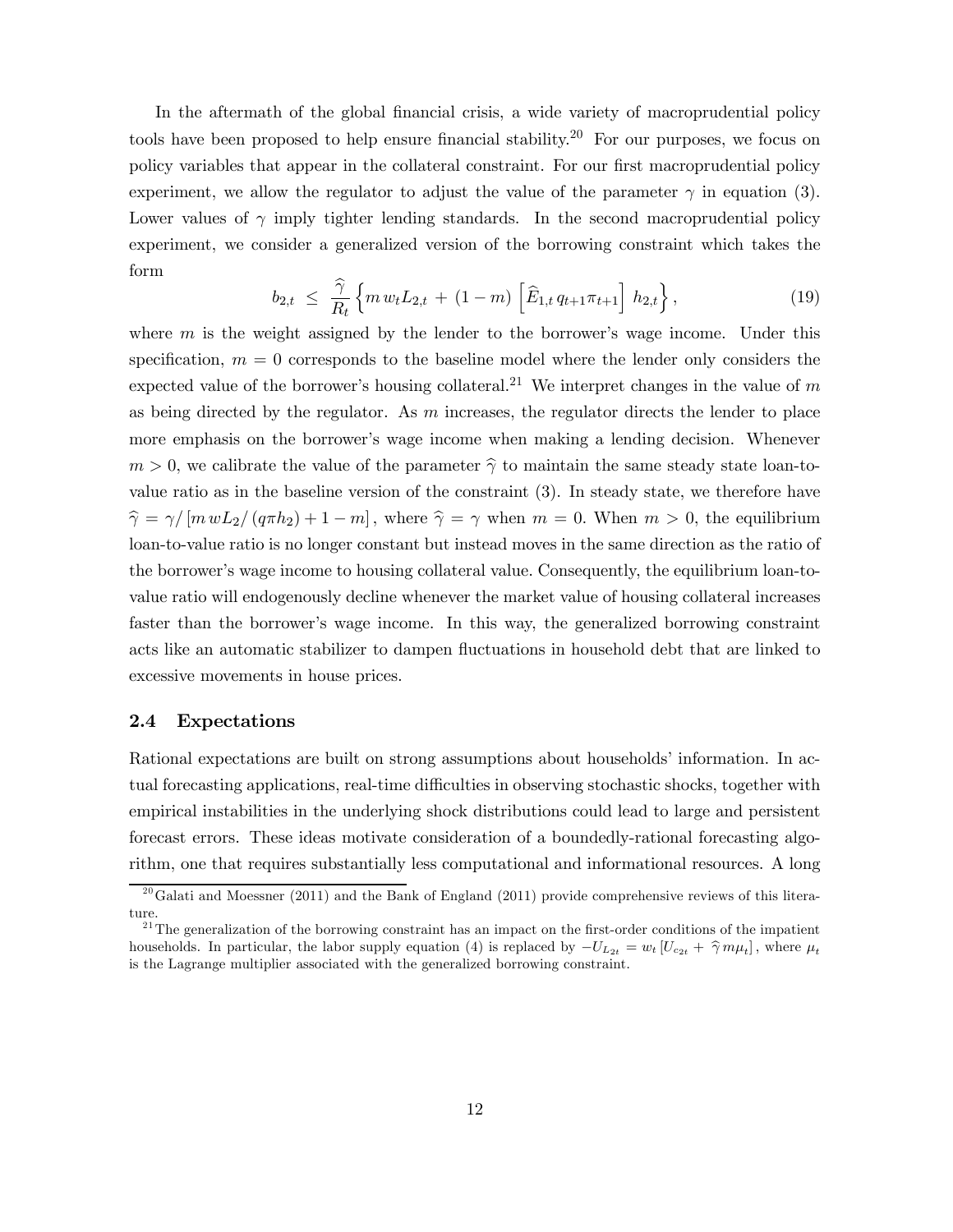history in macroeconomics suggests the following adaptive (or error-correction) approach:

$$
F_t X_{t+1} = F_{t-1} X_t + \lambda (X_t - F_{t-1} X_t), \quad 0 < \lambda \le 1,
$$
  

$$
= \lambda \left[ X_t + (1 - \lambda) X_{t-1} + (1 - \lambda)^2 X_{t-2} + \ldots \right],
$$
 (20)

where  $X_{t+1}$  is the object to be forecasted and  $F_t X_{t+1}$  is the corresponding forecast. In this model,  $X_{t+1}$  is typically a nonlinear combination of endogenous and exogenous variables dated at time  $t + 1$ . For example, in equation (5) we have  $X_{t+1} = U_{c_{2,t+1}} / \pi_{t+1}$ , whereas in equation (12) we have  $X_{t+1} = U_{c_{1,t+1}} \left[ q_{t+1}^k (1 - \delta) + r_{t+1}^k \right]$ . The term  $X_t - F_{t-1} X_t$  is the forecast error in period t. The parameter  $\lambda$  governs the response to the most recent observation  $X_t$ . For simplicity, we assume that  $\lambda$  is the same for both types of households.

Equation (20) implies that the forecast at time  $t$  is an exponentially-weighted moving average of past observed values of the forecast object, where  $\lambda$  governs the distribution of weights assigned to past values–analogous to the gain parameter in the adaptive learning literature. When  $\lambda = 1$ , households employ a simple random walk forecast. By comparison, the "sticky-information" model of Mankiw and Reis (2002) implies that the forecast at time  $t$  is based on an exponentially-weighted moving average of past rational forecasts. A stickyinformation version of equation (20) could be written recursively as  $F_t X_{t+1} = F_{t-1} X_t +$  $\mu(E_t X_{t+1} - F_{t-1} X_t)$ , where  $\mu$  represents the fraction of households who update their forecast to the most-recent rational forecast  $E_t X_{t+1}$ .

For each of the model's first order conditions, we nest the moving-average forecast rule (20) together with the rational expectation  $E_t X_{t+1}$  to obtain the following "hybrid expectation" which is a weighted-average of the two forecasts

$$
\widehat{E}_{j,t}X_{t+1} = \omega F_t X_{t+1} + (1 - \omega) E_t X_{t+1}, \qquad 0 \le \omega \le 1, \qquad j = 1, 2,
$$
\n(21)

where  $\omega$  can be interpreted as the fraction of households who employ the moving-average forecast rule (20). For simplicity, we assume that  $\omega$  is the same for both types of households. In equilibrium, the fully-rational forecast  $E_t X_{t+1}$  takes into account the influence of households who employ the moving-average forecast rule. Although the parameters  $\omega$  and  $\lambda$  influence the volatility and persistence of the model variables, they do not affect the deterministic steady state.

## 3 Model Calibration

Table 1 summarizes our choice of parameter values. Some parameters are set to achieve target values for steady-state variables while others are set to commonly-used values in the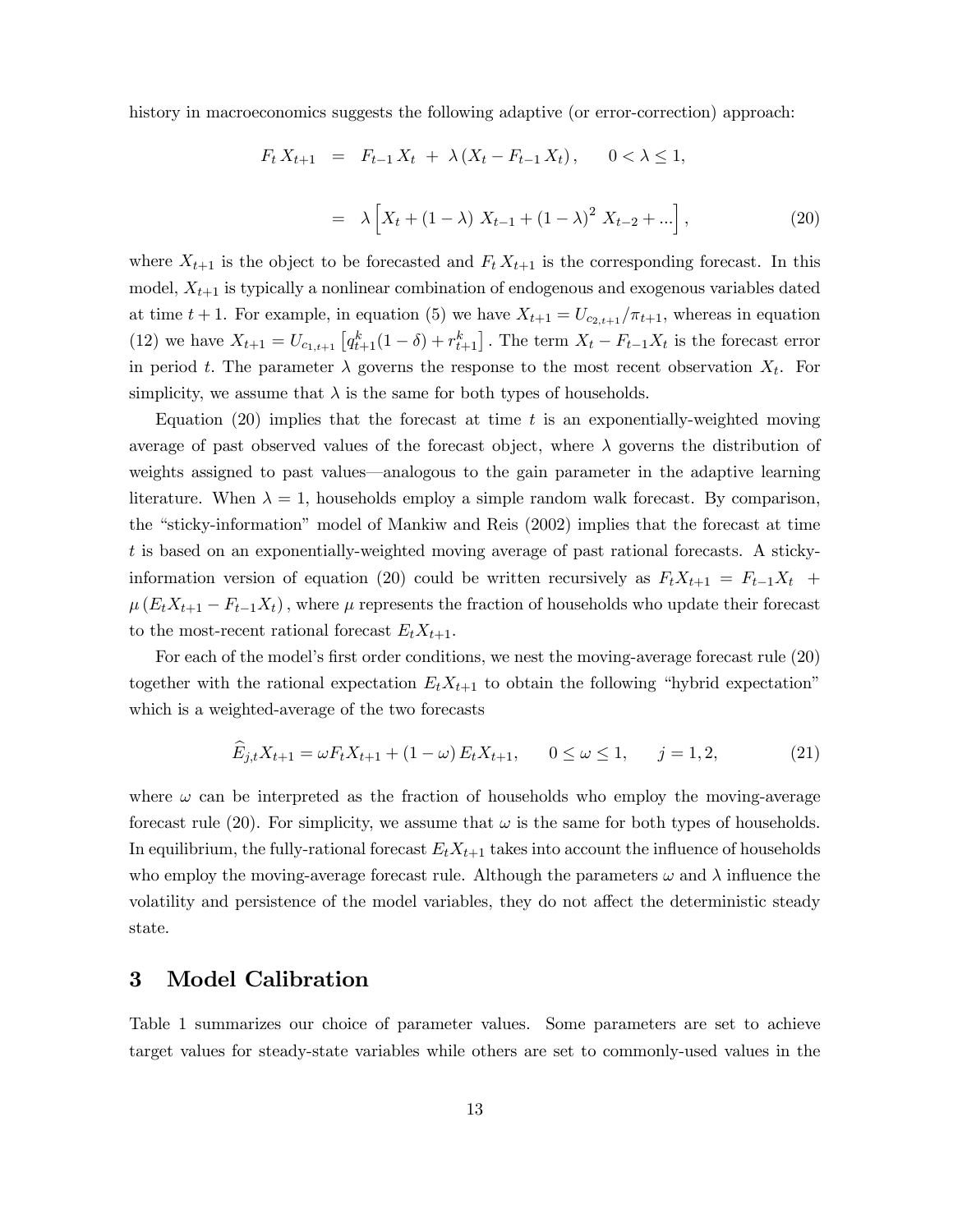literature.22 The time period in the model is one quarter. The number of impatient households relative to patient households is  $n = 0.9$  so that patient households represent the top decile of households in the model economy. In the model, patient households own 100% of physical capital wealth. The top decile of U.S. households owns approximately 80% of financial wealth and about 70% of total wealth including real estate. Our setup implies a Gini coefficient for physical capital wealth of 0.90. The Gini coefficient for financial wealth in U.S. data has ranged between 0.89 and 0.93 over the period 1983 to 2001.<sup>23</sup> The labor disutility parameters  $\nu_{1,L}$  and  $\nu_{2,L}$ , together with the capital share of income parameter  $\alpha$ , are set so that the top income decile in the model earns 40% of total income (including firm profits) in steady state, consistent with the long-run average income share measured by Piketty and Saez  $(2003).^{24}$ The elasticity parameter  $\theta = 33.33$  is set to yield a steady-state price mark-up of about 3%.

The discount factor of patient households is set to  $\beta_1 = 0.99$  such that the annualized steady-state real lending rate is 4%. The discount factor for impatient agents is set to  $\beta_2 =$ 0.95, thus generating a strong desire for borrowing. The investment adjustment cost parameter  $\psi = 5$  is in line with values typically estimated in DSGE models. Capital depreciates at a typical quarterly rate of  $\delta = 0.025$ . The habit formation parameter is  $b = 0.5$ . The labor supply elasticity parameter is set to  $\varphi_L = 0.1$ , implying a very flexible labor supply. The housing weights in the utility functions are set to  $\nu_{1,h} = 0.3$  and  $\nu_{2,h} = 0.1$  for the patient and impatient households, respectively. Our calibration implies that the top income decile of households derive a relatively higher per unit utility from housing services. Together, these values imply a steady-state ratio of total housing wealth to annualized GDP of 1.98. According to Iacoviello (2010), the corresponding ratio in U.S. data has ranged between 1.2 and 2.3 over the period 1952 to 2008.

The Calvo parameter  $\theta_{\pi} = 0.75$  and the indexation parameter  $\iota_{\pi} = 0.5$  represent typical values in the literature. The interest rate responses to inflation and quarterly output are  $\alpha_{\pi} = 1.5$  and  $\alpha_{y} = 0.125$ . The absence of interest rate smoothing justifies a positive value of  $\rho_{\rm s}=0.4$  for the persistence of the monetary policy shock.

The calibration of the forecast rule parameters  $\omega$  and  $\lambda$  requires a more detailed description. Our aim is to magnify the volatility of house prices and household debt while maintaining procyclical movement in both variables. Figure 5 shows how different combinations of  $\omega$  and  $\lambda$ affect the volatility and co-movement of selected model variables. When  $\lambda \lesssim 0.18$ , a unique stable equilibrium does not exist for that particular combination of  $\omega$  and  $\lambda$ . The baseline calibration of  $\omega = 0.30$  and  $\lambda = 0.35$  delivers excess volatility and maintains pro-cyclical movement in house prices and household debt. Even though only 30% of households in the

 $22$ See, for example, Iacoviello and Neri (2010).

 $23$ See Wolff (2006), Table 4.2, p. 113.

<sup>&</sup>lt;sup>24</sup>Updated data through 2010 are available from Emmanuel Saez's website: http://elsa.berkeley.edu/~saez/.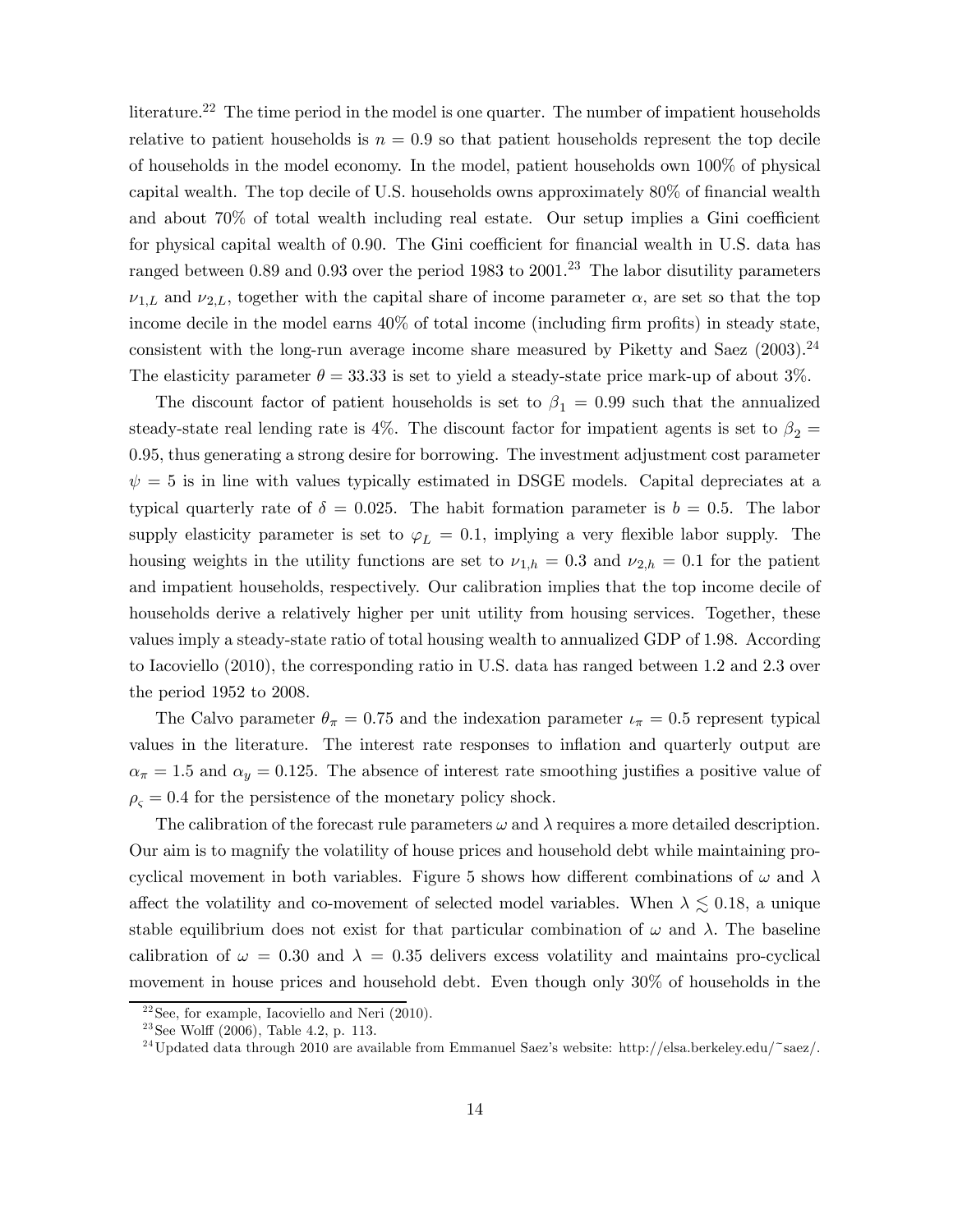model employ a moving-average forecast rule, the presence of these agents influences the nature of the rational forecasts employed by the remaining  $70\%$  of households.<sup>25</sup>

For the generalized interest rate rule (18), we set  $\alpha_q = 0.2$  or  $\alpha_b = 0.2$  to illustrate the effects of a direct interest rate response to financial variables. Very high values for these parameters can sometimes lead to instability of the steady state. The constant loan-to-value ratio in the baseline model is  $\gamma = 0.7$ . This is consistent with the long-run average loan-tovalue ratio of U.S. residential mortgage holders.<sup>26</sup> In the generalized borrowing constraint (19), we set  $m = 0.5$  which requires the lender to place a substantial weight on the borrowers wage income. In this case, we set  $\hat{\gamma} = 1.072$  to maintain the same steady state loan-to-value ratio as in the baseline model with  $m = 0$ .

In the sensitivity analysis, we examine the volatility effects of varying the key policy parameters over a wide range of values. Specifically, we consider  $\alpha_q$ ,  $\alpha_b \in [0, 0.4]$ ,  $\gamma \in$ [0.2, 1.0], and  $m \in [0, 1.0]$ .

## 4 Excess Volatility

In this section, we show that the hybrid expectations model generates excess volatility in asset prices and household debt while at the same time delivering co-movement between house prices, household debt, and real output. In this way, the model is better able to match the patterns observed in many developed countries over the past decade.

Figure 6 depicts simulated time series for the house price, household debt, the price of capital  $q_t^k$  (which we interpret as a stock price index), aggregate real consumption, real output, aggregate labor hours, inflation, and the policy interest rate  $R_t$ . All series are plotted as percent deviations from steady state values without applying any filter. The figure shows that the hybrid expectations model serves to magnify the volatility of most model variables. This is not surprising given that the moving-average forecast rule (20) embeds a unit root assumption. This is most obvious when  $\lambda = 1$  but is also true when  $0 < \lambda < 1$  because the weights on lagged variables sum to unity. Due to the self-referential nature of the equilibrium conditions, the households' subjective forecast influences the dynamics of the object that is being forecasted.<sup>27</sup>

<sup>&</sup>lt;sup>25</sup>Levine et al. (2012) employ a specification for expectations that is very similar to our equations (20) and (21). However, their DSGE model omits house prices and household debt. They estimate the fraction of backward-looking agents ( $\omega$  in our model) in the range of 0.65 to 0.83 with a moving-average forecast parameter  $(\lambda \text{ in our model})$  in the range of 0.1 to 0.4.

 $^{26}$ We thank Bill Emmons of the Federal Reserve Bank of St. Louis for kindly providing this data, which are plotted in Figure 4.

<sup>&</sup>lt;sup>27</sup>A simple example with  $\lambda = 1$  illustrates the point. Suppose that the Phillips curve is given by  $\pi_t =$  $\beta \, \widehat{E}_t \, \pi_{t+1} + y_t$ , where  $y_t$  follows an AR(1) process with persistence  $\rho$  and  $\widehat{E}_t \pi_{t+1} = \omega F_t \pi_{t+1} + (1 - \omega) E_t \pi_{t+1}$ . When  $F_t \pi_{t+1} = \pi_t$ , the equilibrium law of motion is  $\pi_t = y_t / [1 - \beta \omega - \rho \beta (1 - \omega)]$ , which implies  $Var(\pi_t) =$  $Var(y_t)/[1-\beta\omega-\rho\beta(1-\omega)]^2$ . When  $\rho < 1$ , both  $Var(\pi_t)$  and  $Var(E_t/\pi_{t+1})$  are increasing in the fraction of agents  $\omega$  who employ a random walk forecast.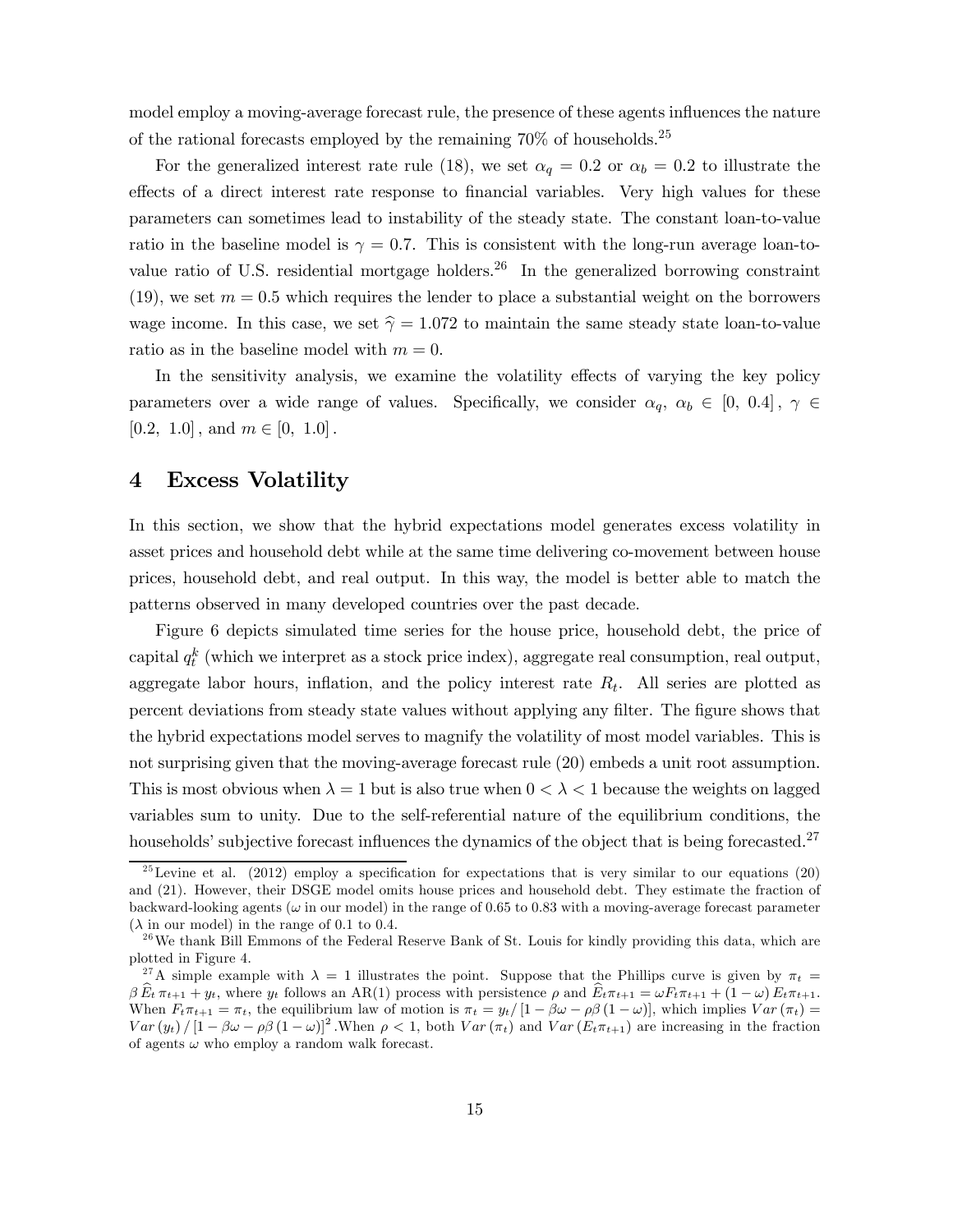The use of moving-average forecast rules by a subset of agents also influences the nature of the fully-rational forecast rules employed by the remaining agents. Both of these channels serve to magnify volatility.

Table 2 compares volatilities under rational expectations ( $\omega = 0$ ) to those under hybrid expectations where a fraction  $\omega = 0.30$  of agents employ moving-average forecast rules. Excess volatility is greatest for the household debt series which is magnified by a factor 2.07. The volatility of house prices is magnified by a factor of 1.77. House price volatility is magnified by less than debt volatility because the patient-lender households in the model do not use debt for the purchase of housing services. The volatility of labor hours is magnified by a factor of 1.92 whereas output volatility is magnified by a factor of 1.36. Stock price volatility is magnified by a factor of 1.30. The volatilities of the other variables are also magnified, but in a less dramatic way. Consumption volatility is magnified by a factor 1.12.

Given the calibration of the shocks, the hybrid expectations model approximately matches the standard deviations of log-linearly detrended U.S. real house prices, real household debt per capita, and real GDP per capita over the period 1965 to 2009. A comparison of the model simulations shown in Figure 6 with the U.S. data shown earlier in Figure 1 confirms that the model fluctuations for these variables are similar in amplitude to those in the detrended data. Another salient feature of the recent U.S. data, reproduced by the hybrid expectations model, is the co-movement of GDP, house prices, and household debt. Our simulations mimic the evidence that in a period of economic expansion, a house price boom is accompanied by an increase in household debt, as the collateral constraint allows both to move up simultaneously.

Table 3 shows that the persistence of most model variables is higher under hybrid expectations. The autocorrelation coefficient for house prices goes from 0.90 under rational expectations to 0.97 under hybrid expectations, whereas the autocorrelation coefficient for household debt goes from 0.79 to 0.94. The increased persistence improves the model's ability to produce large swings in house prices and household debt, as was observed in many developed countries over the past decade.

Figures 7 through 9 plot impulse response functions. In the case of all three shocks, the resulting fluctuations in the hybrid expectations model tend to be more pronounced and longer lasting. The overreaction of house prices and stock prices to fundamental shocks in the hybrid expectations model is consistent with historical interpretations of bubbles. As noted by Greenspan (2002), "Bubbles are often precipitated by perceptions of real improvements in the productivity and underlying profitability of the corporate economy. But as history attests, investors then too often exaggerate the extent of the improvement in economic fundamentals."

As noted in the introduction, countries with the largest increases in household leverage tended to experience the fastest run-ups in house prices from 1997 to 2007. The same countries tended to experience the most severe declines in consumption once house prices started falling.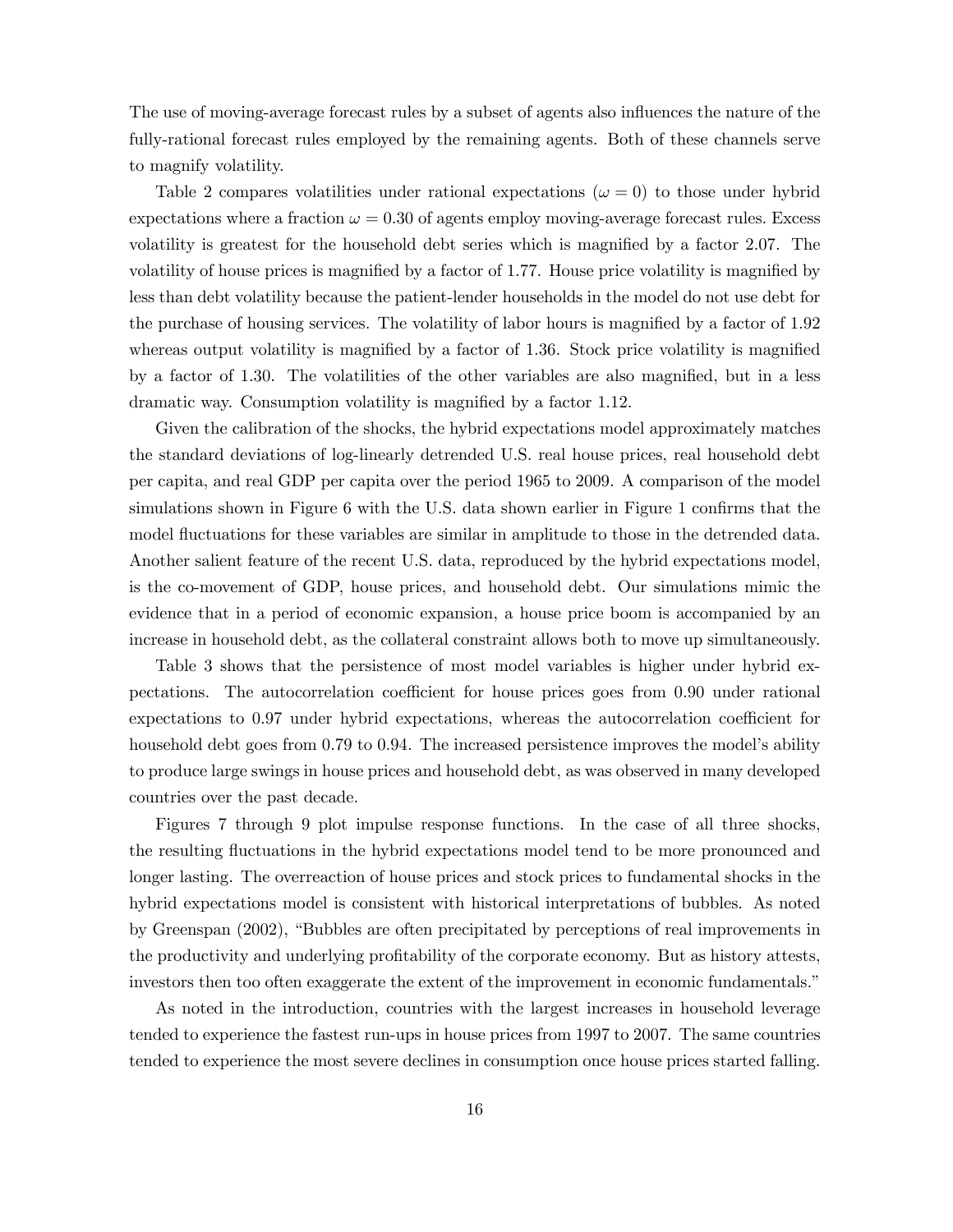The hybrid expectations model delivers the result that excess volatility in house prices and household debt also gives rise to excess volatility in consumption. Hence, central bank efforts to dampen boom-bust cycles in housing and credit may yield significant welfare benefits from smoother consumption.

Central bank loss functions are often modeled as a weighted-sum of squared deviations of inflation and output from targets. In our model, such a loss function is equivalent to a weighted-sum of the unconditional variances of inflation and output since the target (or steady-state) values of both variables equal zero. The results shown in Table 2 imply a higher loss function realization under hybrid expectations. As discussed further in the next section, a concern for financial stability might be reflected in an expanded loss function that takes into account the variance of household debt. In this case, the high volatility of household debt observed under hybrid expectations would imply a higher loss function realization and hence a stronger motive for central bank stabilization policy.

## 5 Policy Experiments

In this section, we evaluate various policy actions that might be used to dampen excess volatility in the model economy. We first examine the merits of a direct response to either house price growth or household debt growth in the central bank's interest rate rule. Next, we analyze the use of two macroprudential policy tools that affect the borrowing constraint, i.e., a permanent reduction in the loan-to-value ratio and a policy that directs lenders to place increased emphasis on the borrower's wage income in determining how much they can borrow.

#### 5.1 Interest Rate Response to House Price Growth or Credit Growth

The generalized interest rate rule (18) allows for a direct response to either house price growth credit growth. As an illustrative case, Table 3 shows the results when the central bank responds to the selected financial variable with a coefficient of  $\alpha_q = 0.2$  or  $\alpha_b = 0.2$ .

The top panel of Table 4 shows that under rational expectations, responding to house prices does not yield any stabilization benefits for output but the volatility of labor hours is magnified by a factor of 1.29 (relative to the no-response version of the same model). The standard deviation of inflation is somewhat magnified with a volatility ratio of 1.06. These results are in line with Iacoviello (2005) who finds little or no stabilization benefits for an interest rate response to the level of house prices in a rational expectations model. The largest stabilization effect under rational expectations is achieved with household debt which exhibits a volatility ratio 0.77. Consumption volatility is reduced with a ratio 0.95. Under hybrid expectations, responding to house price growth yields qualitatively similar results. However, the undesirable magnification of inflation volatility is now *quantitatively* much larger—exhibiting a volatility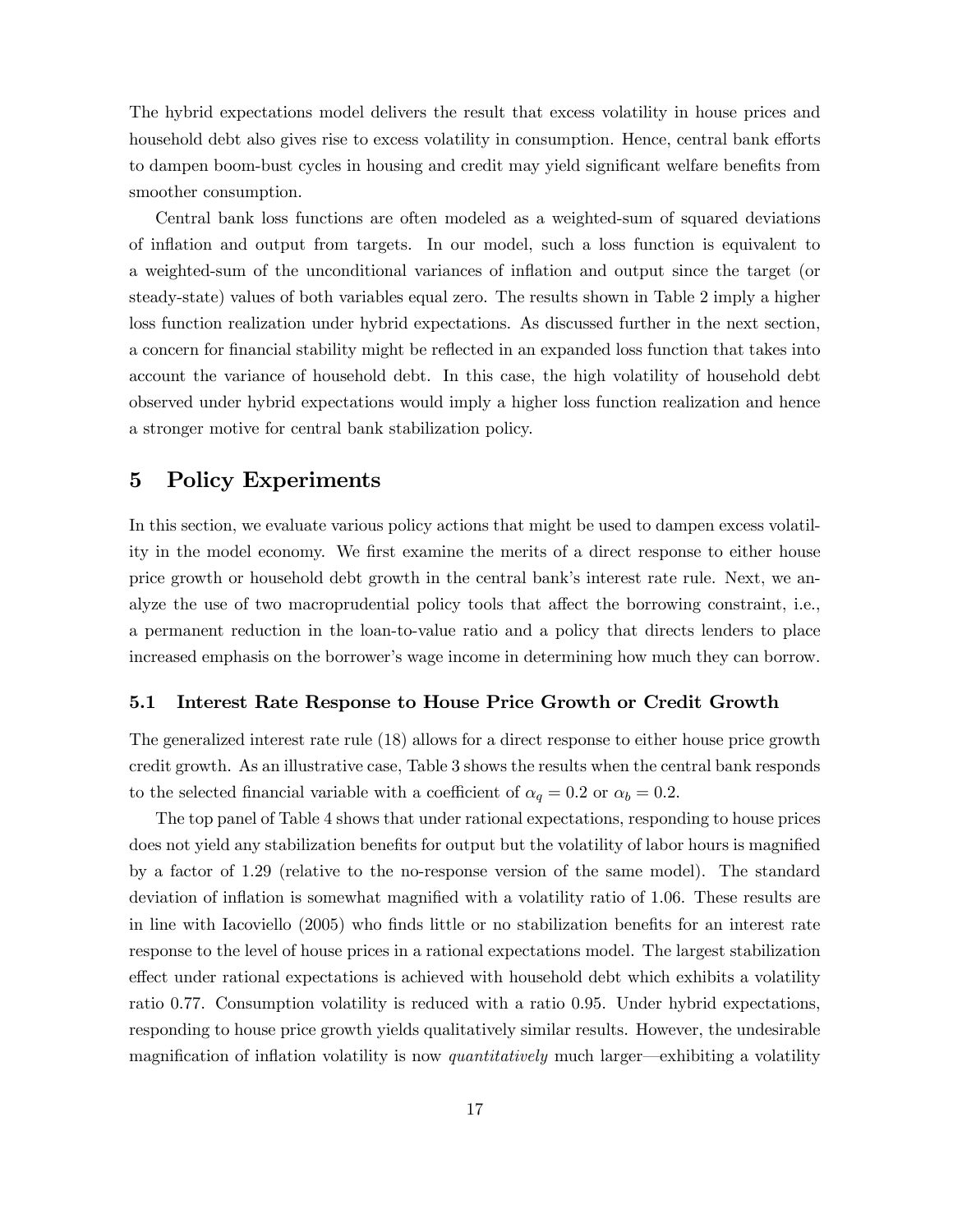ratio of 1.21. The policy under hybrid expectations delivers some stabilization benefits for household debt (volatility ratio of 0.93), but consumption volatility is little changed (volatility ratio of 0.99) and labor hours volatility is magnified (volatility ratio of 1.15).

The bottom panel of Table 4 shows the results for an interest rate response to credit growth. Under rational expectations, the results are broadly similar to an interest rate response to house price growth. However, under hybrid expectations, responding to credit growth now performs poorly. Specifically, inflation volatility is magnified by a factor of 1.83 and there is no compensating reduction in the volatility of household debt. On the contrary, debt volatility is slightly magnified by a factor of 1.03. The volatility of labor hours is magnified by a factor of 1.06. These results demonstrate that the stabilization benefits of a particular monetary policy can be influenced by the nature of agents' expectations. Under rational expectations, the impatient households understand that an increase in borrowing will contribute to higher interest rates which in turn, will raise the cost of borrowing. This expectations channel serves to dampen fluctuations in household debt. But under hybrid expectations, this channel becomes less effective because a subset of borrowers construct forecasts using a moving-average of past values.

Figures 10 and 11 plot the results for hybrid expectations when we allow  $\alpha_q$  or  $\alpha_b$  to vary from a low 0 to a high of 0.4. Both policy rules end up magnifying the volatility of output, labor hours, and inflation, with the undesirable effect on inflation being more severe when responding to credit growth. In the lower right panel of the figure, we plot the realized values of two illustrative loss functions that are intended to represent plausible stabilization goals of a central bank. Loss function 1 is a commonly-used specification consisting of an equal-weighted sum of the unconditional variances of inflation and output. Loss function 2 includes an additional term not present in loss function 1, namely, the unconditional variance of household debt which is assigned a relative weight of 0.25. We interpret the additional term as reflecting the central bank's concern for financial stability. Here, we link the concern for financial stability to a variable that measures household leverage whereas Woodford (2011) links this concern to a variable that measures financial sector leverage.

Figures 10 and 11 show that responding to either house price growth or credit growth is detrimental from the standpoint of loss function 1. However, in light of the severe economic fallout from the recent financial crisis, views regarding the central bank's role in ensuring financial stability appear to be shifting. From the standpoint of loss function 2, an interest rate response to house price growth achieves some success in reducing the loss, provided that the response coefficient  $\alpha_q$  is not too large. In contrast, an interest rate response to credit growth remains detrimental under loss function 2 because the policy does not stabilize fluctuations in household debt.

As a caveat to the above results, we acknowledge that the parameters of the Taylor-type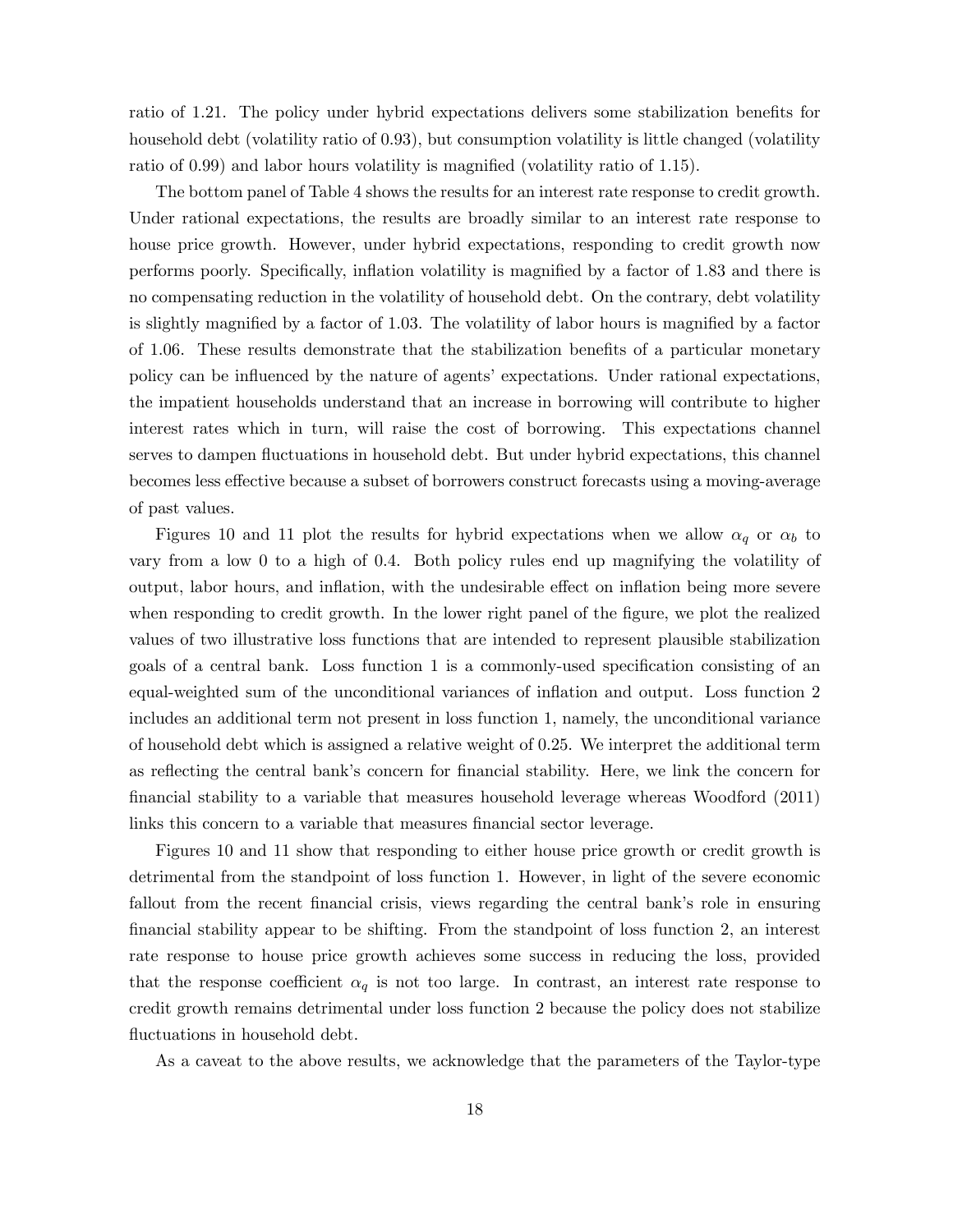interest rate rule (18) have not been optimized to minimize the value of any loss function. Moreover, unlike an optimal simple rule, the fully-optimal monetary policy should respond to all state variables in the model. In the case of hybrid expectations, the lagged expectation of backward-looking agents (i.e., the lagged moving average of the forecast variable) would represent an additional state variable that should appear in the central bank's fully-optimal policy rule. While an exploration of optimal monetary policy is beyond the scope of this paper, such an exploration might identify some stabilization benefits to responding to either house price growth or credit growth.

## 5.2 Tightening of Lending Standards: Decrease LTV

The top panel of Table 5 shows the results for a macroprudential policy that permanently tightens lending standards by reducing the maximum loan-to-value ratio  $\gamma$  in equation (3) from 0.7 to 0.5. Under both rational and hybrid expectations, the policy succeeds in reducing the volatility of household debt, but the volatility of most other variables, including output, labor hours, and inflation are slightly magnified.

Figure 12 plots the results for hybrid expectations when we allow  $\gamma$  to vary from a low 0.2 to a high of 1.0. The figure shows that *higher* values of  $\gamma$  (implying looser lending standards) reduce the volatility of output, labor hours, inflation, and consumption over a middle range of loan-to-value ratios. However, as  $\gamma$  approaches 1.0, the volatilities of inflation and consumption start increasing again.

The volatility patterns shown in Figure 12 illustrate a complicated policy trade-off. On the one hand, a tightening of lending standards can stabilize household debt and thereby help promote financial stability. But on the other hand, permanently restricting access to borrowed money will impair the ability of impatient households to smooth their consumption, thus magnifying the volatility of aggregate consumption, as well as output, aggregate labor hours, and inflation.

In the lower right panel of Figure 12, we see that a decrease in  $\gamma$  starting from 0.7 is detrimental from the standpoint of loss function 1 which only considers output and inflation. However, the same policy is beneficial from the standpoint of loss function 2 which takes into account financial stability via fluctuations in household debt. Under these circumstances, a decision by regulators to tighten lending standards could be met with opposition from those who do not share the regulator's concern for financial stability.

#### 5.3 Wage Income in the Borrowing Constraint

The bottom panel of Table 5 shows the results for a macroprudential policy that requires lenders to place a substantial emphasis on the borrower's wage income in the borrowing con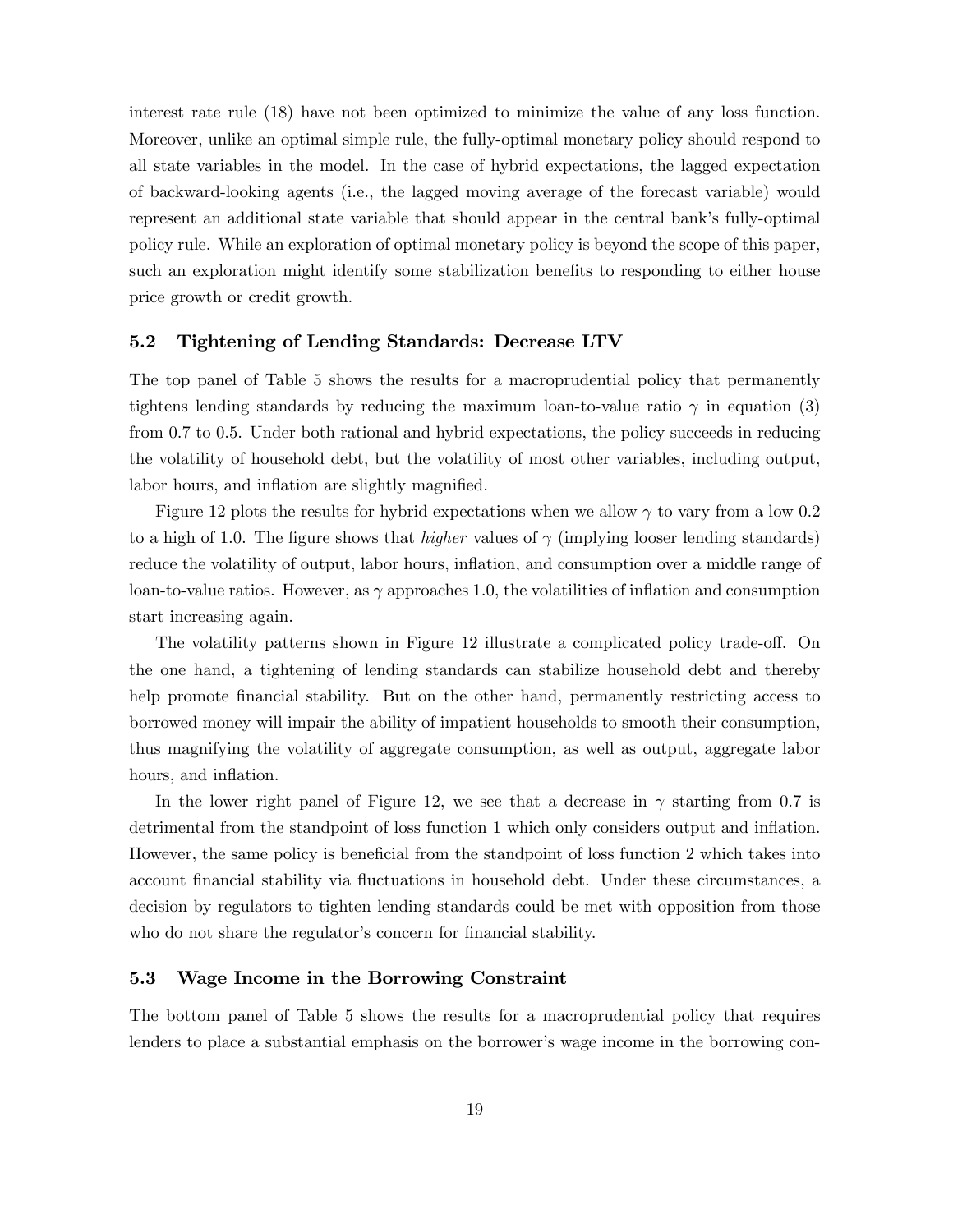straint. Specifically, we set  $m = 0.5$  in equation (19) with  $\hat{\gamma} = 1.072$  so as to leave the steady-state loan-to-value ratio unchanged from the baseline model with  $m = 0$ .

Under both expectations regimes, the policy succeeds in reducing the volatility of household debt. Under rational expectations, the volatility of household debt is reduced by a factor of 0.86. Under hybrid expectations, debt volatility is reduced by a factor 0.68. The volatility effects on the other variables are generally quite small, but for the most part, volatilities are reduced under hybrid expectations.

Figure 13 plots the results for hybrid expectations when we allow  $m$  to vary from a low of zero (representing a pure loan-to-value constraint) to a high of 1.0 (representing a pure loanto-income constraint). As  $m$  increases, the policy achieves small reductions in the volatilities of output, labor hours, inflation, and consumption. Notably, the policy avoids the undesirable magnification of inflation volatility that was observed in the two interest rate policy experiments. In this sense, the present policy can be viewed as superior simply because it avoids doing harm. In the lower right panel of the figure, we see that an increase in  $m$  achieves small stabilization benefits from the standpoint of loss function 1, but much larger benefits from the standpoint of loss function 2.

Figure 14 shows that the generalized borrowing constraint with  $m = 0.5$  induces endogenous countercyclicality of the loan-to-value ratio. In this way, the policy serves as an "automatic stabilizer" for household debt. The intuition for this result is straightforward. Dividing both side of equation (19) by  $\left[\widehat{E}_{1,t} q_{t+1}\pi_{t+1}\right] h_{2t}/R_t$  we obtain

$$
\frac{b_{2t} R_t}{\left[\hat{E}_{1,t} q_{t+1} \pi_{t+1}\right] h_{2t}} \leq \hat{\gamma} \left\{ \frac{m w_t L_{2t}}{\left[\hat{E}_{1,t} q_{t+1} \pi_{t+1}\right] h_{2t}} + 1 - m \right\},
$$
\n(22)

where the left-side variable is the equilibrium loan-to-value ratio plotted in Figure 14. When  $m = 0$ , the left-side variable is constant. However when  $m > 0$ , the left-side variable will move down if the lender's expected collateral value  $\left[\widehat{E}_{1,t} q_{t+1}\pi_{t+1}\right] h_{2t}$  is increasing faster than the borrower's wage income  $w_t L_{2,t}$ . The figure shows that the endogenous countercyclicality is stronger under hybrid expectations.

Housing values in the U.S. rose faster than wage income during the boom years of the mid-2000s. Unfortunately, lenders did not react by tightening lending standards as called for by a constraint such as (22). On the contrary, lending standards deteriorated as the boom progressed. Rather than placing a substantial weight on the borrower's wage income in the underwriting decision, lenders increasingly approved mortgages with little or no documentation of income.28 As mentioned in the introduction, a number of recent papers have explored

<sup>&</sup>lt;sup>28</sup> According to the U.S. Financial Crisis Inquiry Commission (2011), p. 165, "Overall, by 2006, no-doc or low-doc loans made up 27% of all mortgages originated."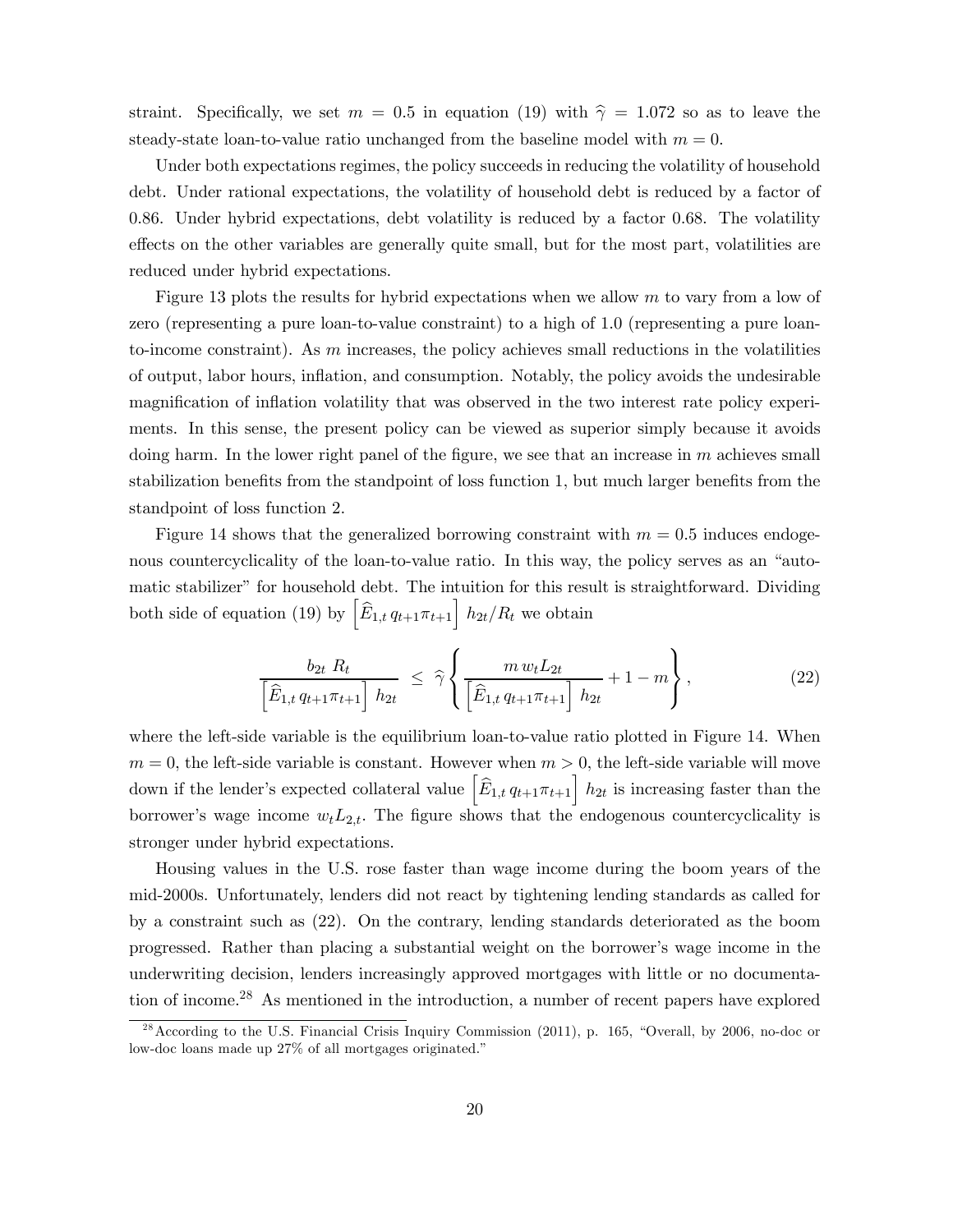the stabilization benefits of countercyclical loan-to-value rules in rational expectations models. While it may be possible to successfully implement such state-contingent rules within a regulatory framework, it seems much easier and more transparent for regulators to simply mandate a substantial emphasis on the borrower's wage income in the lending decision.

## 6 Conclusion

There are many examples in history of asset prices exhibiting sustained run-ups that are difficult to justify on the basis of economic fundamentals. The typical transitory nature of these run-ups should perhaps be viewed as a long-run victory for fundamental asset pricing theory. Still, it remains a challenge for fundamental theory to explain the ever-present volatility of asset prices within a framework of efficient markets and fully-rational agents.

This paper showed that the introduction of a subset of agents who employ simple movingaverage forecast rules can significantly magnify the volatility of house prices and household debt versus an otherwise similar model with fully-rational agents. A wide variety of empirical evidence supports the idea that expectations are often less than fully-rational. One obvious example can be found in survey-based measures of U.S. inflation expectations which are wellcaptured by a moving average of past inflation rates. A moving-average forecast rule can also be justified as an approximation to a standard Kalman filter algorithm in which the forecast variable is subject to both permanent and temporary shocks.

The extensive harm caused by the global financial crisis raises the question of whether policymakers could have done more to prevent the buildup of dangerous financial imbalances, particularly in the household sector. The U.S. Financial Crisis Inquiry Commission (2011) concluded, "Despite the expressed view of many on Wall Street and in Washington that the crisis could not have been foreseen or avoided, there were warning signs. The tragedy was that they were ignored or discounted. There was an explosion in risky subprime lending and securitization, an unsustainable rise in housing prices, widespread reports of egregious and predatory lending practices, dramatic increases in household mortgage debt. . . among many other red flags. Yet there was pervasive permissiveness; little meaningful action was taken to quell the threats in a timely manner." In the aftermath of the crisis, there remain important unresolved questions about whether regulators should attempt to lean against suspected bubbles and if so, what policy instruments should be used to do so.

This paper evaluated the performance of some monetary and macroprudential policy tools as a way of dampening excess volatility in a DSGE model with housing. While no policy tool was perfect, some performed better than others. A direct response to either house price growth or credit growth in the central bank's interest rate rule had the serious drawback of substantially magnifying the volatility of inflation. A tightening of lending standards, in the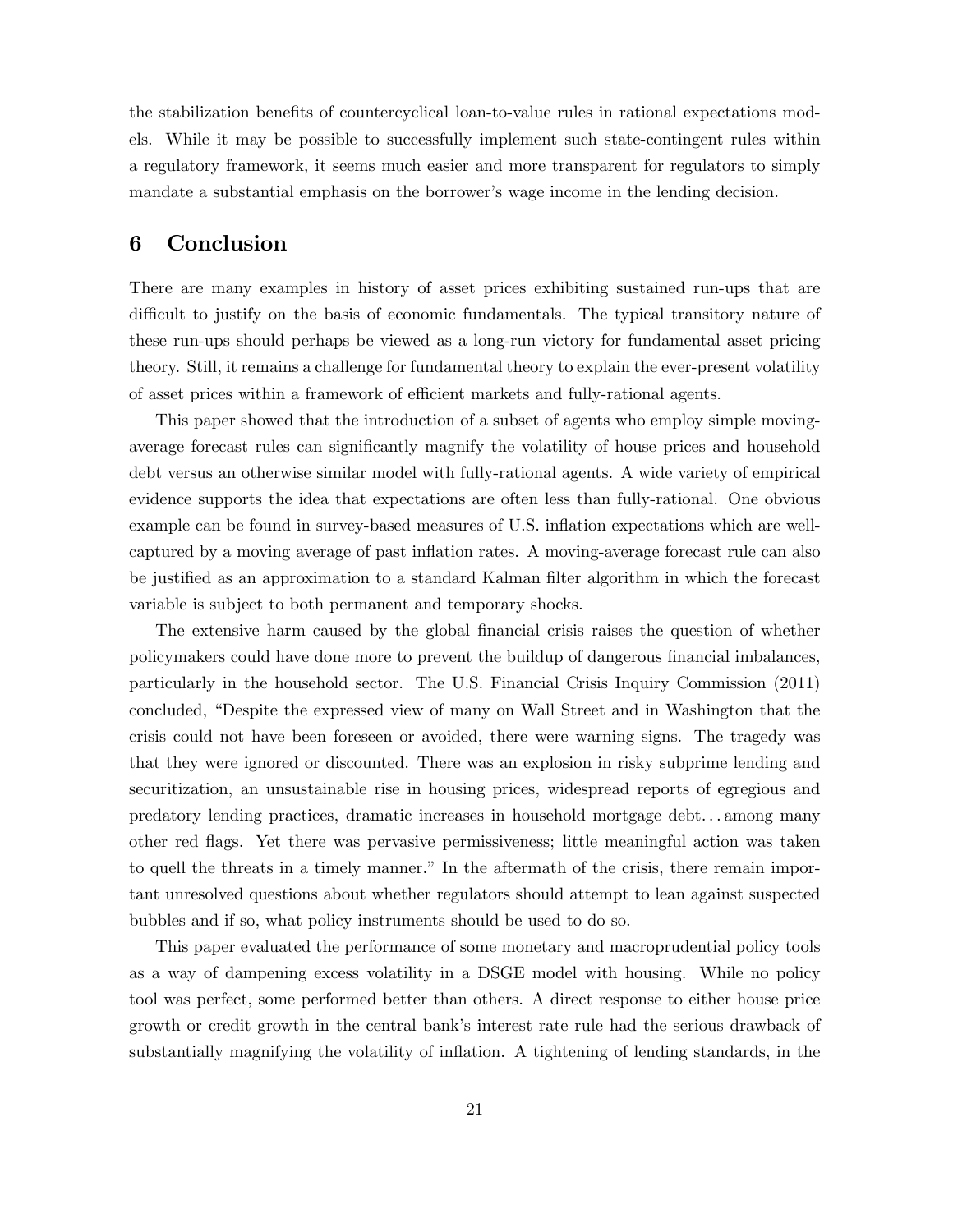form of a lower LTV ratio, mildly raised the volatilities of output, labor hours, inflation, and consumption, but was successful in reducing the volatility of household debt–a benefit from a financial stability perspective. The best-performing policy was one that required lenders to place a substantial weight on the borrower's wage income in the borrowing constraint. This policy contributed to both economic and financial stability; it mildly reduced the volatilities of output, labor hours, inflation, and consumption while at the same time it substantially reduced fluctuations in household debt.

Interestingly, the most successful stabilization policy in our model calls for lending behavior that is basically the opposite of what was observed during U.S. housing boom of the mid-2000s. As the boom progressed, U.S. lenders placed less emphasis on the borrower's wage income and more emphasis on expected future house prices. So-called "no-doc" and "low-doc" loans became increasingly popular. Loans were approved that could only perform if house prices continued to rise, thereby allowing borrowers to refinance. It retrospect, it seems likely that stricter adherence to prudent loan-to-income guidelines would have forestalled much of the housing boom, such that the subsequent reversal and the resulting financial turmoil would have been less severe.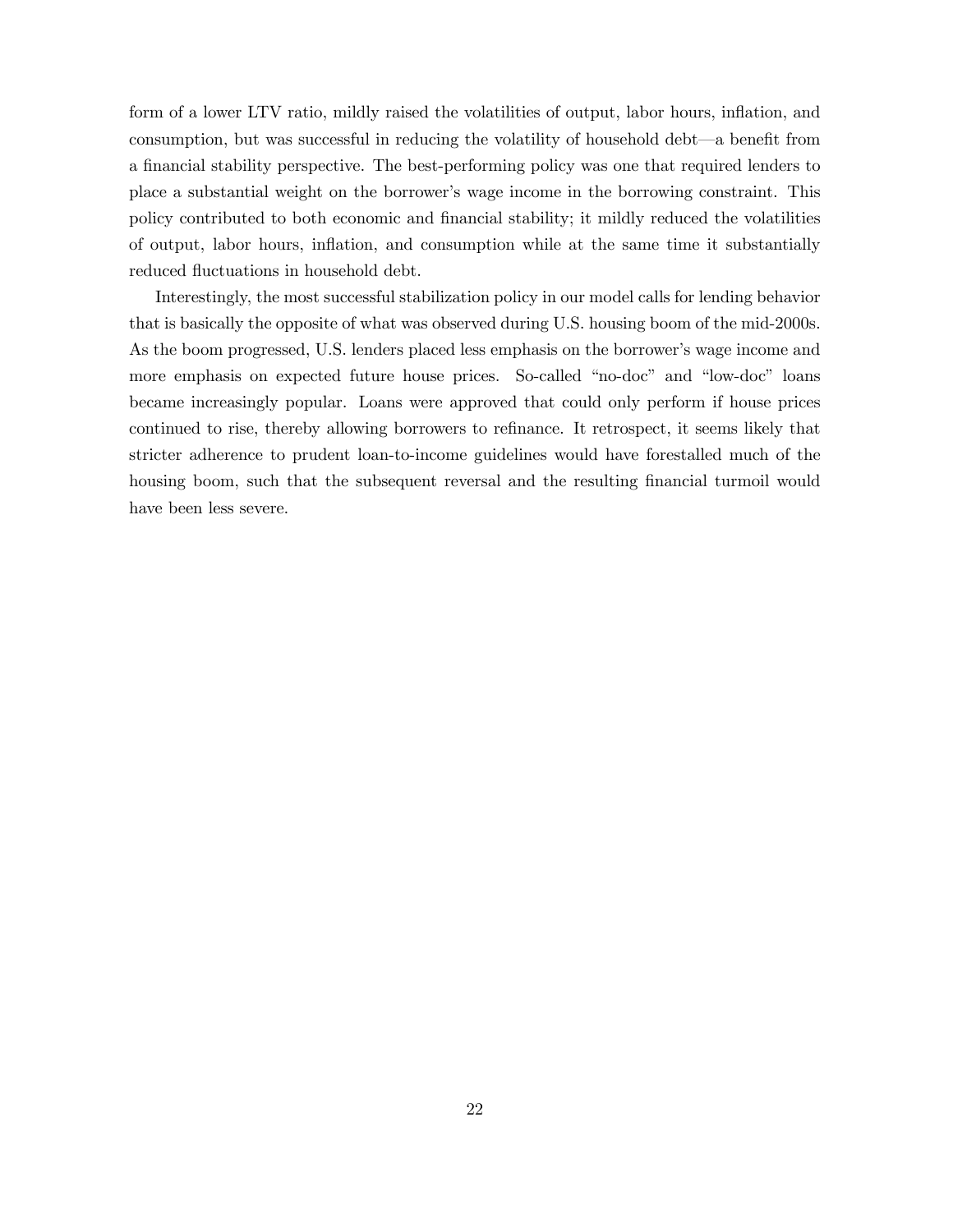### References

Adam, K., P. Kuang, and A. Marcet 2012 House price booms and the current account, NBER Macroeconomics Annual 2011, forthcoming.

Airaudo, M., R. Cardani, and K.J. Lansing 2012 Monetary policy and asset prices with beliefdriven fluctuations, Working Paper.

Akram, Q. F. and Ø. Eitrheim 2008 Flexible inflation targeting and financial stability: Is it enough to stabilize inflation and output? Journal of Banking and Finance 32, 1242—1254.

Angelini, P., S. Neri, and F. Panetta 2010 Macroeconomic stabilization policies: Grafting macroprudential tools in a macroeconomic framework, Bank of Italy, Working Paper.

Bank of England 2011 Instruments of macroprudential policy, Discussion Paper (December).

Bernanke, B.S. and M. Gertler 2001 Should central banks respond to movements in asset prices? American Economic Review, Papers and Proceedings 91, 253-257.

Boivin, J., T. Lane, and C. Meh 2010 Should monetary policy be used to counteract financial imbalances? Bank of Canada, Review, Summer, pp 23-36.

Borio, C. and P. Lowe 2002 Asset prices, financial and monetary stability: Exploring the nexus, Bank for International Settlements Working Paper 114.

Calvo, G.A. 1983 Staggered prices in a utility maximizing framework,Journal of Monetary Economics 12, 383-398.

Campbell, S., M.A. Davis, J. Gallin, and R.F. Martin 2009 What moves housing markets: A variance decomposition of the price-rent ratio, Journal of Urban Economics 66, 90-102.

Carroll, C. 2003. Macroeconomic expectations of households and professional forecasters, Quarterly Journal of Economics 118, 269-298.

Cecchetti, S.G., H. Genberg, and S. Wadhwani 2002. Asset prices in a flexible inflation targeting framework, in W. C. Hunter, G. G. Kaufman and M. Pomerleano, eds., Asset Price Bubbles: Implications for Monetary, Regulatory, and International Policies. Cambridge, MA: MIT Press.

Christensen, I. and C.A. Meh 2011 Countercyclical loan-to-value ratios and monetary policy, Bank of Canada, Working Paper.

Christiano, L., C. Ilut, R. Motto, and M. Rostagno 2010 Monetary policy and stock market booms, in Federal Reserve Bank of Kansas City Economic Policy Symposium, Macroeconomic Challenges: The Decade Ahead.

Chow, G.C. 1989 Rational versus adaptive expectations in present value models, Review of Economics and Statistics 71, 385-393.

Coibion, O. and Y. Gorodnichencko 2012 What can survey forecasts tell us about informational rigidities? Journal of Political Economy, forthcoming.

Committee on International Economic and Policy Reform 2011 Rethinking central banking, Brookings Institution Report (September).

Davis, M.A., A. Lehnert, and R.F. Martin 2008, The rent-price ratio for the aggregate stock of owner-occupied housing, Review of Income and Wealth 54, 279-284.

De Grauwe, P. 2012 Booms and busts: New Keynesian and behavioral explanations, Journal of Economic Behavior and Organization, forthcoming.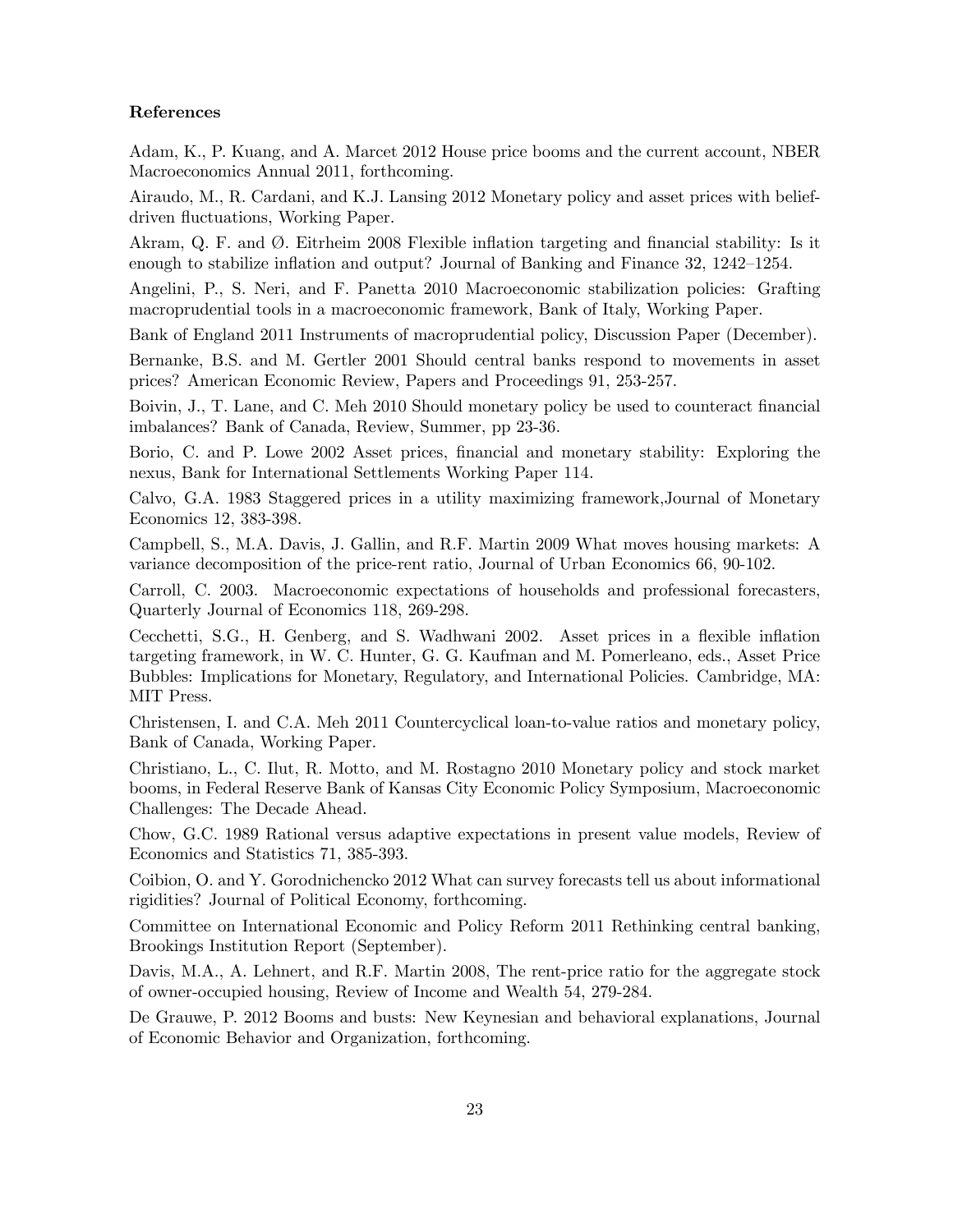Drehmann, M., C. Borio, and K. Tsatsaronis 2012 Characterizing the financial cycle: Don't lose sight of the medium term, Bank for International Settlements Working Paper 380.

Dupor, B. 2005 Stabilizing non-fundamental asset price movements under discretion and limited information, Journal of Monetary Economics 52, 727-747.

Eusepi, S. and B. Preston 2011 Expectations, learning, and business cycle fluctuations, American Economic Review 101, 2844-2872.

Evans, G.W. and S. Honkapohja 2001 Learning and expectations in economics. Princeton: Princeton University Press.

Evans, G.W. and G. Ramey 2006 Adaptive expectations, underparameterization, and the Lucas critique, Journal of Monetary Economics 53, 249-264.

Fischer, I. 1933 The debt-deflation theory of great depressions, Econometrica 1, 337-357.

Filardo, A. 2008 Household debt, monetary policy, and financial stability: Still searching for a unifying model, Bank for International Settlements, Research Paper.

Galati, G. and R. Moessner 2011 Macroprudential policy, A literature review, Bank for International Settlements, Working Paper 337.

Gilchrist, S. and J.V. Leahy 2002 Monetary policy and asset prices, Journal of Monetary Economics 49, 75-97.

Gilchrist, S. and M. Saito 2008 Expectations, asset prices, and monetary policy: The role of learning, in J.Y Campbell, ed., Asset Prices and Monetary Policy. Chicago: University of Chicago Press, pp. 45-102.

Gertler, M. N. Kiyotaki, and A. Queralto 2012 Financial crisis, bank risk exposure, and government financial policy, Journal of Monetary Economics, forthcoming.

Glick, R. and K.J. Lansing 2010 Global household leverage, house prices and consumption, Federal Reserve Bank of San Francisco Economic Letter 2010-01 (January 11).

Goetzmann, W.N., L. Peng and J. Yen 2012 The subprime crisis and house price appreciation, Journal of Real Estate Finance and Economics 44, 36-56.

Granziera, E. and S. Kozicki 2012 House price dynamics: Fundamentals and expectations, Bank of Canada, Working Paper 2012-12.

Greenspan, A., 2002 Economic volatility. Remarks at a symposium sponsored by the Federal Reserve Bank of Kansas City, Jackson Hole, Wyoming, August 30.

Greenspan, A., 2004 Understanding household debt obligations. Remarks at the Credit Union National Association 2004 Governmental Affairs Conference, Washington, D.C., February 23.

Huang, K., Z. Liu, and T. Zha 2009 Learning, adaptive expectations, and technology shocks, Economic Journal 119, 377-405.

Iacoviello, M. 2005 House prices, borrowing constraints, and monetary policy in the business cycle, American Economic Review, 95, 739-764.

Iacoviello, M. 2010 Housing in DSGE models: Findings and new directions, in O. de Bandt, T. Knetsch, J. Peñalosa, and F. Zollino, (eds.), Housing Markets in Europe: A Macroeconomic Perspective. Berlin, Hidelberg: Springer-Verlag, pp. 3-16.

Iacoviello, M. and S. Neri 2010 Housing market spillovers: Evidence from an estimated DSGE model, American Economic Journal: Macroeconomics 2, 125-164.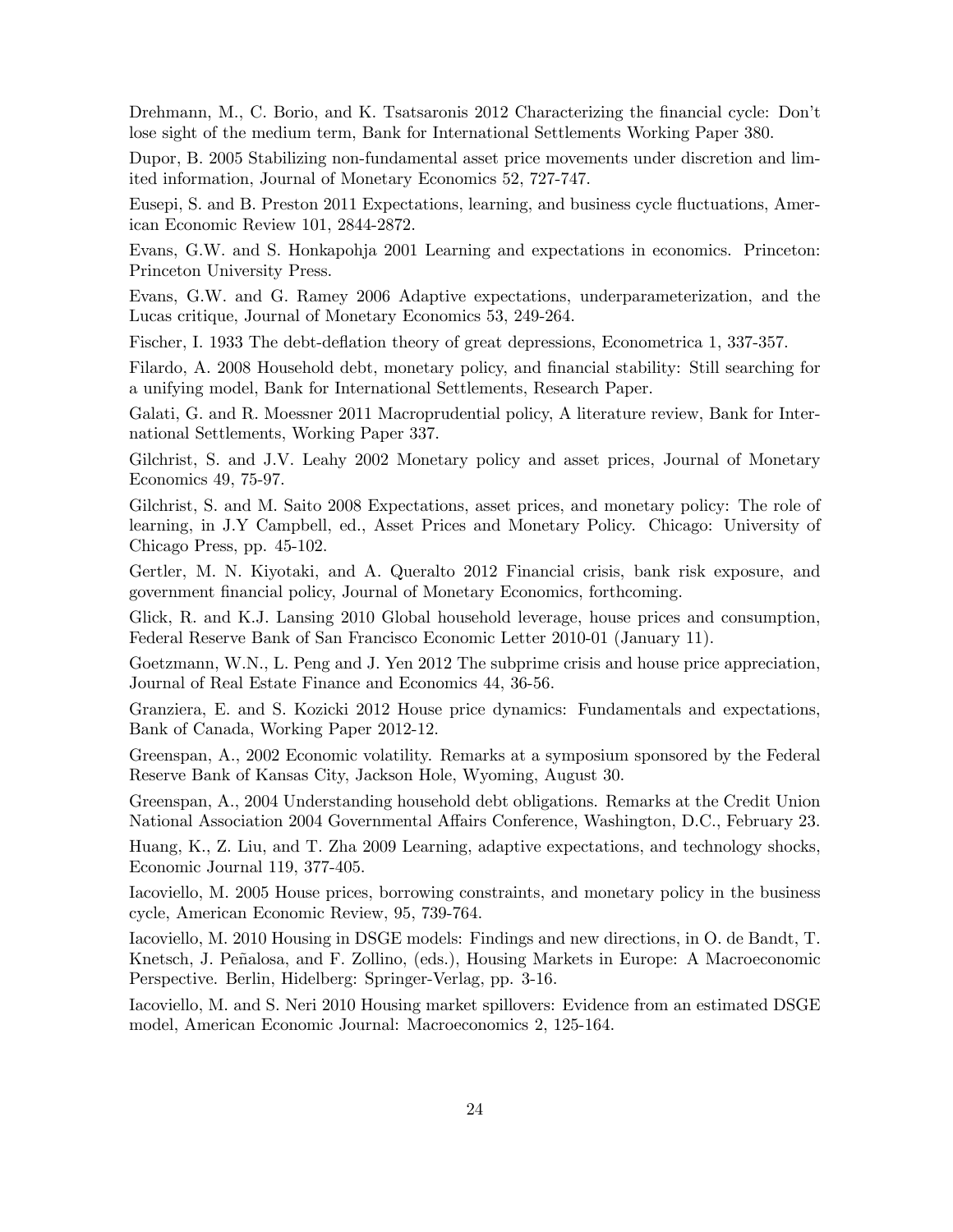International Monetary Fund 2009 Lessons for monetary policy from asset price fluctuations, Chapter 3 of World Economic Outlook (WEO), Crisis and Recovery, (October).

International Monetary Fund 2012 Dealing with household debt, Chapter 3 of World Economic Outlook (WEO), Growth Resuming, Dangers Remain, (April).

Jurgilas, M. and K.J. Lansing 2012 Housing bubbles and homeownership returns, Federal Reserve Bank of San Francisco Economic Letter 2012-19 (June 25).

Kannan, P., P. Rabanal, and A. Scott 2009 Monetary and macroprudential policy rules in a model with house price booms, IMF Working Paper 09/251.

King, M. 1994 Debt deflation: Theory and evidence, European Economic Review 38, 419-445.

Kocherlakota. N. 2009 Modern macroeconomic models as tools for economic policy, Federal reserve Bank of Minneapolis, The Region, pp. 5-21.

Lambertini, L., C. Mendicino, and M.T. Punzi 2011 Leaning against boom-bust cycles in credit and housing prices, Working Paper.

Lansing, K.J. 2008 Monetary policy and asset prices, Federal Reserve Bank of San Francisco Economic Letter 2008-34 (October 31).

Lansing, K.J. 2009 Time-varying U.S. inflation dynamics and the New Keynesian Phillips curve, Review of Economic Dynamics 12, 304-326.

Lansing, K.J. 2011 Gauging the impact of the great recession, Federal Reserve Bank of San Francisco Economic Letter 2011-21 (July 11).

Lansing, K.J. and LeRoy, S.F., 2012. Risk aversion, investor information, and stock market volatility. Federal Reserve Bank of San Francisco, Working Paper 2010-24.

LeRoy, S.F. and Porter, R.D., 1981. The present-value relation: Tests based on implied variance bounds. Econometrica 49, 555-577.

Lettau, M. and T. Van Zandt 2003 Robustness of adaptive expectations as an equilibrium selection device, Macroeconomic Dynamics 7, 89-118.

Levine, P., J. Pearlman, G. Perendia and B.Yang 2012 Endogenous persistence in an estimated DSGE model under imperfect information, Economic Journal, forthcoming.

Mankiw, N.G. and R. Reis 2002 Sticky information versus sticky prices: A proposal to replace the New Keynesian Phillips curve, Quarterly Journal of Economics 117, 1295-1328.

Mankiw, N.G., R. Reis, and J. Wolfers 2004 Disagreement about inflation expectations, in M. Gertler and K. Rogoff, eds., NBER Macroeconomics Annual 2003. Cambridge MA: MIT Press, pp. 209-248.

Mehra. Y.P. 2002 Survey measures of expected inflation: Revisiting the issues of predictive content and rationality, Federal Reserve Bank of Richmond Economic Quarterly 88/3, 17-36.

Mian, A. and A. Sufi 2009 The consequences of mortgage credit expansion: Evidence from the U.S. mortgage default crisis, Quarterly Journal of Economics 124, 1449-1496.

Mian, A. and A. Sufi 2010 Household leverage and the recession of 2007 to 2009, IMF Economic Review 58, 74-117.

Mian, A. and A. Sufi 2012 What explains high unemployment? The aggregate demand channel, NBER Working Paper 17830.

Milani, F. 2007 Expectations, learning and macroeconomic persistence, Journal of Monetary Economics 54, 2065-2082.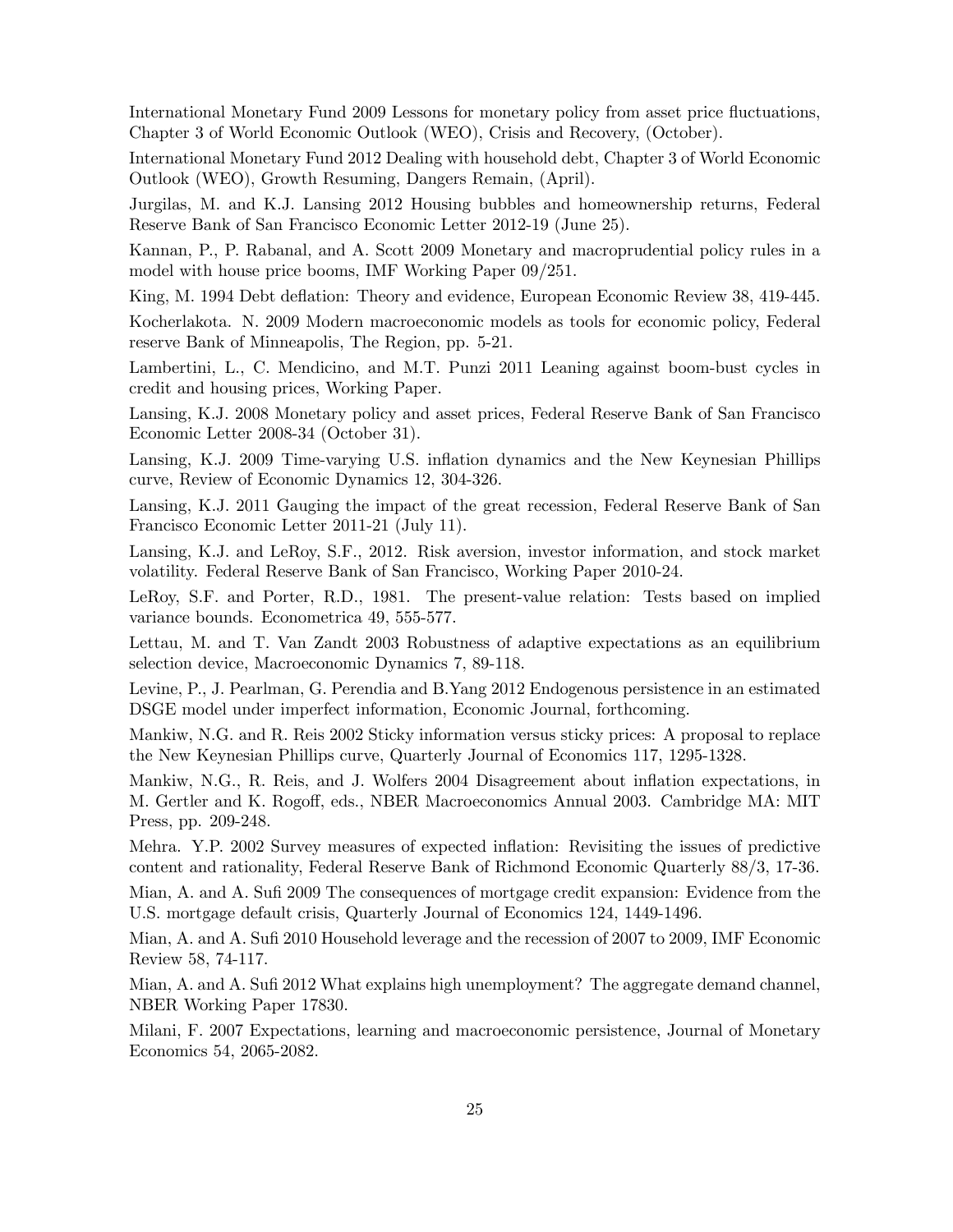Muth, J.F. 1960 Optimal properties of exponentially weighted forecasts, Journal of the American Statistical Association 55, 299-306.

Nerlove, M. 1983 Expectations, plans, and realizations in theory and practice, Econometrica 51, 1251-1279.

Orphanides, A. and J.C. Williams 2005 Imperfect knowledge, inflation expectations, and monetary policy, in B. Bernanke and M. Woodford (eds.), The Inflation Targeting Debate. Chicago: University of Chicago Press, pp. 201-234.

Orphanides, A. and J.C. Williams 2009 Imperfect knowledge and the pitfalls of optimal control monetary policy, in K. Schmidt-Hebbel and C. Walsh (eds.), Central Banking, Analysis and Economic Policies: Monetary Policy Under Uncertainty and Learning 13, Central Bank of Chile, pp. 115-144.

Pavlov, A. and S.Wachter 2011 Subprime lending and real estate prices, Real Estate Economics 39, pp. 1-17.

Piketty, T. and E. Saez 2003 Income inequality in the United States, 1913-1998, Quarterly Journal of Economics 118, 1-39.

Reinhart, C.M. and V.R. Reinhart 2010 After the fall, Federal Reserve Bank of Kansas City Economic Policy Symposium, Macroeconomic Challenges: The Decade Ahead.

Roberts, J. 1997 Is inflation sticky? Journal of Monetary Economics 39, 173-196.

Roxburgh, C., S. Lund, T. Daruvala, J. Manyika, R. Dobbs, R. Forn, and K. Croxson 2012 Debt and deleveraging: Uneven progress on the path to growth, McKinsey Global Institute.

Sargent, T.J. 1996 Expectations and the nonneutrality of Lucas, Journal of Monetary Economics 37, 535—548.

Sargent, T.J. 1999 The Conquest of American Inflation. Princeton: Princeton University Press.

Shiller, R.J., 1981. Do stock prices move too much to be justified by subsequent changes in dividends? American Economic Review 71, 421-436.

U.S. Financial Crisis Inquiry Commission 2011 Final Report on the Causes of the Financial and Economic Crisis in the United States, Pursuant to Public Law 111-2 (January).

Walentin, K. and P. Sellin 2010 Housing collateral and the monetary transmission mechanism, Sverges Riksbank Working Paper 239.

Wolff, E.N. 2006 Changes in household wealth in the 1980s and 1990s in the U.S., in E.N. Wolff (ed.), International Perspectives on Household Wealth. Northampton MA: Edward Elgar Publishing Inc., pp. 107-150.

Woodford, M. 2011 Inflation targeting and financial stability, Columbia University, Working Paper.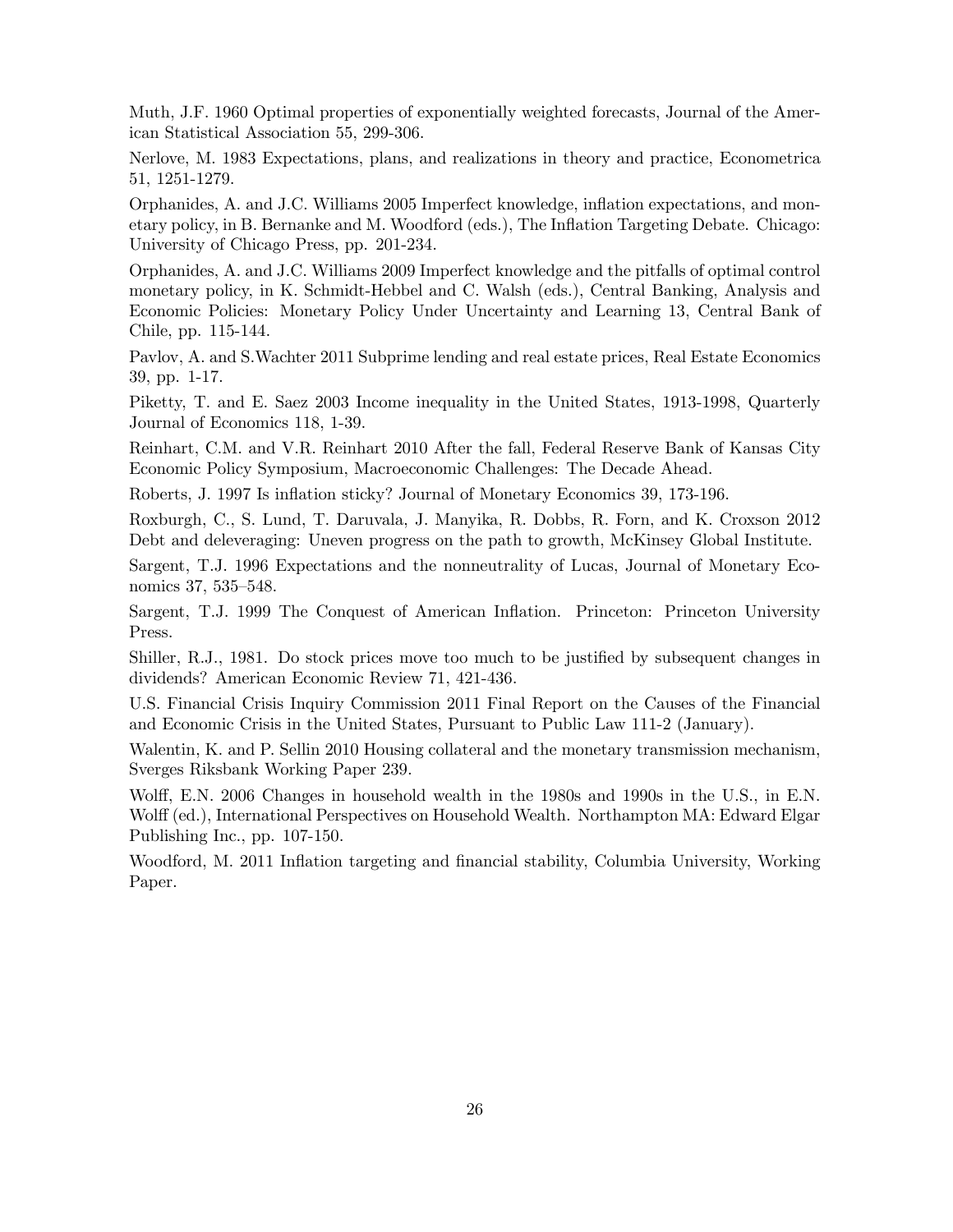| Parameter                                             | <b>Symbol</b>        | Value          |
|-------------------------------------------------------|----------------------|----------------|
| Capital's share of total income                       | $\alpha$             | 0.342          |
| Capital depreciation rate                             | $\delta$             | 0.025          |
| Investment adjustment cost                            | $\psi$               | 5              |
| Discount factor of patient households                 | $\beta_1$            | 0.99           |
| Discount factor of impatient households               | $\beta_2$            | 0.95           |
| Habit formation parameter                             | $\boldsymbol{b}$     | 0.5            |
| Labor supply elasticity parameter                     | $\varphi_L$          | 0.1            |
| Disutility of labor, patient households               | $\nu_{1,L}$          | 1.00           |
| Disutility of labor, impatient households             | $\nu_{2,L}$          | 2.93           |
| Utility from housing services, patient households     | $\nu_{1,h}$          | 0.30           |
| Utility from housing services, impatient households   | $\nu_{2,h}$          | 0.10           |
| Steady state loan-to-value ratio                      | $\gamma$             | 0.7            |
| Calvo price adjustment parameter                      | $\theta_{\pi}$       | 0.75           |
| Price indexation parameter                            | $t_{\pi}$            | 0.50           |
| Elasticity of substitution for intermediate goods     | $\theta$             | 33.33          |
| Technology shock standard deviation                   | $\sigma_z$           | 0.01           |
| Cost-push shock standard deviation                    | $\sigma_u$           | 0.005          |
| Monetary policy shock standard deviation              | $\sigma_{\varsigma}$ | 0.003          |
| Technology shock persistence                          | $\rho_z$             | 0.9            |
| Cost-push shock persistence                           | $\rho_u$             | $\theta$       |
| Monetary policy shock persistence                     | $\rho_{\varsigma}$   | 0.4            |
| Interest rate response to inflation                   | $\alpha_{\pi}$       | 1.5            |
| Interest rate response to output                      | $\alpha_y$           | 0.125          |
| Interest rate response to credit growth               | $\alpha_b$           | $0$ or $0.2$   |
| Interest rate response to house price growth          | $\alpha_q$           | $0$ or $0.2$   |
| Fraction of agents with moving-average forecast rule  | $\omega$             | 0.30           |
| Weight on recent data in moving-average forecast rule | $\lambda$            | 0.35           |
| Weight on wage income in borrowing constraint         | $\boldsymbol{m}$     | $0$ or $0.5\,$ |
| Level parameter in generalized borrowing constraint   | $\widehat{\gamma}$   | 1.072          |

Table 1: Model Calibration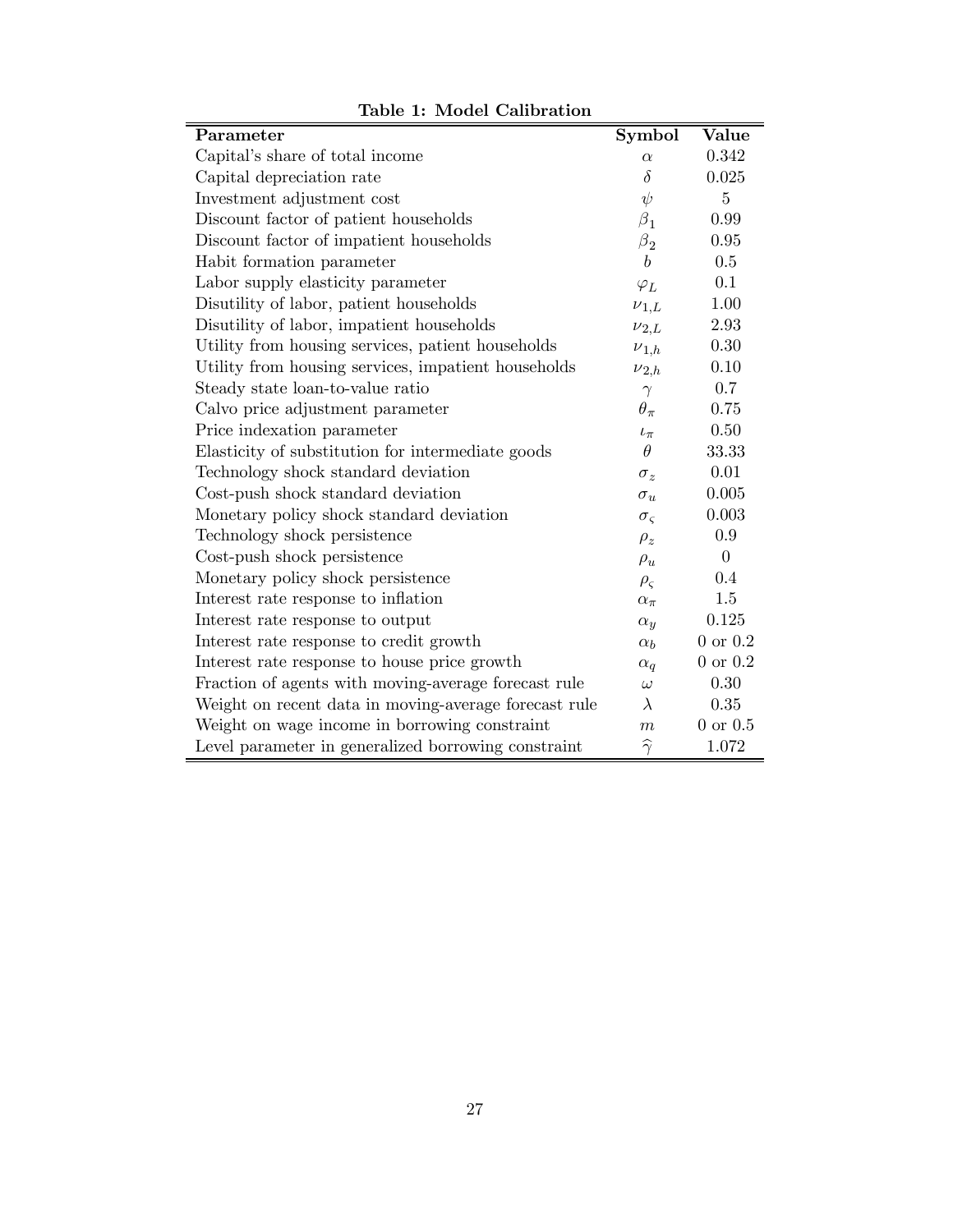|                          | <b>Standard deviations</b> |           |          |         |        |       |       |        |
|--------------------------|----------------------------|-----------|----------|---------|--------|-------|-------|--------|
|                          | House                      | Household | Price of |         |        | Labor |       | Policy |
|                          | Price                      | Debt      | Capital  | Consum. | Output | Hours | Infl. | Rate   |
| Rational<br>Expectations | 2.05                       | 3.17      | 1.04     | 1.87    | 2.31   | 1.12  | 0.81  | 0.99   |
| Hybrid<br>Expectations   | 3.62                       | 6.55      | 1.35     | 2.09    | 3.14   | 2.15  | 0.90  | 1.07   |
| Volatility Ratio         | 1.77                       | 2.07      | 1.30     | 1.12    | 1.36   | 1.92  | 1.11  | 1.08   |

Table 2. Volatility Comparison: Rational versus Hybrid Expectations

Standard deviations are computed using simulated series and expressed as percent deviation from steady state.

|                          |                  |           |          | Autocorrelation coefficient |        |       |       |        |
|--------------------------|------------------|-----------|----------|-----------------------------|--------|-------|-------|--------|
|                          | House            | Household | Price of |                             |        | Labor |       | Policy |
|                          | $\cdot$<br>price | Debt      | Capital  | Consum.                     | Output | Hours | Infl. | rate   |
| Rational<br>Expectations | 0.90             | 0.79      | 0.73     | 0.55                        | 0.98   | 0.77  | 0.93  | 0.97   |
| Hybrid<br>Expectations   | 0.97             | 0.94      | 0.81     | 0.80                        | 0.99   | 0.77  | 0.94  | 0.99   |
| Persistence Ratio        | 1.07             | 1.19      | 1.11     | 1.60                        | 1.01   | 1.00  | 1.01  | 1.02   |

Table 3. Persistence Comparison: Rational versus Hybrid Expectations

Autocorrelation coefficients are computed using simulated series.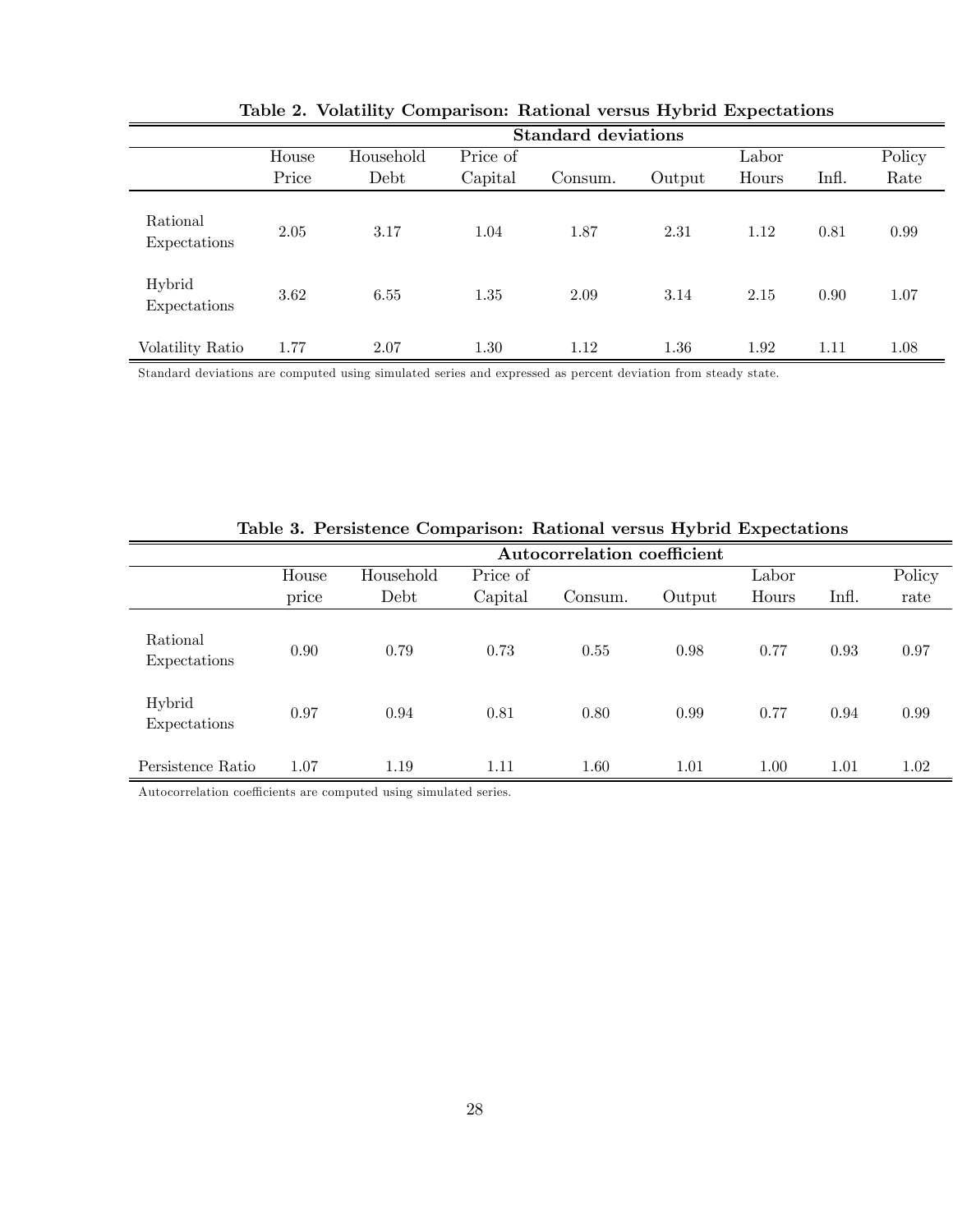|                  | <b>Standard deviations</b> |           |          |                                                                 |        |       |       |        |
|------------------|----------------------------|-----------|----------|-----------------------------------------------------------------|--------|-------|-------|--------|
|                  | House                      | Household | Price of |                                                                 |        | Labor |       | Policy |
|                  | Price                      | Debt      | Capital  | Consum.                                                         | Output | Hours | Infl. | Rate   |
|                  |                            |           |          | Interest rate response to house price growth $(\alpha_q = 0.2)$ |        |       |       |        |
| <b>Rational</b>  |                            |           |          |                                                                 |        |       |       |        |
| Not responding   | 2.08                       | 3.17      | 1.04     | 1.87                                                            | 2.31   | 1.12  | 0.81  | 0.99   |
| Responding       | 2.14                       | 2.45      | 0.97     | 1.77                                                            | 2.32   | 1.44  | 0.86  | 0.92   |
| Volatility Ratio | 1.03                       | 0.77      | 0.93     | $\rm 0.95$                                                      | 1.00   | 1.29  | 1.06  | 0.93   |
|                  |                            |           |          |                                                                 |        |       |       |        |
| <b>Hybrid</b>    |                            |           |          |                                                                 |        |       |       |        |
| Not responding   | 3.62                       | 6.55      | 1.35     | 2.09                                                            | 3.14   | 2.15  | 0.90  | 1.07   |
| Responding       | 3.82                       | 6.06      | 1.44     | 2.06                                                            | 3.23   | 2.47  | 1.09  | 1.21   |
| Volatility Ratio | 1.06                       | 0.93      | 1.07     | 0.99                                                            | 1.03   | 1.15  | 1.21  | 1.13   |
|                  |                            |           |          | Interest rate response to credit growth $(\alpha_b = 0.2)$      |        |       |       |        |
| Rational         |                            |           |          |                                                                 |        |       |       |        |
| Not responding   | 2.08                       | 3.17      | 1.04     | 1.87                                                            | 2.31   | 1.12  | 0.81  | 0.99   |
| Responding       | 2.14                       | 2.00      | 1.01     | 1.83                                                            | 2.34   | 1.25  | 0.84  | 0.94   |
| Volatility Ratio | 1.03                       | 0.63      | 0.97     | 0.97                                                            | 1.01   | 1.12  | 1.04  | 0.95   |
|                  |                            |           |          |                                                                 |        |       |       |        |
| Hybrid           |                            |           |          |                                                                 |        |       |       |        |
| Not responding   | 3.62                       | 6.55      | 1.35     | 2.09                                                            | 3.14   | 2.15  | 0.90  | 1.07   |
| Responding       | 3.72                       | 6.68      | 1.39     | 2.11                                                            | 3.18   | 2.28  | 1.65  | 1.64   |
| Volatility Ratio | $1.03\,$                   | 1.02      | $1.03\,$ | 1.01                                                            | 1.01   | 1.06  | 1.83  | 1.53   |

|  |  |  | Table 4. Monetary Policy Experiments |
|--|--|--|--------------------------------------|
|--|--|--|--------------------------------------|

Standard deviations are computed using simulated series and expressed as percent deviations from steady state.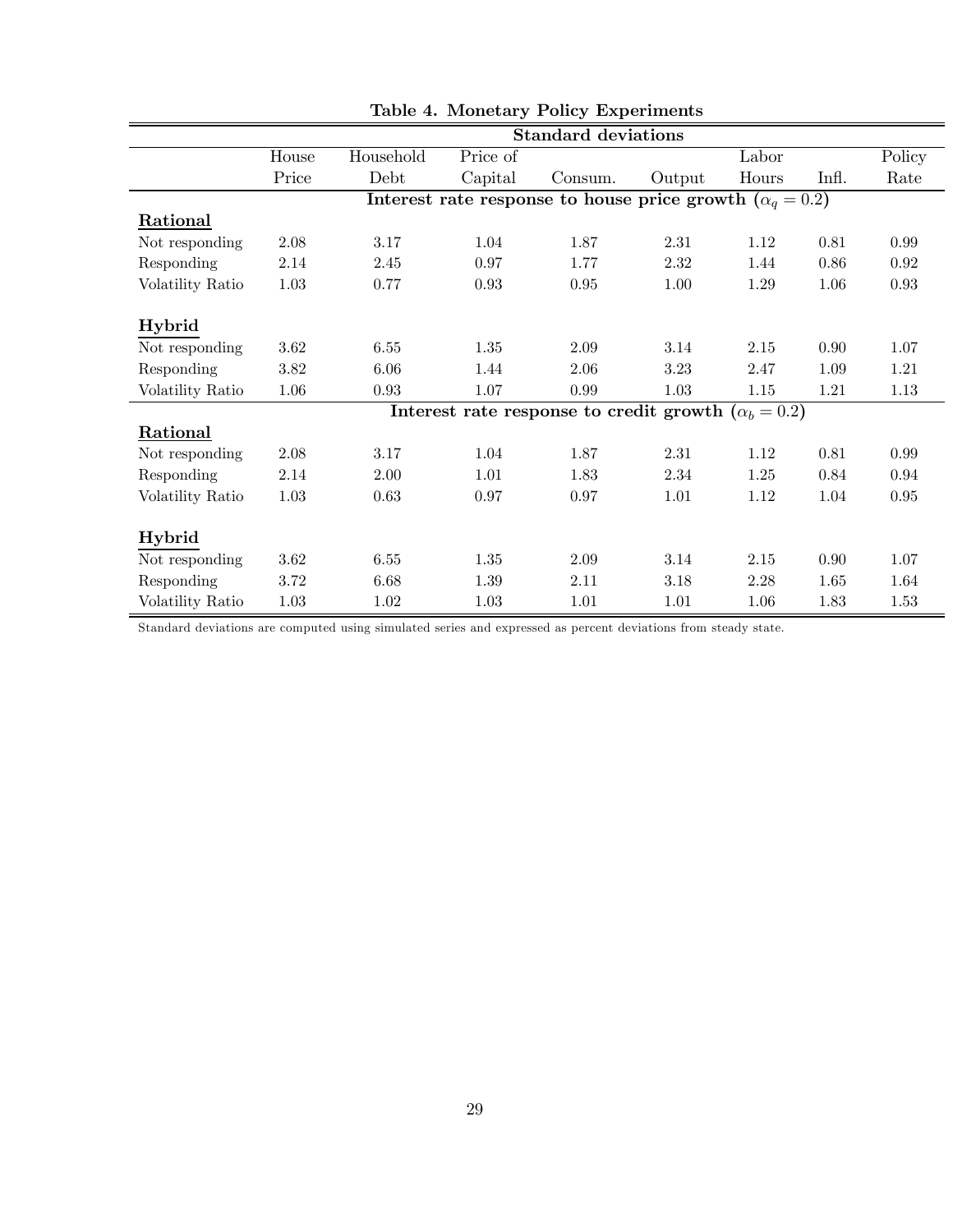|                  | <b>Standard deviations</b> |           |          |                                  |          |          |            |          |
|------------------|----------------------------|-----------|----------|----------------------------------|----------|----------|------------|----------|
|                  | House                      | Household | Price of |                                  |          | Labor    |            | Policy   |
|                  | Price                      | Debt      | Capital  | Consum.                          | Output   | Hours    | Infl.      | Rate     |
|                  |                            |           |          | Reduced loan-to-value ratio      |          |          |            |          |
| <b>Rational</b>  |                            |           |          |                                  |          |          |            |          |
| $\gamma=0.7$     | 2.08                       | 3.17      | 1.04     | 1.87                             | 2.31     | 1.12     | 0.81       | 0.99     |
| $\gamma=0.5$     | 2.21                       | 2.46      | 1.12     | 1.86                             | $2.35\,$ | 0.99     | 0.84       | $1.05\,$ |
| Volatility Ratio | 1.06                       | 0.78      | 1.08     | 0.99                             | 1.02     | 0.99     | 1.04       | 1.06     |
|                  |                            |           |          |                                  |          |          |            |          |
| Hybrid           |                            |           |          |                                  |          |          |            |          |
| $\gamma=0.7$     | 3.62                       | 6.55      | 1.35     | 2.09                             | 3.14     | 2.15     | 0.90       | 1.07     |
| $\gamma=0.5$     | 3.73                       | 5.34      | 1.41     | 2.11                             | 3.21     | $2.16\,$ | $\rm 0.91$ | 1.10     |
| Volatility Ratio | 1.03                       | 0.82      | 1.04     | 1.01                             | 1.02     | 1.00     | 1.01       | 1.03     |
|                  |                            |           |          | Generalized borrowing constraint |          |          |            |          |
| Rational         |                            |           |          |                                  |          |          |            |          |
| $m=0$            | 2.08                       | 3.17      | 1.04     | 1.87                             | 2.31     | 1.12     | 0.81       | 0.99     |
| $m=0.5$          | 2.12                       | 2.68      | 1.06     | 1.86                             | 2.32     | 1.14     | 0.81       | 1.01     |
| Volatility Ratio | 1.02                       | 0.86      | 1.01     | 0.99                             | 1.00     | 1.02     | 1.00       | 1.02     |
|                  |                            |           |          |                                  |          |          |            |          |
| Hybrid           |                            |           |          |                                  |          |          |            |          |
| $m=0$            | 3.62                       | 6.55      | 1.35     | 2.09                             | 3.14     | 2.15     | 0.90       | 1.07     |
| $m=0.5$          | 3.63                       | 4.43      | 1.34     | 2.08                             | 3.12     | 2.05     | 0.89       | 1.08     |
| Volatility Ratio | $1.00\,$                   | 0.68      | 0.99     | 1.00                             | 0.99     | 0.95     | $0.99\,$   | 1.01     |

| Table 5. Macroprudential Policy Experiments |
|---------------------------------------------|

Standard deviations are computed using simulated series and expressed as percent deviations from steady state.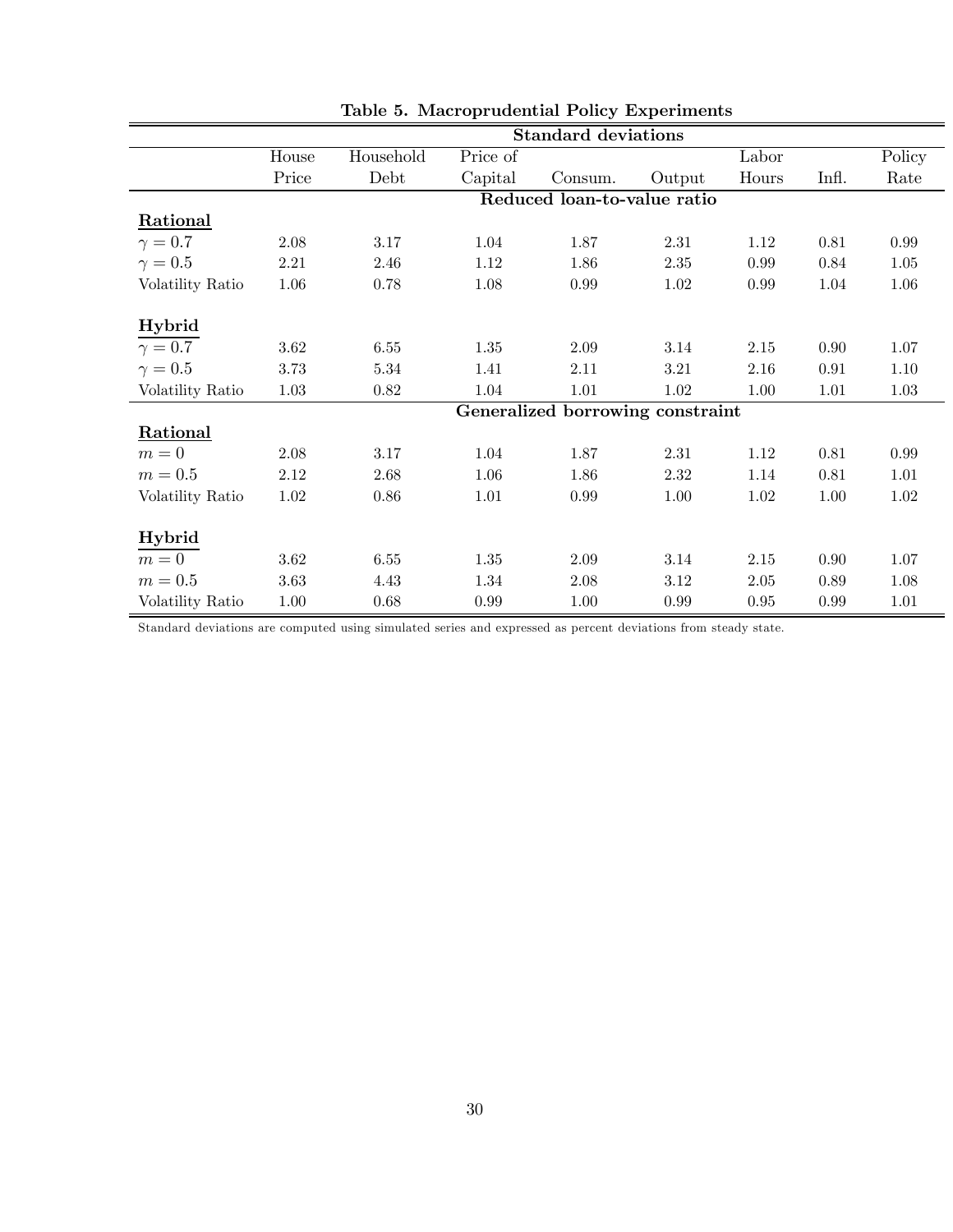

Figure 1: U.S. real house prices (from U.S. Census Bureau) and real household debt (from U.S. Flow of Funds) both increased dramatically starting around the year 2000. During the boom years, per capita real GDP remained consistently above trend. House prices have since retraced to the downside while the level of household debt has declined slightly. Real GDP experienced a sharp drop during the Great Recession and remains about 5% below trend.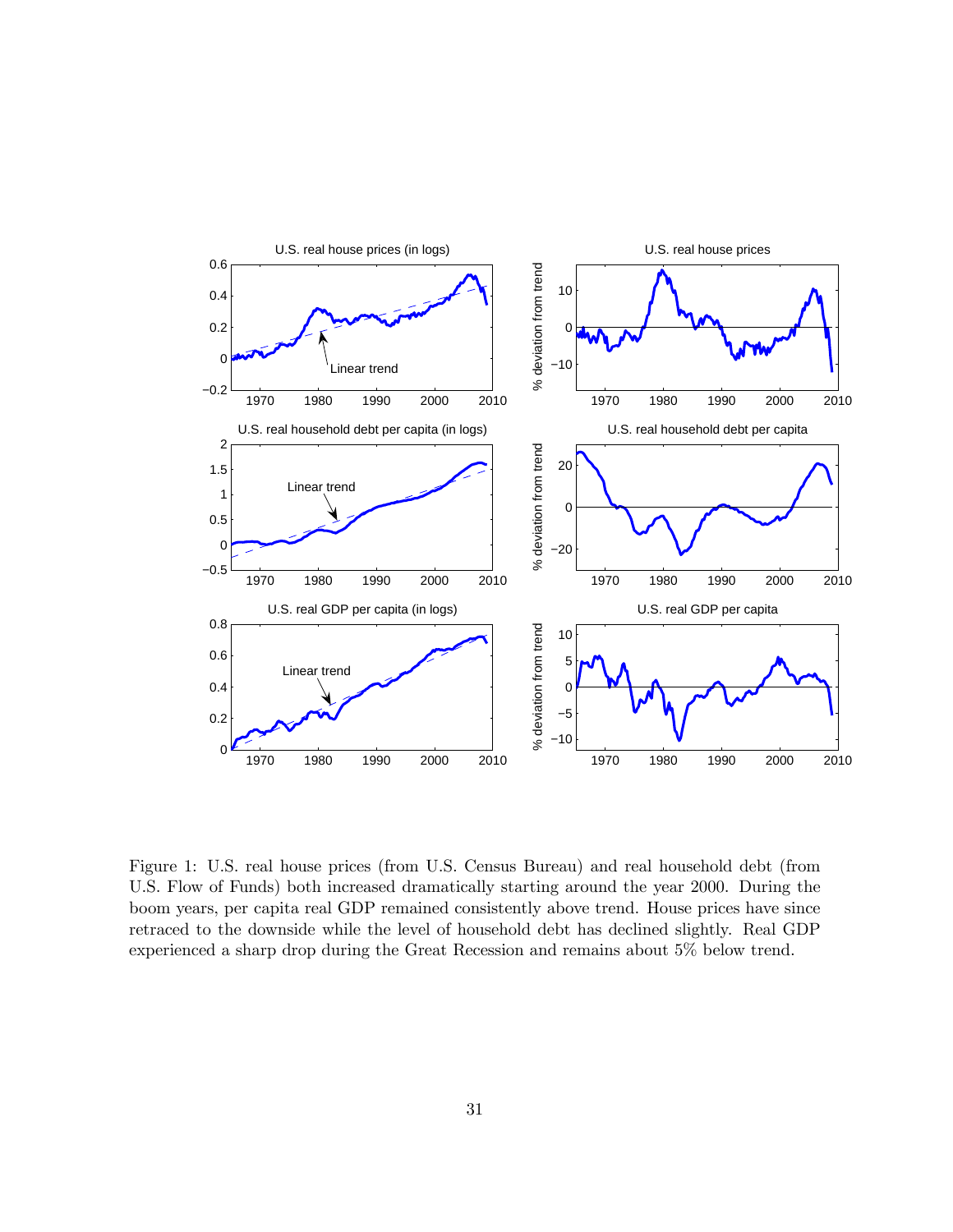# **Case Shiller Index and Futures**

Indexed to 100 in January 2000



Index

Figure 2: Futures market forecasts for house prices tend to overpredict subsequent actual house prices when prices are falling–a pattern consistent with a moving-average forecast rule.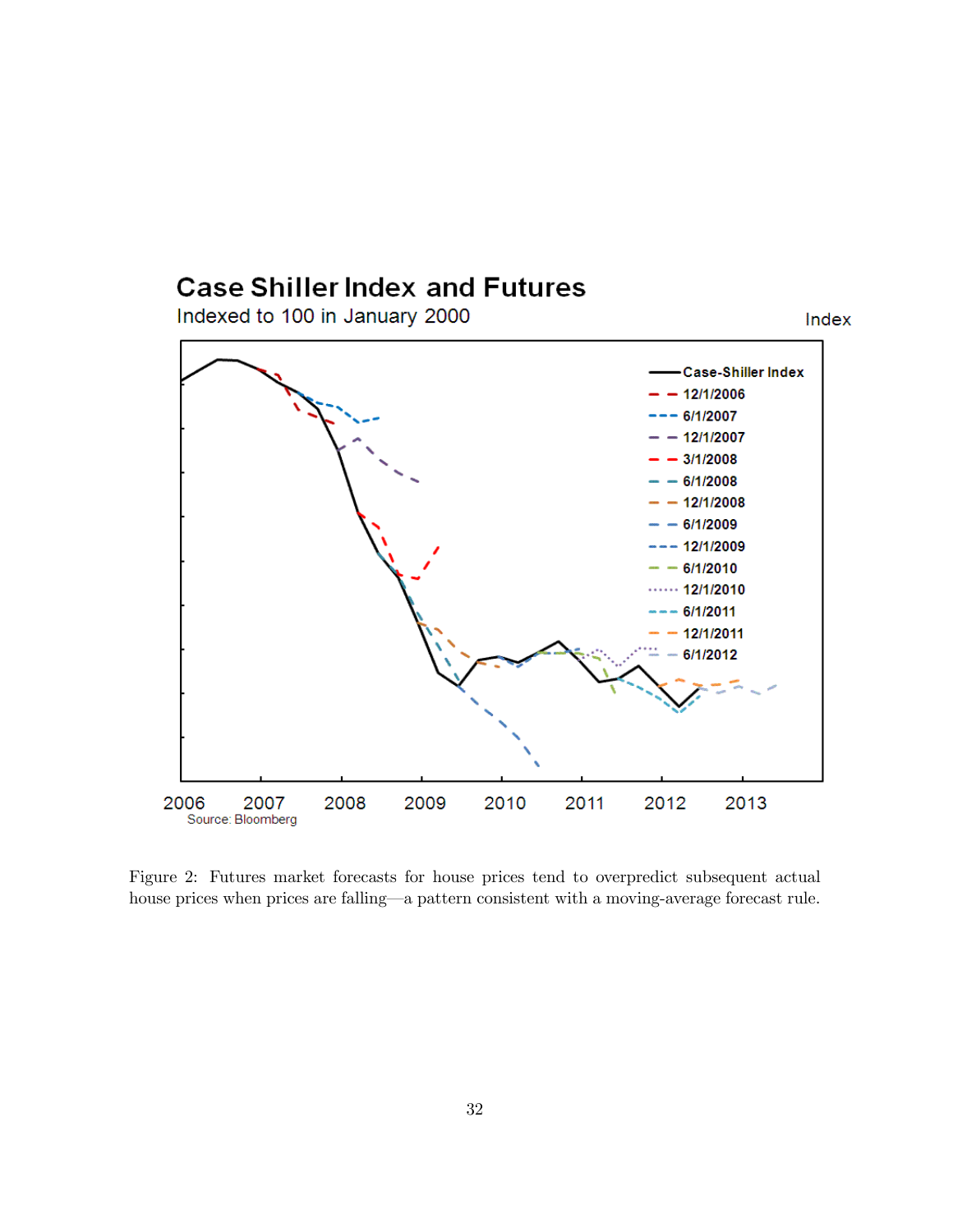

Figure 3: U.S. inflation expectations derived from the Survey of Professional Forecasters (SPF) tend to systematically underpredict subsequent actual inflation in the sample period prior to 1979 when inflation was rising and systematically overpredict it thereafter when inflation was falling. The survey pattern is well-captured by moving-average of past inflation rates, as shown by Lansing (2009).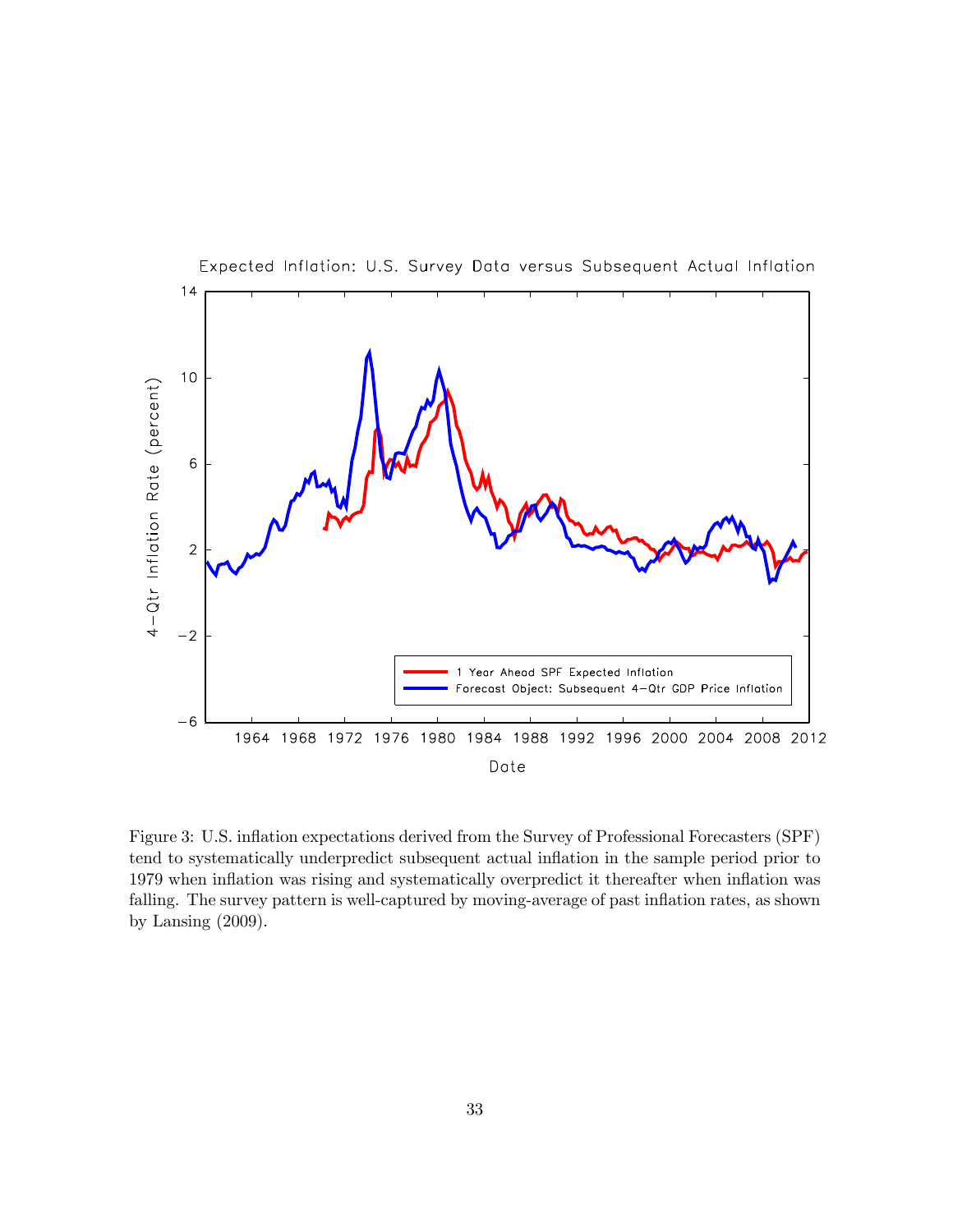

Figure 4: During the U.S. housing boom of the mid-2000s, loan-to-value measures did not signal a significant increase in household leverage because the value of housing assets rose together with liabilities. In contrast, the debt-to-income ratio provided a much earlier warning

signal of a potentially dangerous buildup of household leverage.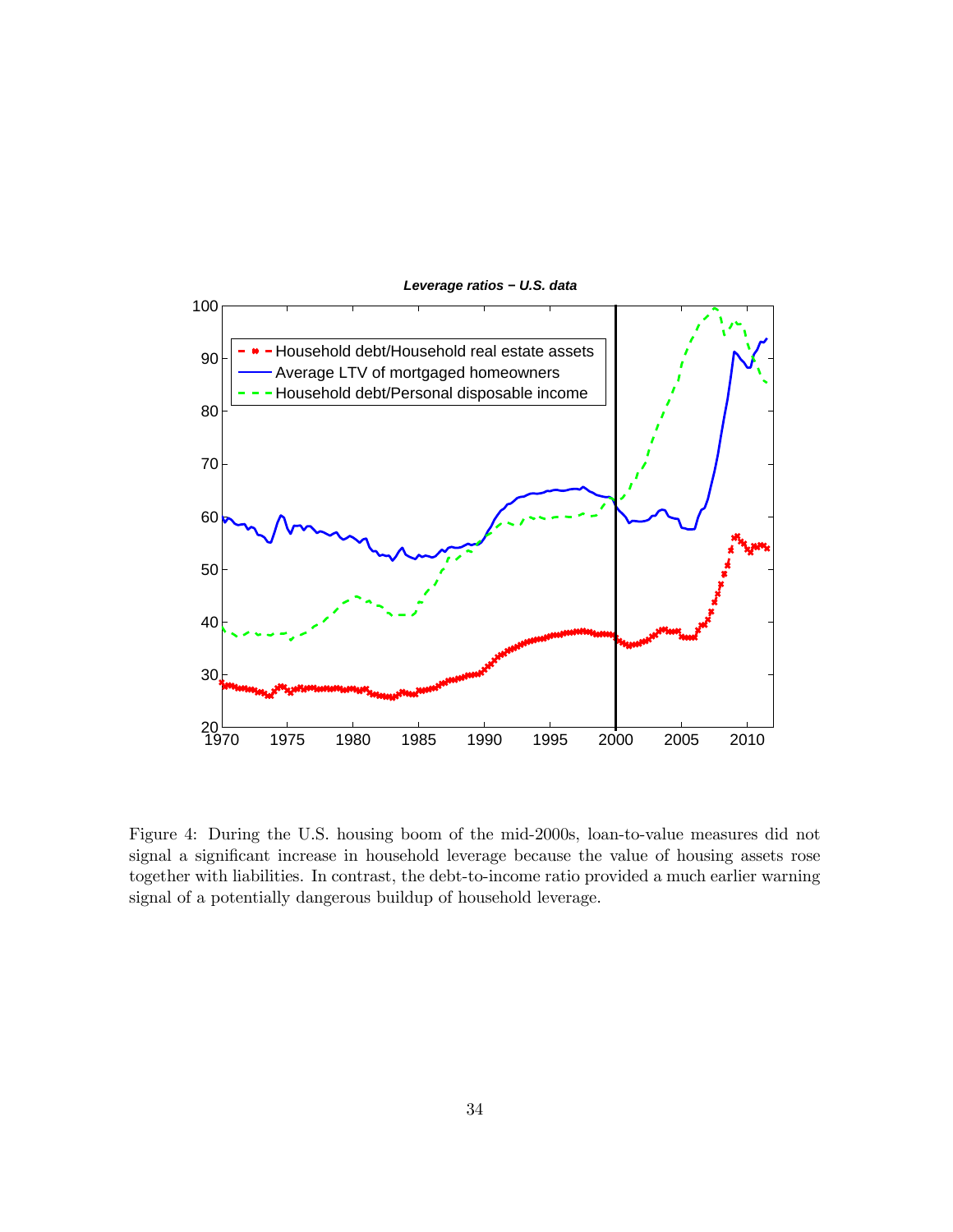

Figure 5: Different combinations of the hybrid expectations parameters  $\omega$  and  $\lambda$  affect the volatility and co-movement of model variables. Missing values indicate that a unique stable equilibrium does not exist for that combination of  $\omega$  and  $\lambda$ . The baseline calibration is  $\omega = 0.30$ and  $\lambda = 0.35$ .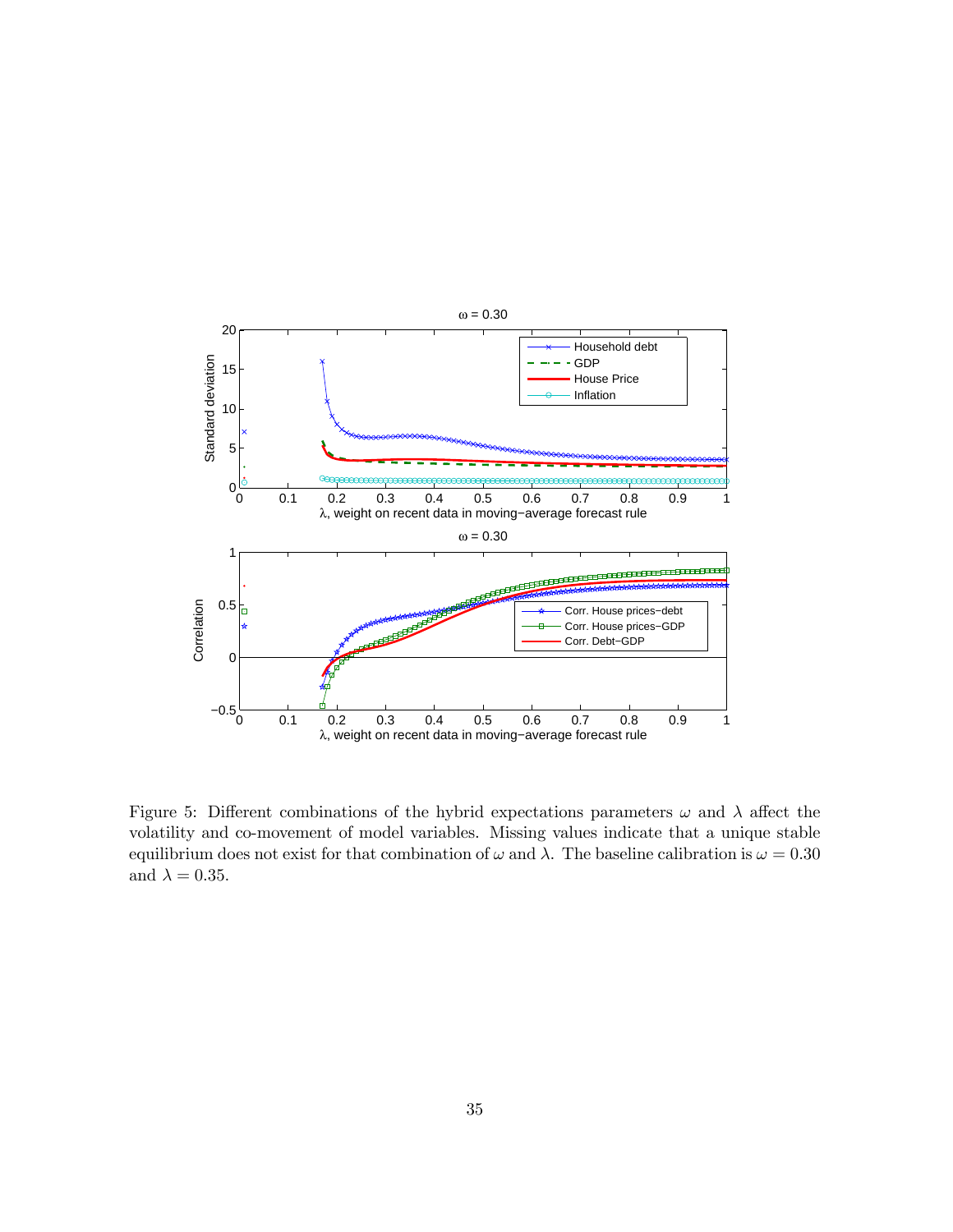

Figure 6: The volatilities of house prices and household debt in the hybrid expectations model are about two times larger than those in the rational expectations model. The price of capital volatility is magnified by a factor of about 1.3. The volatilities of output, labor hours, consumption, and inflation are magnified by factors ranging from 1.1 to 1.9.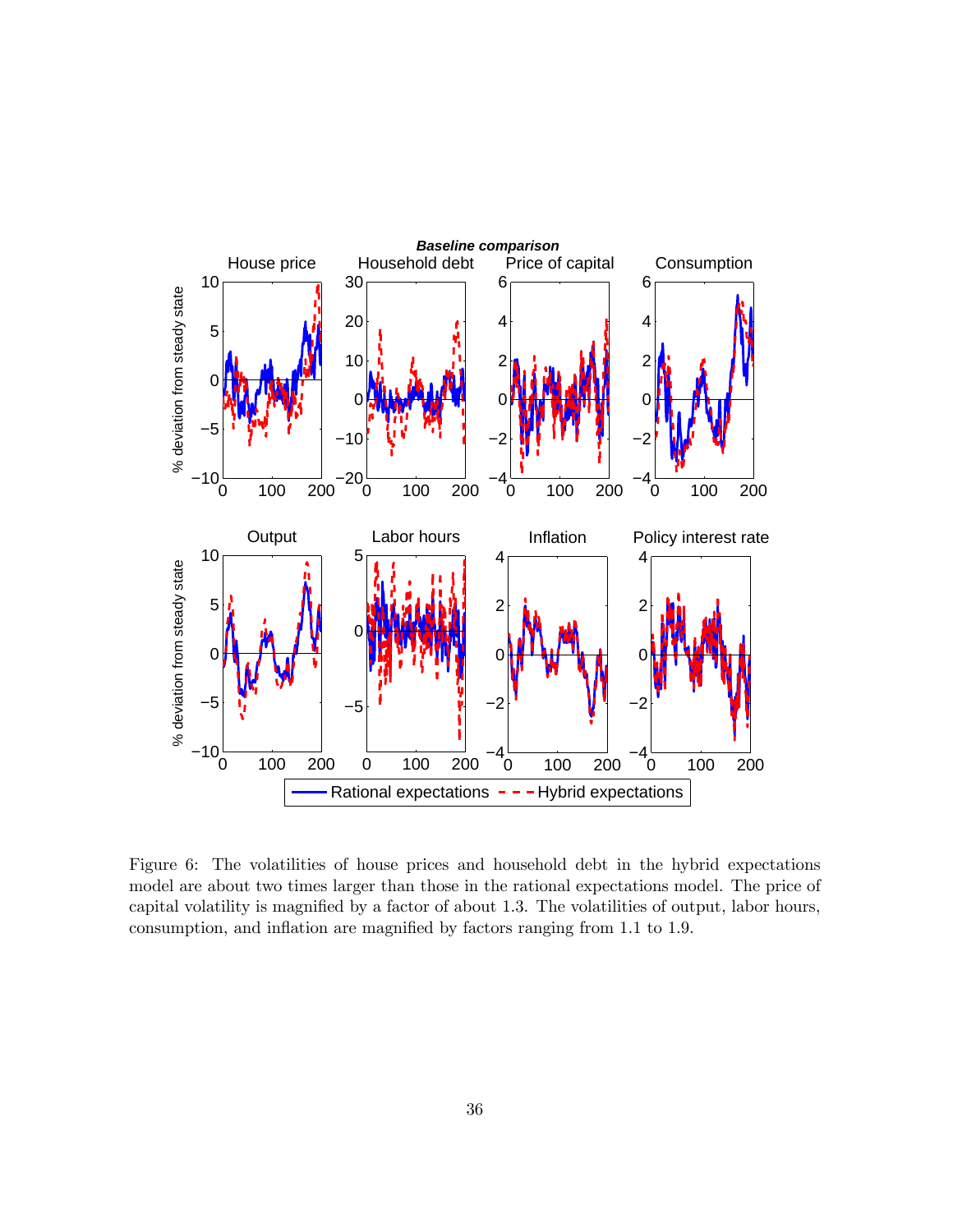

*Technology shock*

Figure 7: One-standard deviation shock to aggregate productivity. Fluctuations in the hybrid expectations model tend to be more pronounced and longer lasting.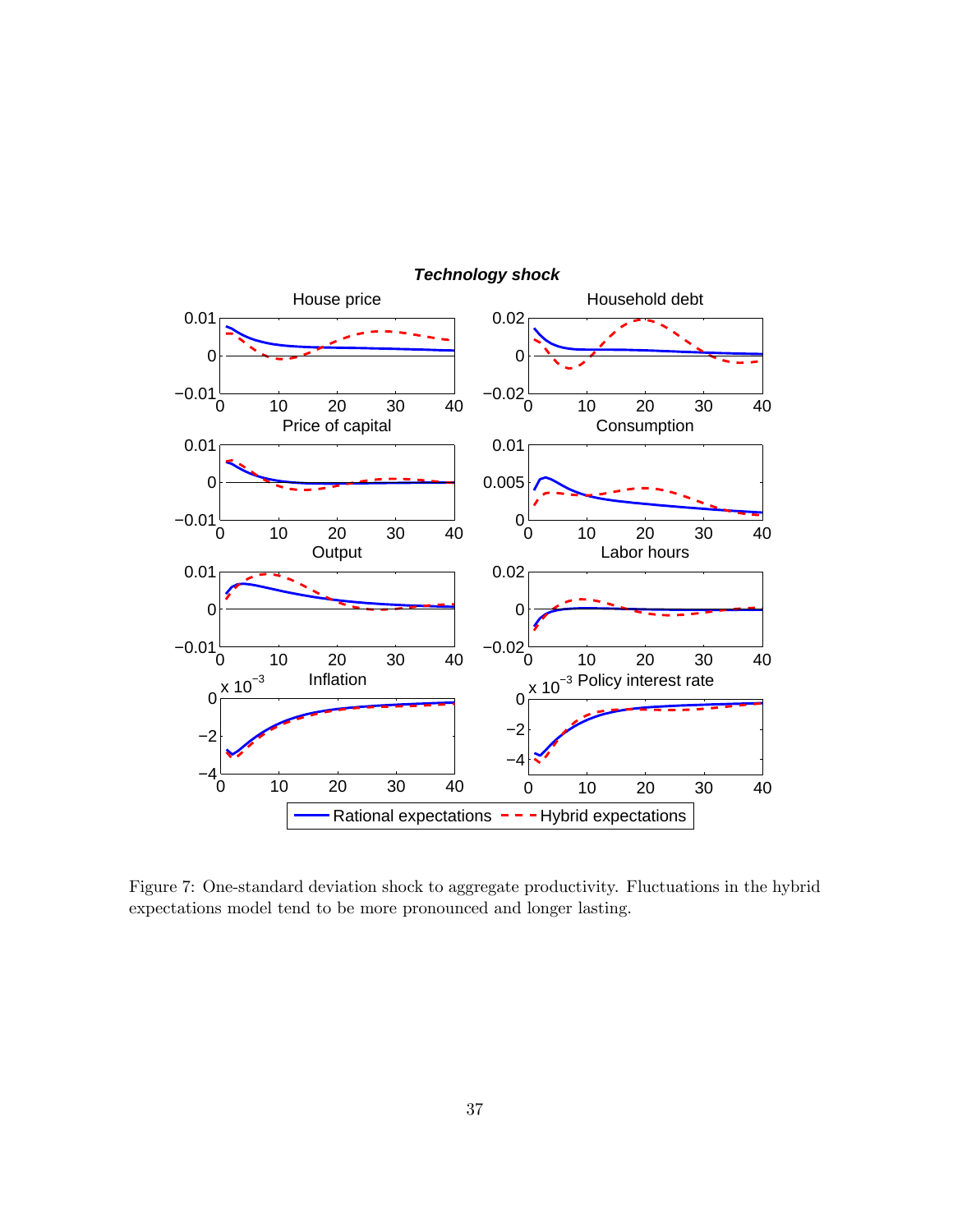

Figure 8: One-standard deviation shock to Phillips curve. Fluctuations in the hybrid expectations model tend to be more pronounced and longer lasting.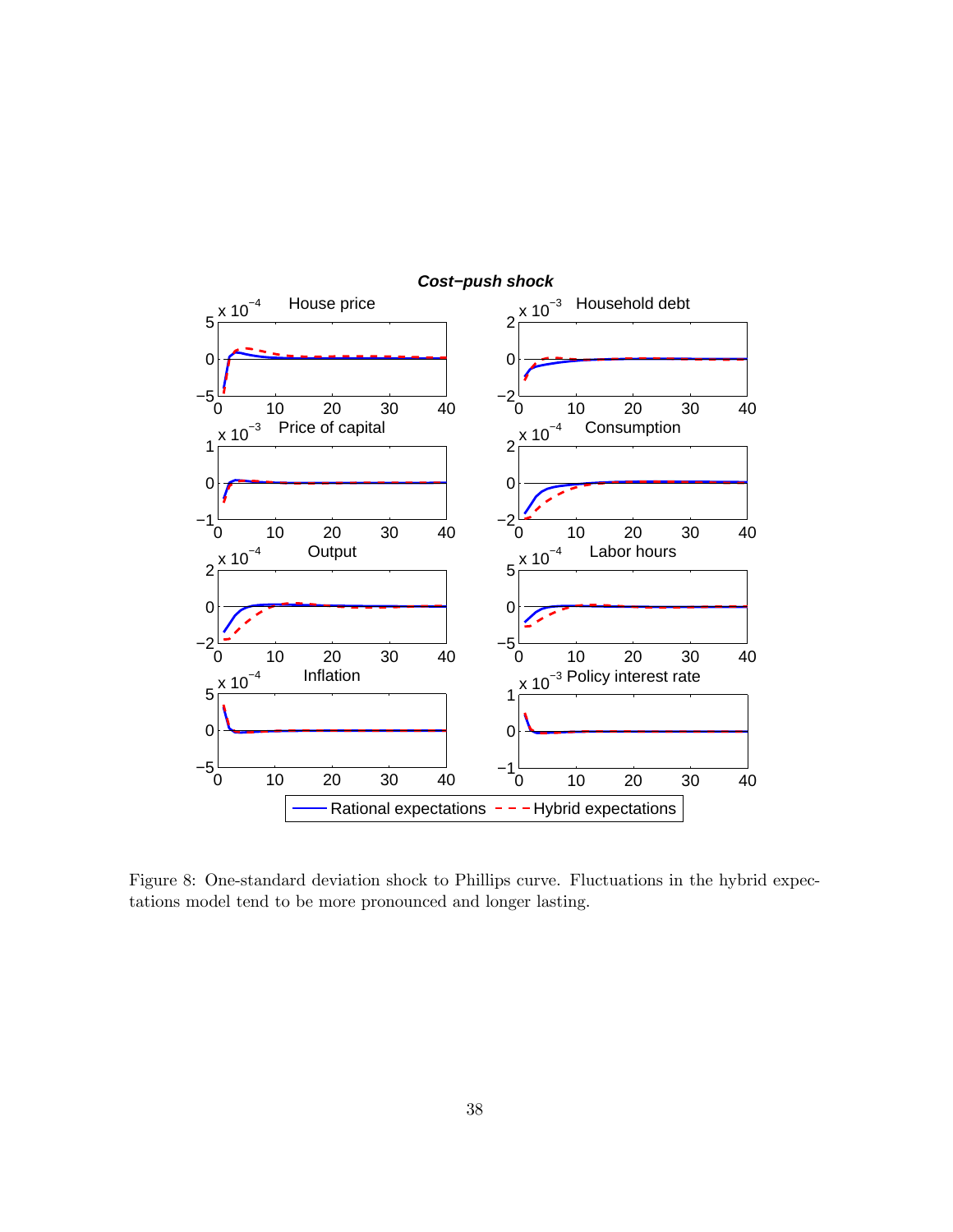

Figure 9: One-standard deviation shock to monetary policy rule. Fluctuations in the hybrid expectations model tend to be more pronounced and longer lasting.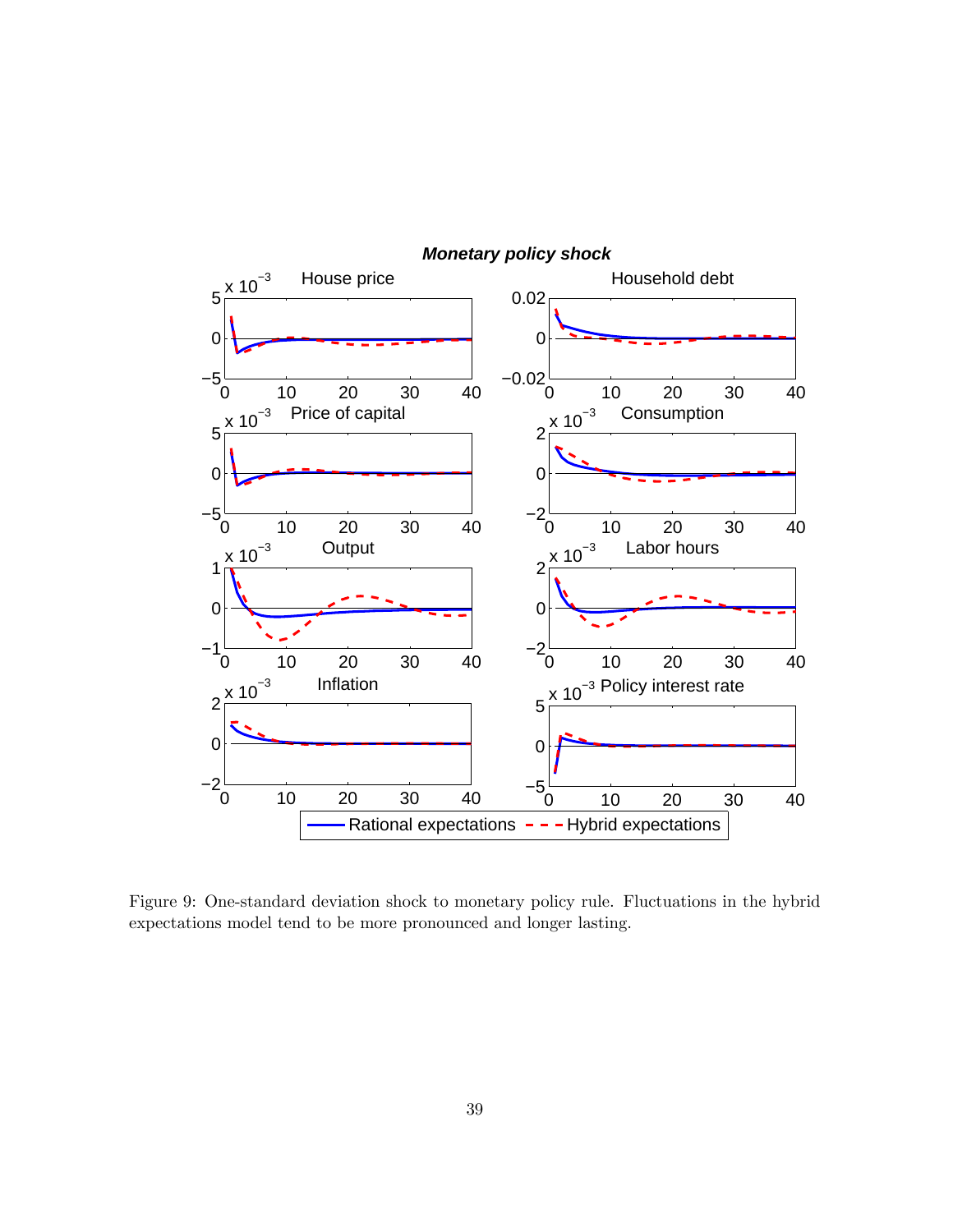

Figure 10: A stronger interest-rate response to house price growth helps to stabilize household debt but it magnifies the volatility of output, labor hours, and particularly inflation. The figure plots ratios relative to the hybrid expectations model with  $\alpha_q = 0$ . Loss function 1  $= Var(\pi_t) + Var(y_t)$ . Loss function  $2 = Var(\pi_t) + Var(y_t) + 0.25 Var(b_{2,t}).$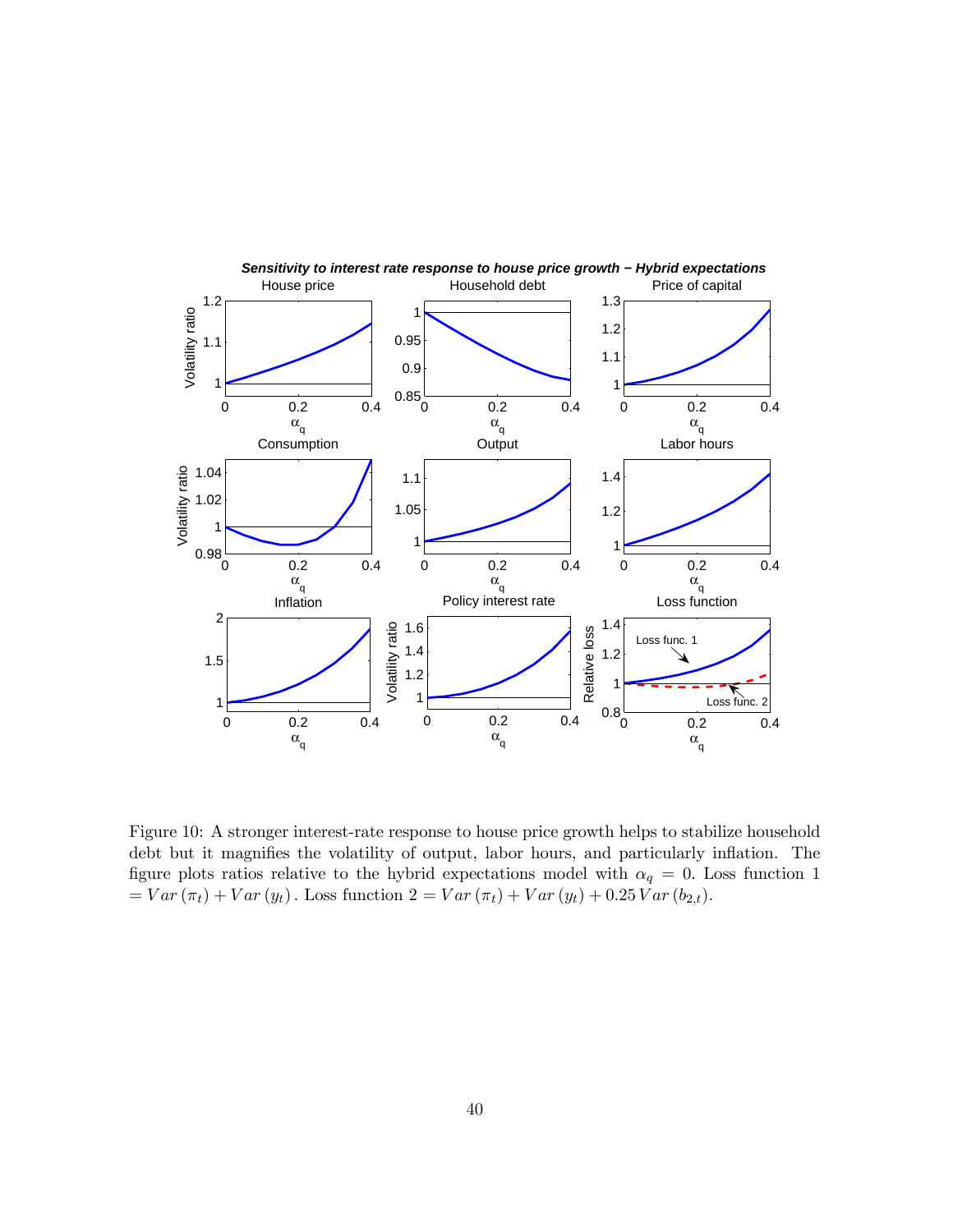

Figure 11: A stronger interest-rate response to credit growth magnifies the volatility of most variables, particularly inflation. The figure plots ratios relative to the hybrid expectations model with  $\alpha_b = 0$ . Loss function  $1 = Var(\pi_t) + Var(y_t)$ . Loss function  $2 = Var(\pi_t) +$  $Var(y_t) + 0.25 \, Var(b_{2,t}).$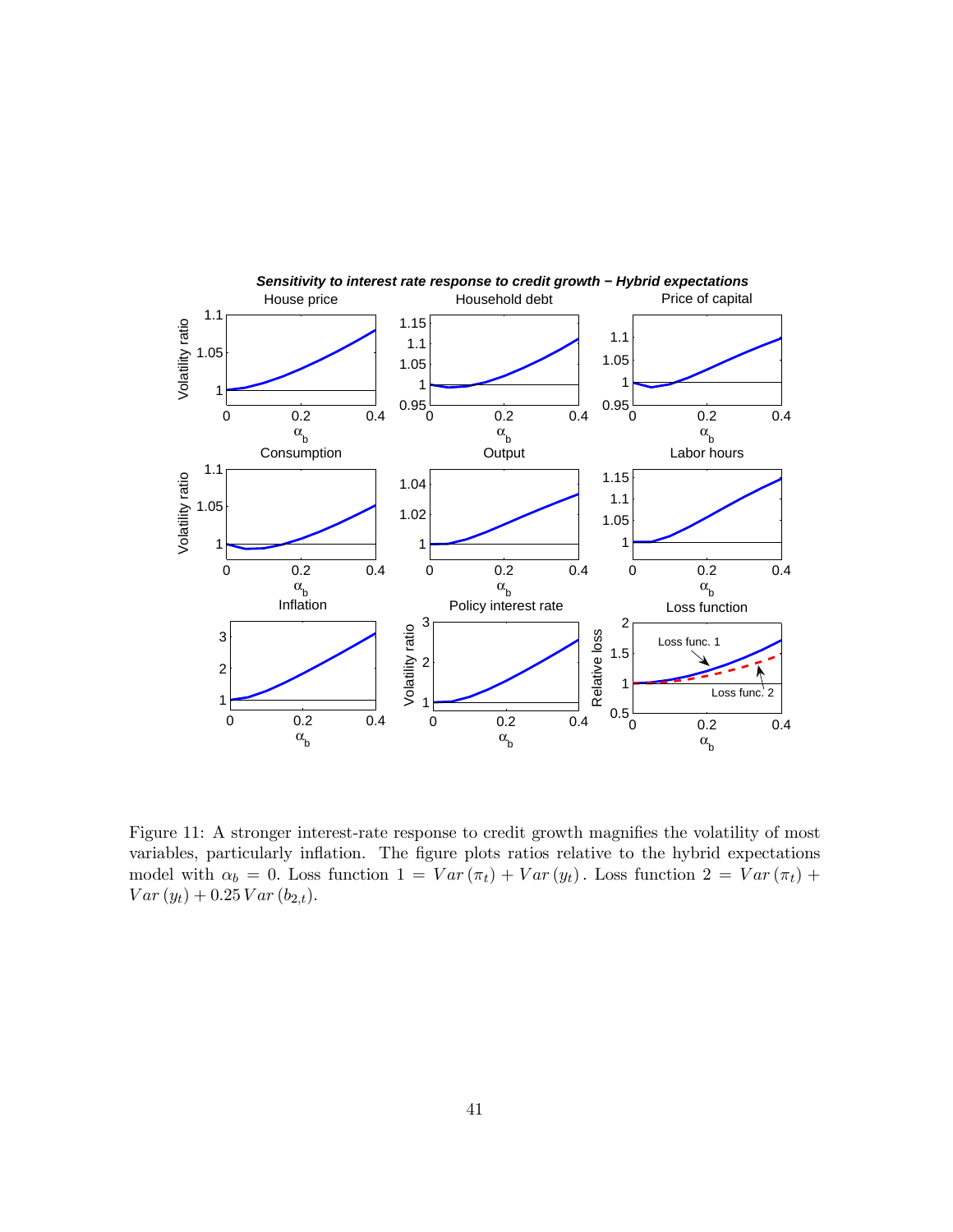

Figure 12: A tightening of lending standards in the form of a reduction in the loan-to-value ratio  $\gamma$  helps to stabilize household debt but it magnifies the volatility of consumption, output, labor hours, and inflation. The figure plots ratios relative to the baseline hybrid expectations model with  $\gamma = 0.7$ . Loss function  $1 = Var(\pi_t) + Var(y_t)$ . Loss function  $2 = Var(\pi_t) +$  $Var(y_t) + 0.25 \, Var(b_{2,t}).$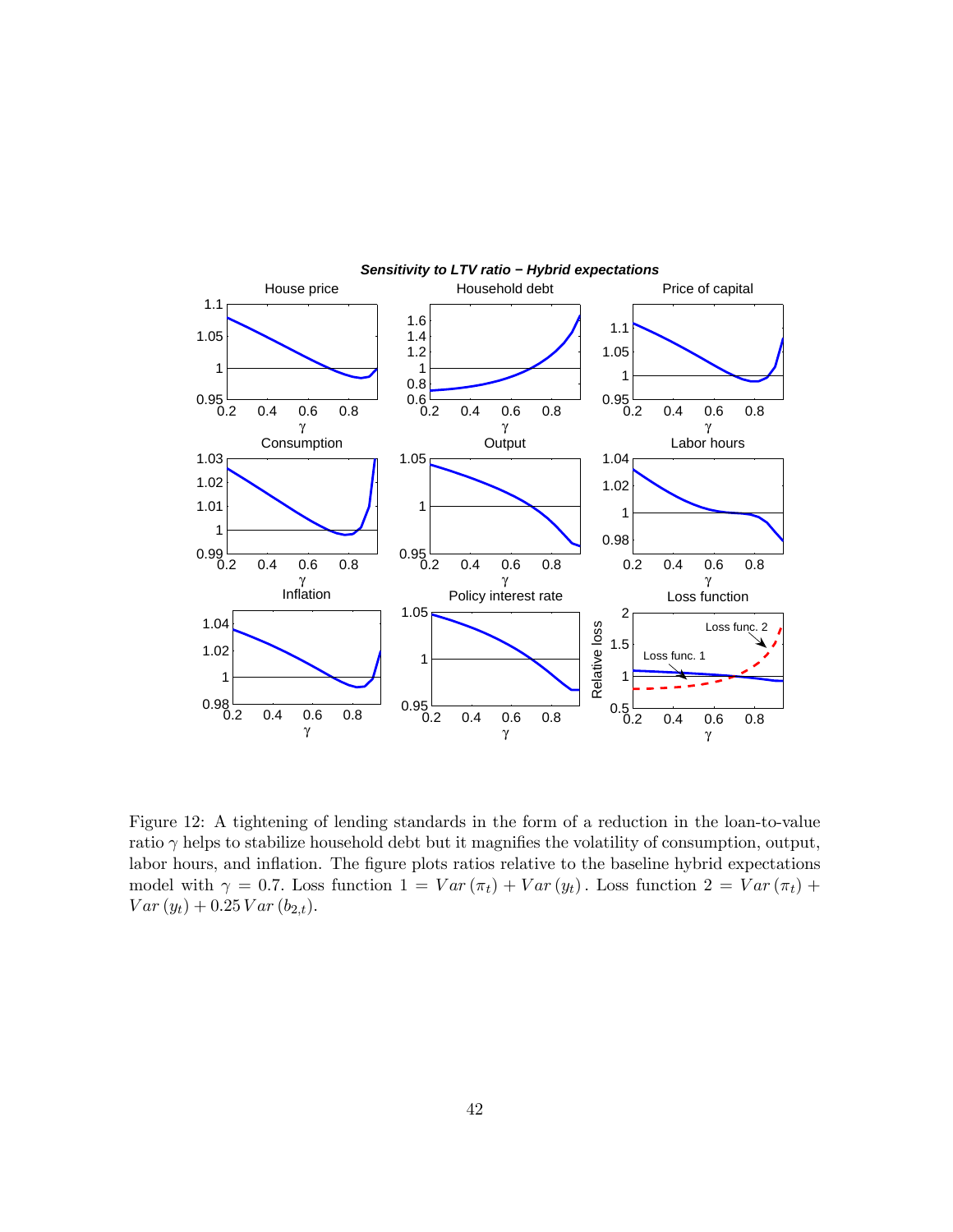

Figure 13: Increasing the weight on the borrower's wage income in the borrowing constraint helps to stabilize household debt while mildy reducing the volatilities of consumption, output, labor hours, and inflation. The figure plots ratios relative to the hybrid expectations model with  $m = 0$ . Loss function  $1 = Var(\pi_t) + Var(y_t)$ . Loss function  $2 = Var(\pi_t) + Var(y_t) +$  $0.25$   $Var(b_{2,t})$ .